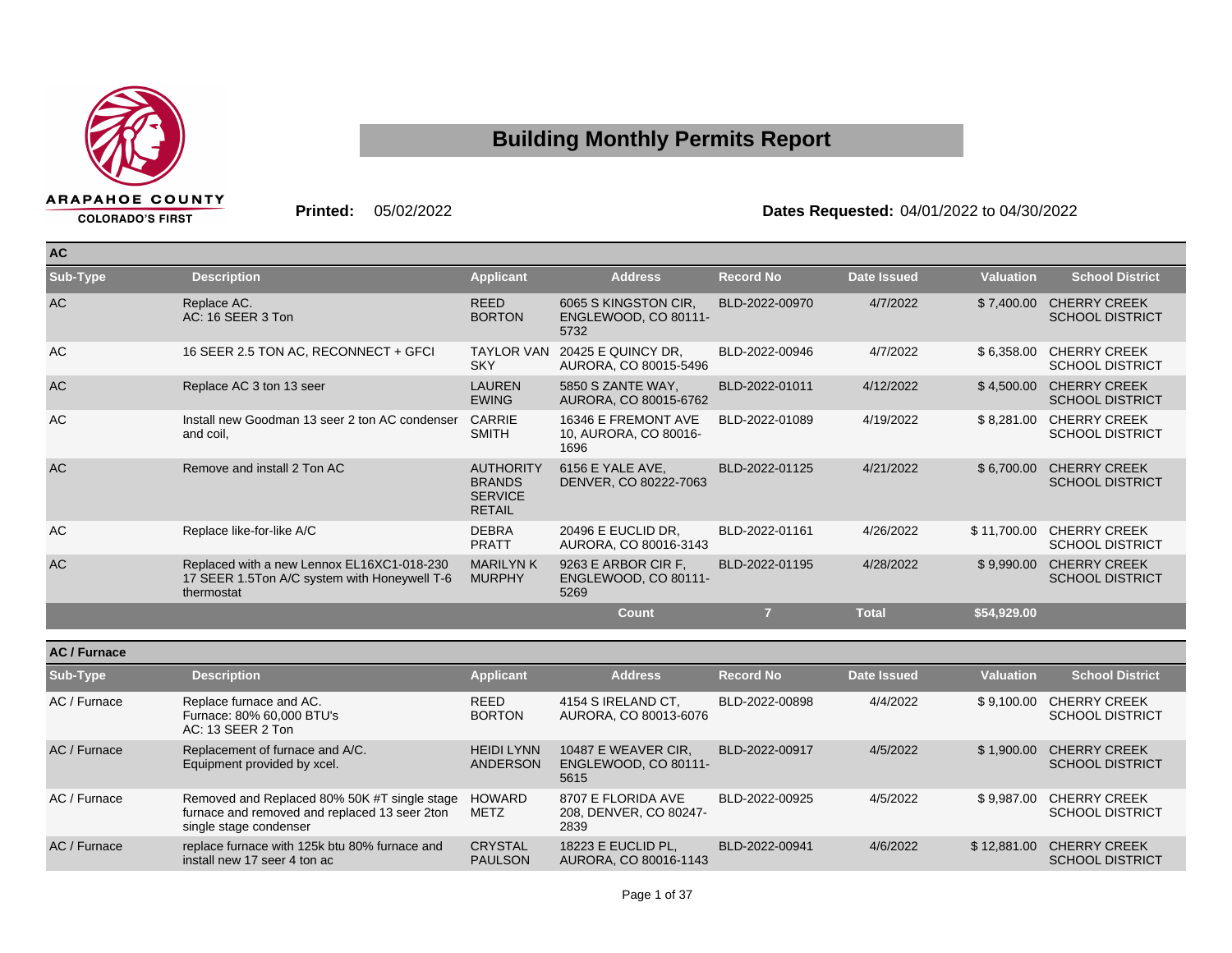| AC / Furnace | Replace Furnace and AC<br>Furnace: 80% 120,000 BTU's<br>AC: 16 SEER 5 Ton                                                                                                                                                                                   | REED<br><b>BORTON</b>             | 6192 S DUNKIRK ST,<br>AURORA, CO 80016-3848            | BLD-2022-00950 | 4/7/2022     |              | \$13,600.00 CHERRY CREEK<br><b>SCHOOL DISTRICT</b> |
|--------------|-------------------------------------------------------------------------------------------------------------------------------------------------------------------------------------------------------------------------------------------------------------|-----------------------------------|--------------------------------------------------------|----------------|--------------|--------------|----------------------------------------------------|
| AC / Furnace | install replacement 80% 90k btu furnace and new<br>16 SEER 2 ton ton ac w/new ac circuit, disconnect MCKINNEY<br>and GFCI                                                                                                                                   | KATHI                             | 3171 S MONACO CIR.<br>DENVER, CO 80222-7413            | BLD-2022-00956 | 4/7/2022     |              | \$15,196.00 CHERRY CREEK<br><b>SCHOOL DISTRICT</b> |
| AC / Furnace | installed 16 seer air conditioner<br>100k BTU 80% efficiency furnace                                                                                                                                                                                        |                                   | LINDA REELY 17920 E LAKE AVE,<br>AURORA, CO 80016-3103 | BLD-2022-00954 | 4/7/2022     |              | \$8,500.00 CHERRY CREEK<br><b>SCHOOL DISTRICT</b>  |
| AC / Furnace | 17 SEER 4 TON AC, 80% 90K BTU FURNACE,<br>RECONNECT + GFCI FOR AC                                                                                                                                                                                           | <b>CAROLYN</b><br><b>LARSON</b>   | 17440 E ABERDEEN DR.<br>AURORA, CO 80016-3227          | BLD-2022-00953 | 4/7/2022     |              | \$12,989.00 CHERRY CREEK<br><b>SCHOOL DISTRICT</b> |
| AC / Furnace | FURNACE & AC REPLACEMENT: Remove and<br>replace 80% efficient 70k BTU gas forced air<br>furnace; Also R & R 17 SEER 2 ton 24k BTU<br>central A/C unit. APower Electric will be onsite for<br>the electrical reconnect of both and to verify AC<br>circuit.  | <b>APRIL</b><br>YAKISH            | 12048 E IDA CIR,<br>ENGLEWOOD, CO 80111-<br>4126       | BLD-2022-01000 | 4/11/2022    |              | \$10,688.00 CHERRY CREEK<br><b>SCHOOL DISTRICT</b> |
| AC / Furnace | 16 SEER 2.5 TON AC, 80% 70K BTU FURNACE,<br><b>RECONNECT + GFCI</b>                                                                                                                                                                                         | <b>TAYLOR VAN</b><br><b>SKY</b>   | 6168 S FUNDY WAY,<br>AURORA, CO 80016-3860             | BLD-2022-00998 | 4/11/2022    |              | \$11,656,00 CHERRY CREEK<br><b>SCHOOL DISTRICT</b> |
| AC / Furnace | Install 70k btu gas furnace, 2 ton air conditioner<br>and wire both accordingly                                                                                                                                                                             | <b>JENNIFER</b><br><b>REDMOND</b> | 5601 E AMHERST AVE.<br>DENVER, CO 80222-7014           | BLD-2022-01023 | 4/13/2022    |              | \$7.551.00 CHERRY CREEK<br><b>SCHOOL DISTRICT</b>  |
| AC / Furnace | Replacing furnace and AC in attic                                                                                                                                                                                                                           | <b>LISA SHIMEL</b>                | 19065 E MAPLEWOOD<br>AVE, AURORA, CO 80016<br>$-3846$  | BLD-2022-01022 | 4/13/2022    |              | \$8,910.00 CHERRY CREEK<br><b>SCHOOL DISTRICT</b>  |
| AC / Furnace | Remove and replace 98% efficient 120,000 BTU<br>gas forced air furnace. Also, remove and replace<br>26 SEER 5 ton 60,000 BTU central A/C unit.<br>APower Electric will be onsite for the electrical<br>reconnect and to ensure all electrical to AC is code | <b>APRIL</b><br>YAKISH            | 5219 S JOLIET WAY,<br>ENGLEWOOD, CO 80111-<br>3827     | BLD-2022-01062 | 4/18/2022    |              | \$14,609.00 CHERRY CREEK<br><b>SCHOOL DISTRICT</b> |
| AC / Furnace | Replace furnace (96% 100k btu) and AC (20<br>SEER 4 ton) reconnect to existing                                                                                                                                                                              | <b>KIMBERLY</b><br><b>NEAL</b>    | 17032 E ABERDEEN DR.<br>AURORA, CO 80016-3226          | BLD-2022-01056 | 4/18/2022    |              | \$21,052.00 CHERRY CREEK<br><b>SCHOOL DISTRICT</b> |
| AC / Furnace | Replace magic pack unit like for like                                                                                                                                                                                                                       | <b>JASON VAN</b><br><b>ORDEN</b>  | 9300 E FLORIDA AVE<br>706, DENVER, CO 80247-<br>3417   | BLD-2022-01127 | 4/21/2022    |              | \$4,500.00 CHERRY CREEK<br><b>SCHOOL DISTRICT</b>  |
| AC / Furnace | 16 SEER 3.5 TON AC, 80% 90K BTU FURNACE,<br><b>RECONNECT + GFCI</b>                                                                                                                                                                                         | <b>TAYLOR VAN</b><br><b>SKY</b>   | 3051 S KEARNEY ST,<br>DENVER, CO 80222-7026            | BLD-2022-01131 | 4/22/2022    |              | \$11,527.00 CHERRY CREEK<br><b>SCHOOL DISTRICT</b> |
| AC / Furnace | Replace furnace (96% 80k) and Heat Pump (18<br>SEER 3 ton), reconnect to existing                                                                                                                                                                           | <b>KIMBERLY</b><br><b>NEAL</b>    | 22882 E UNION CIR,<br><b>AURORA, CO 80015</b>          | BLD-2022-01136 | 4/25/2022    |              | \$26,305.00 CHERRY CREEK<br><b>SCHOOL DISTRICT</b> |
| AC / Furnace | Replace furnace 115K BTU 95% eff Replace AC 4 LAUREN<br>ton 13 seer                                                                                                                                                                                         | <b>EWING</b>                      | 18101 E CALEY CIR,<br>AURORA, CO 80016-1175            | BLD-2022-01149 | 4/25/2022    |              | \$9,015.50 CHERRY CREEK<br><b>SCHOOL DISTRICT</b>  |
| AC / Furnace | install minisplit ac/furnace<br>MXZ 2 ton                                                                                                                                                                                                                   | ROBIN COLE                        | 8342 E AMHERST CIR,<br>DENVER, CO 80231-3870           | BLD-2022-01146 | 4/25/2022    |              | \$8,775.00 CHERRY CREEK<br><b>SCHOOL DISTRICT</b>  |
| AC / Furnace | 16 SEER 2 TON AC, 80% 70K BTU FURNACE,<br><b>RECONNECT + GFCI</b>                                                                                                                                                                                           | <b>TAYLOR VAN</b><br><b>SKY</b>   | 7875 S KITTREDGE CIR,<br>ENGLEWOOD, CO 80112-<br>4644  | BLD-2022-01156 | 4/26/2022    | \$9,524.00   | <b>CHERRY CREEK</b><br><b>SCHOOL DISTRICT</b>      |
| AC / Furnace | Air Handler Variable Speed & 16 Seer AC<br>New Duct work in attic                                                                                                                                                                                           | <b>ERIN</b><br><b>EASTWOOD</b>    | 2336 S FAIRFAX DR.<br>DENVER, CO 80222-6208            | BLD-2022-01200 | 4/28/2022    |              | \$13,500.00 CHERRY CREEK<br><b>SCHOOL DISTRICT</b> |
|              |                                                                                                                                                                                                                                                             |                                   | <b>Count</b>                                           | 21             | <b>Total</b> | \$241,765.50 |                                                    |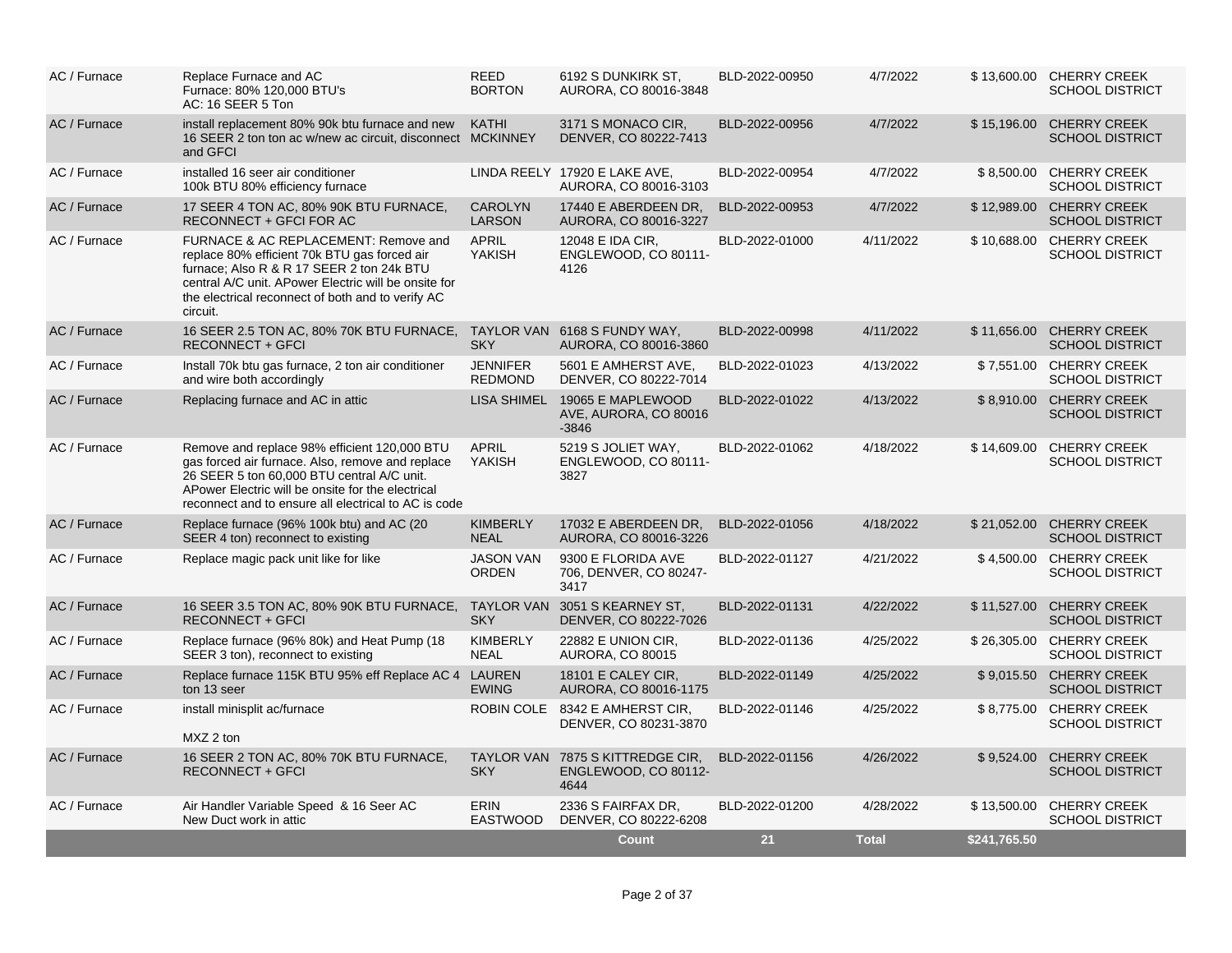| AC / Furnace / Waterheater Gas                |                                                                                                                                                                                                                        |                                  |                                                 |                  |              |                  |                                               |  |  |  |  |
|-----------------------------------------------|------------------------------------------------------------------------------------------------------------------------------------------------------------------------------------------------------------------------|----------------------------------|-------------------------------------------------|------------------|--------------|------------------|-----------------------------------------------|--|--|--|--|
| Sub-Type                                      | <b>Description</b>                                                                                                                                                                                                     | <b>Applicant</b>                 | <b>Address</b>                                  | <b>Record No</b> | Date Issued  | <b>Valuation</b> | <b>School District</b>                        |  |  |  |  |
| AC / Furnace /<br><b>Waterheater Gas</b>      | Install new 75,000 80 percent furnace and 2.5 ton<br>Air Conditioner 13 seer. Install new 50 gallon gas<br>water heater 40k                                                                                            | <b>STEPHEN R</b><br><b>SMITH</b> | 3981 S HIMALAYA WAY,<br>AURORA, CO 80013-6018   | BLD-2022-01059   | 4/18/2022    | \$9,750.00       | <b>CHERRY CREEK</b><br><b>SCHOOL DISTRICT</b> |  |  |  |  |
|                                               |                                                                                                                                                                                                                        |                                  | <b>Count</b>                                    |                  | <b>Total</b> | \$9,750.00       |                                               |  |  |  |  |
| <b>Commercial New Construction - Addition</b> |                                                                                                                                                                                                                        |                                  |                                                 |                  |              |                  |                                               |  |  |  |  |
| Sub-Type                                      | <b>Description</b>                                                                                                                                                                                                     | <b>Applicant</b>                 | <b>Address</b>                                  | <b>Record No</b> | Date Issued  | <b>Valuation</b> | <b>School District</b>                        |  |  |  |  |
| <b>Commercial New</b>                         | Installation of a new 20,000 gallon JET-A AST,<br>Construction - Addition concrete pad, piping and electrical.                                                                                                         | <b>BRUNO</b><br><b>BUSNARDO</b>  | 7425 S PEORIA ST,<br>ENGLEWOOD, CO<br>801124168 | BLD-2021-04171   | 4/8/2022     | \$355,780.00     | <b>CHERRY CREEK</b><br><b>SCHOOL DISTRICT</b> |  |  |  |  |
|                                               | This installation is subject to the State of Colorado<br>Division of Oil and Public Safety.                                                                                                                            |                                  |                                                 |                  |              |                  |                                               |  |  |  |  |
|                                               | State permit is OFL-13633. (Note the address on<br>the state permit is 7610 S Peoria, but has been<br>confirmed to be the same project with different<br>addresses because of how the systems look at the<br>location) |                                  |                                                 |                  |              |                  |                                               |  |  |  |  |
|                                               |                                                                                                                                                                                                                        |                                  | <b>Count</b>                                    |                  | <b>Total</b> | \$355,780.00     |                                               |  |  |  |  |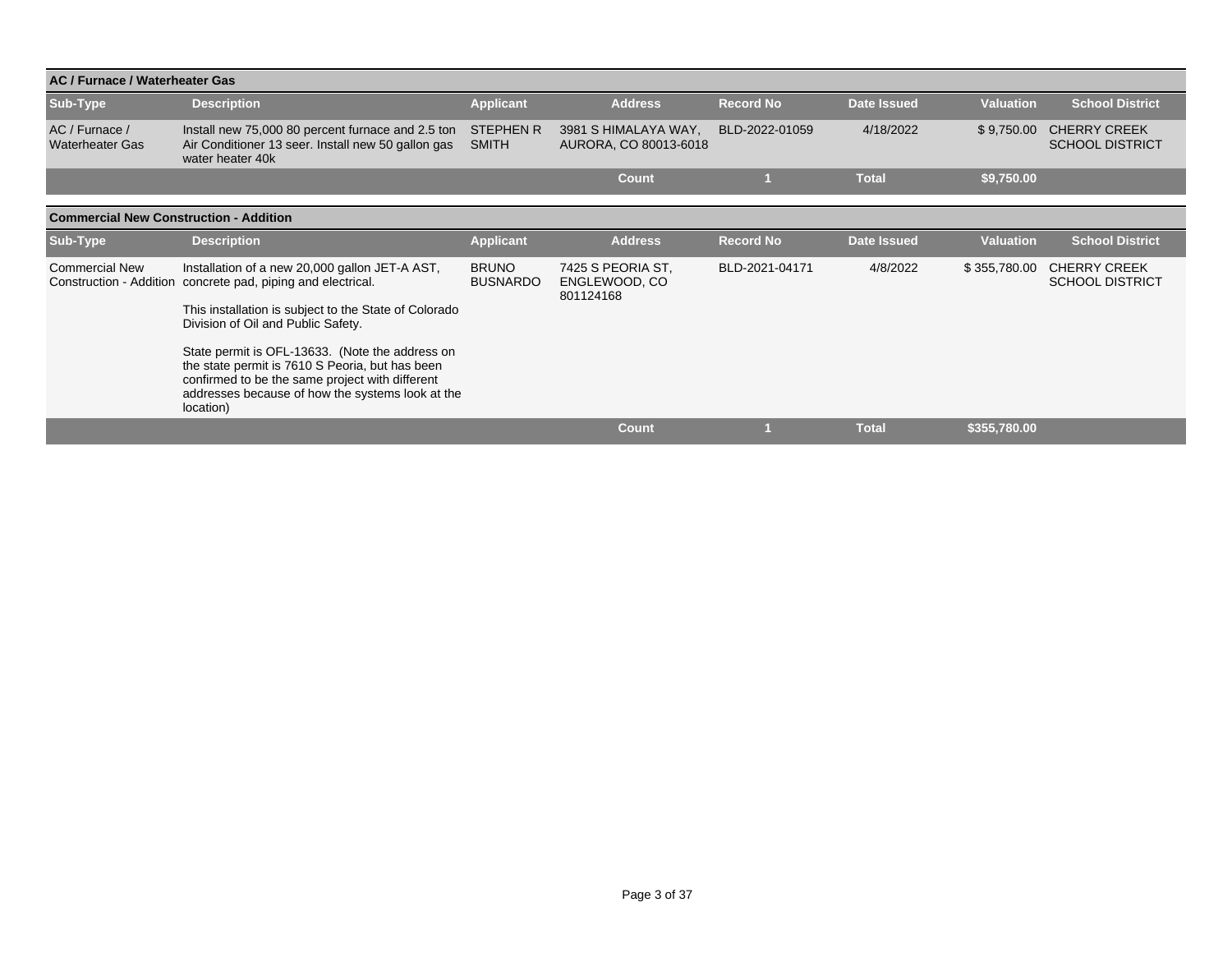| <b>Commercial New Construction - New Structure</b>              |                                                                                                                                                                                                                                                                                                                                                                                                                                                                                                          |                                   |                                                                         |                  |                    |                  |                                               |  |  |
|-----------------------------------------------------------------|----------------------------------------------------------------------------------------------------------------------------------------------------------------------------------------------------------------------------------------------------------------------------------------------------------------------------------------------------------------------------------------------------------------------------------------------------------------------------------------------------------|-----------------------------------|-------------------------------------------------------------------------|------------------|--------------------|------------------|-----------------------------------------------|--|--|
| Sub-Type                                                        | <b>Description</b>                                                                                                                                                                                                                                                                                                                                                                                                                                                                                       | <b>Applicant</b>                  | <b>Address</b>                                                          | <b>Record No</b> | <b>Date Issued</b> | <b>Valuation</b> | <b>School District</b>                        |  |  |
| <b>Commercial New</b><br><b>Construction - New</b><br>Structure | Permit issued & limited to the proposed NEW<br>EXTERIOR STEEL FRAMED SHETLER (24' x 24',<br>Hexagon) on a new cast-in-place concrete<br>foundation system. Structure engineered by ICON<br>Shelter Systems, Inc. No field welding required per<br>Construction Documents. Metal roofing panel and<br>trims to be min. 24 gauge metal rib panel per<br>drawings. MECHANICAL: None. PLUMBING:<br>None – Site irrigation provided by others,<br>ELECTRICAL: YES - Per approved drawings, see<br>electrical. | <b>TERRILEE</b>                   | 16801 E CALEY CIR.<br><b>AURORA, CO 80016</b>                           | BLD-2022-00204   | 4/7/2022           | \$377,112.00     | <b>CHERRY CREEK</b><br><b>SCHOOL DISTRICT</b> |  |  |
| <b>Commercial New</b><br><b>Construction - New</b><br>Structure | Permit issued for a NEW COMMERCIAL 1-<br>STORY, PRE-ENGINEERED METAL STORAGE<br>BUILDING, 5,000sf, "S-1", TYPE II-B, FULLY<br>SPRINKLED BUILDING. The general scope of<br>work includes site, architectural, structural,<br>mechanical, plumbing, and electrical. Refer to<br>approved Construction Documents for<br>requirements.                                                                                                                                                                       | <b>BEAU</b><br><b>LACOUTURE</b>   | 13202 E ADAM AIRCRAFT BLD-2021-03089<br>CIR, ENGLEWOOD, CO<br>801124549 |                  | 4/13/2022          | \$98,750.00      | <b>CHERRY CREEK</b><br><b>SCHOOL DISTRICT</b> |  |  |
| <b>Commercial New</b><br><b>Construction - New</b><br>Structure | Permit issued for Multiple (3) MSE RETAINING<br>WALLS per approved Construction Documents;<br>Wall 1 - 549.75', Wall 2 - 136.5', Wall 3 - 462.75'.                                                                                                                                                                                                                                                                                                                                                       | <b>STEPHEN A</b><br><b>CORDTS</b> | 7950 S HANNIBAL CIR,<br>ENGLEWOOD, CO                                   | BLD-2022-00442   | 4/21/2022          | \$122,380.16     | <b>CHERRY CREEK</b><br><b>SCHOOL DISTRICT</b> |  |  |
| <b>Commercial New</b><br><b>Construction - New</b><br>Structure | Relocation of a new power supply 10' north of the<br>old power supply, trench conduit to new pole & pull MATHEW<br>wire. This project is the the Iliff Ave road project.                                                                                                                                                                                                                                                                                                                                 | <b>TOBIN</b><br><b>WOOD</b>       | 8201 E ILIFF AVE.<br>DENVER, CO 802321                                  | BLD-2022-00921   | 4/27/2022          | \$1,500.00       |                                               |  |  |
|                                                                 |                                                                                                                                                                                                                                                                                                                                                                                                                                                                                                          |                                   | <b>Count</b>                                                            | $\overline{4}$   | <b>Total</b>       | \$599,742.16     |                                               |  |  |
|                                                                 |                                                                                                                                                                                                                                                                                                                                                                                                                                                                                                          |                                   |                                                                         |                  |                    |                  |                                               |  |  |
|                                                                 | <b>Commercial New Construction - Oil and Gas Production</b>                                                                                                                                                                                                                                                                                                                                                                                                                                              |                                   |                                                                         |                  |                    |                  |                                               |  |  |
| Sub-Type                                                        | <b>Description</b>                                                                                                                                                                                                                                                                                                                                                                                                                                                                                       | <b>Applicant</b>                  | <b>Address</b>                                                          | <b>Record No</b> | Date Issued        | <b>Valuation</b> | <b>School District</b>                        |  |  |

| Sub-Type                                                                 | <b>Description</b>                                                                                                                                                                                                                                                         | <b>Applicant</b>                  | <b>Address</b>                                                       | <b>Record No</b> | <b>Date Issued</b> | <b>Valuation</b> | <b>School District</b>                        |
|--------------------------------------------------------------------------|----------------------------------------------------------------------------------------------------------------------------------------------------------------------------------------------------------------------------------------------------------------------------|-----------------------------------|----------------------------------------------------------------------|------------------|--------------------|------------------|-----------------------------------------------|
| <b>Commercial New</b><br>Construction - Oil and<br><b>Gas Production</b> | Building Permit associated with the electrical and<br>facilities for the Prosper Farms 4-65 13-14 1H oil & FARKAS<br>gas location.                                                                                                                                         | <b>SCOTT</b>                      | 28100 E COLFAX AVE,<br><b>WATKINS, CO 80137</b>                      | BLD-2021-01671   | 4/1/2022           | \$483.150.00     |                                               |
| <b>Commercial New</b><br>Construction - Oil and<br><b>Gas Production</b> | Install above ground storage tank and fueling<br>dispenser for Excel to fuel their trucks<br>Includes installation of a 10,000 Gallon Diesel tank<br>and a 6,000 Gallon unleaded tank.<br>Includes electrical wiring to tanks to comply with<br>Chapter 5 of the 2020 NEC. | <b>RICHARD G</b><br><b>KEERAN</b> | 2072 S VALENTIA ST,<br><b>DENVER, CO 80231</b>                       | BLD-2021-04181   | 4/11/2022          | \$35,000.00      | <b>CHERRY CREEK</b><br><b>SCHOOL DISTRICT</b> |
| <b>Commercial New</b><br>Construction - Oil and<br><b>Gas Production</b> | Arkansas Oil & Gas wellsite Building Permit for<br><b>Facility Electrical.</b>                                                                                                                                                                                             | <b>SCOTT</b><br><b>FARKAS</b>     | 37701 E COUNTY ROAD 6 BLD-2022-00453<br><b>B1. WATKINS, CO 80137</b> |                  | 4/26/2022          | \$534,150.00     | <b>BENNETT SCHOOL</b><br><b>DISTRICT</b>      |
|                                                                          |                                                                                                                                                                                                                                                                            |                                   | Count                                                                | з                | <b>Total</b>       | \$1.052.300.00   |                                               |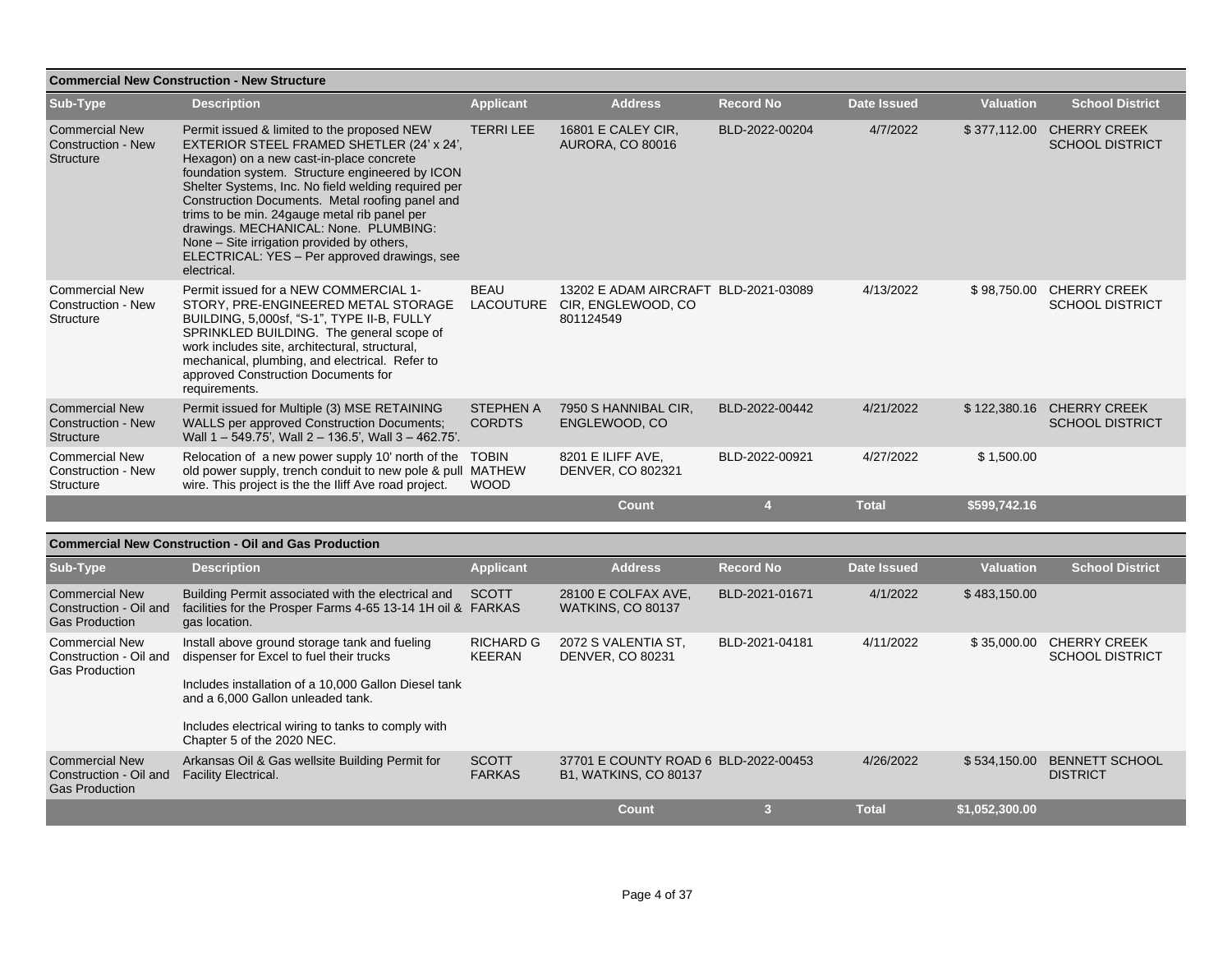| <b>Commercial New Construction - Signs</b>    |                                                                                   |                               |                                                         |                  |              |                  |                                               |  |  |  |
|-----------------------------------------------|-----------------------------------------------------------------------------------|-------------------------------|---------------------------------------------------------|------------------|--------------|------------------|-----------------------------------------------|--|--|--|
| Sub-Type                                      | <b>Description</b>                                                                | <b>Applicant</b>              | <b>Address</b>                                          | <b>Record No</b> | Date Issued  | <b>Valuation</b> | <b>School District</b>                        |  |  |  |
| <b>Commercial New</b><br>Construction - Signs | Remove exisiting wall sign and replace with new<br>set of reverse channel letters | WILLIAM M<br><b>STUPANSKY</b> | 1471 S PARKER RD.<br>DENVER, CO 802312706               | BLD-2021-03621   | 4/12/2022    | \$2.500.00       | <b>CHERRY CREEK</b><br><b>SCHOOL DISTRICT</b> |  |  |  |
| <b>Commercial New</b><br>Construction - Signs | installation of one illuminated sign and EMC                                      | <b>SHERY</b><br><b>ORTEGA</b> | 6375 S PLATTE CANYON<br>RD, LITTLETON, CO<br>80123-6534 | BLD-2022-00599   | 4/18/2022    | \$34,000.00      | <b>LITTLETON SCHOOL</b><br><b>DISTRICT</b>    |  |  |  |
| <b>Commercial New</b><br>Construction - Signs | Install (3) building signs and (1) monument sign<br>with stone base.              | <b>JUDY CRUZ</b>              | 21600 E QUINCY AVE,<br><b>AURORA, CO 80015</b>          | BLD-2022-00400   | 4/22/2022    | \$54,312.88      |                                               |  |  |  |
|                                               |                                                                                   |                               | <b>Count</b>                                            |                  | <b>Total</b> | \$90,812.88      |                                               |  |  |  |

|                                  | <b>Commercial Remodel-Renovation - Re-Roof</b>                                                                                       |                               |                                                                                     |                  |                    |                  |                                                    |
|----------------------------------|--------------------------------------------------------------------------------------------------------------------------------------|-------------------------------|-------------------------------------------------------------------------------------|------------------|--------------------|------------------|----------------------------------------------------|
| Sub-Type                         | <b>Description</b>                                                                                                                   | <b>Applicant</b>              | <b>Address</b>                                                                      | <b>Record No</b> | <b>Date Issued</b> | <b>Valuation</b> | <b>School District</b>                             |
| Commercial Remodel- BUILDING "F" | Renovation - Re-Roof Tear off existing shingles down to deck.<br>Replace with new. Approx. 198 squares.                              | <b>RANDY</b><br><b>HOWARD</b> | 22959 E SMOKY HILL RD, BLD-2022-00636<br>BLDG# F, AURORA, CO<br>80015-6702          |                  | 4/1/2022           |                  | \$64,350.00 CHERRY CREEK<br><b>SCHOOL DISTRICT</b> |
| Renovation - Re-Roof             | Commercial Remodel- Tear off existing shingles down to deck<br>Reroof 135 squares of GAF Timberline HDZRS<br><b>Asphalt Shingles</b> | <b>RANDY</b><br><b>HOWARD</b> | 22959 E SMOKY HILL RD, BLD-2022-00635<br>BLDG# D, AURORA, CO<br>80015-6702          |                  | 4/1/2022           |                  | \$43,875.00 CHERRY CREEK<br><b>SCHOOL DISTRICT</b> |
| Renovation - Re-Roof             | Commercial Remodel- Tear off existing shingles down to deck<br>Replace with new<br>158 squares asphalt shingles                      | <b>RANDY</b><br><b>HOWARD</b> | 22959 E SMOKY HILL RD, BLD-2022-00637<br>BLDG# H, AURORA, CO<br>80015-6702          |                  | 4/1/2022           |                  | \$51,350.00 CHERRY CREEK<br><b>SCHOOL DISTRICT</b> |
| Renovation - Re-Roof             | Commercial Remodel- Tear off existing shingles down to deck<br>Replace with new asphalt shingles<br>135 squares                      | <b>RANDY</b><br><b>HOWARD</b> | 22959 E SMOKY HILL RD, BLD-2022-00649<br>BLDG# J, AURORA, CO<br>80015-6702          |                  | 4/1/2022           |                  | \$43,875.00 CHERRY CREEK<br><b>SCHOOL DISTRICT</b> |
| Renovation - Re-Roof             | Commercial Remodel- Tear off existing shingles down to deck<br>Replace with new asphalt shingles<br>158 squares                      | <b>RANDY</b><br><b>HOWARD</b> | 22959 E SMOKY HILL RD, BLD-2022-00640<br>BLDG# K, AURORA, CO<br>80015-6702          |                  | 4/1/2022           |                  | \$51,350.00 CHERRY CREEK<br><b>SCHOOL DISTRICT</b> |
| Renovation - Re-Roof             | Commercial Remodel- Tear off existing shingles down to deck<br>Replace with new asphalt shingles<br>Approx. 52 squares               | <b>RANDY</b><br><b>HOWARD</b> | 22959 E SMOKY HILL RD, BLD-2022-00659<br>GARAGE# Bldg G-8,<br>AURORA, CO 80015-6702 |                  | 4/1/2022           |                  | \$16,900.00 CHERRY CREEK<br><b>SCHOOL DISTRICT</b> |
| Renovation - Re-Roof             | Commercial Remodel- Tear off existing shingles down to deck<br>Replace with new asphalt shingles<br>Approximately 52 squares         | <b>RANDY</b><br><b>HOWARD</b> | 22959 E SMOKY HILL RD, BLD-2022-00657<br>GARAGE# Bldg G-7,<br>AURORA, CO 80015-6702 |                  | 4/1/2022           |                  | \$16,900.00 CHERRY CREEK<br><b>SCHOOL DISTRICT</b> |
| Renovation - Re-Roof             | Commercial Remodel- Tear off existing shingles down to deck<br>Replace with new asphalt shingles.<br>11 squares                      | <b>RANDY</b><br><b>HOWARD</b> | 22959 E SMOKY HILL RD, BLD-2022-00665<br>CARPRT# Bldg C-4,<br>AURORA, CO 80015-6702 |                  | 4/4/2022           |                  | \$3,575.00 CHERRY CREEK<br><b>SCHOOL DISTRICT</b>  |
| Renovation - Re-Roof             | Commercial Remodel- Tear off existing shingles down to deck<br>Replace with new asphalt shingles.<br>11 squares                      | <b>RANDY</b><br><b>HOWARD</b> | 22959 E SMOKY HILL RD, BLD-2022-00667<br>CARPRT# Bldg C-5,<br>AURORA, CO 80015-6702 |                  | 4/4/2022           |                  | \$3,575.00 CHERRY CREEK<br><b>SCHOOL DISTRICT</b>  |
| Renovation - Re-Roof             | Commercial Remodel- Tear off existing shingles down to deck<br>Replace with new asphalt shingles.<br>11 squares.                     | <b>RANDY</b><br><b>HOWARD</b> | 22959 E SMOKY HILL RD, BLD-2022-00666<br>CARPRT# Bldg C-6,<br>AURORA, CO 80015-6702 |                  | 4/4/2022           |                  | \$3,575.00 CHERRY CREEK<br><b>SCHOOL DISTRICT</b>  |
| Renovation - Re-Roof             | Commercial Remodel- Tear off existing shingles down to deck<br>Replace with new asphalt shingles.<br>11 squares.                     | <b>RANDY</b><br><b>HOWARD</b> | 22959 E SMOKY HILL RD, BLD-2022-00683<br>CARPRT# Bldg C-7,<br>AURORA, CO 80015-6702 |                  | 4/4/2022           | \$3,575.00       | <b>CHERRY CREEK</b><br><b>SCHOOL DISTRICT</b>      |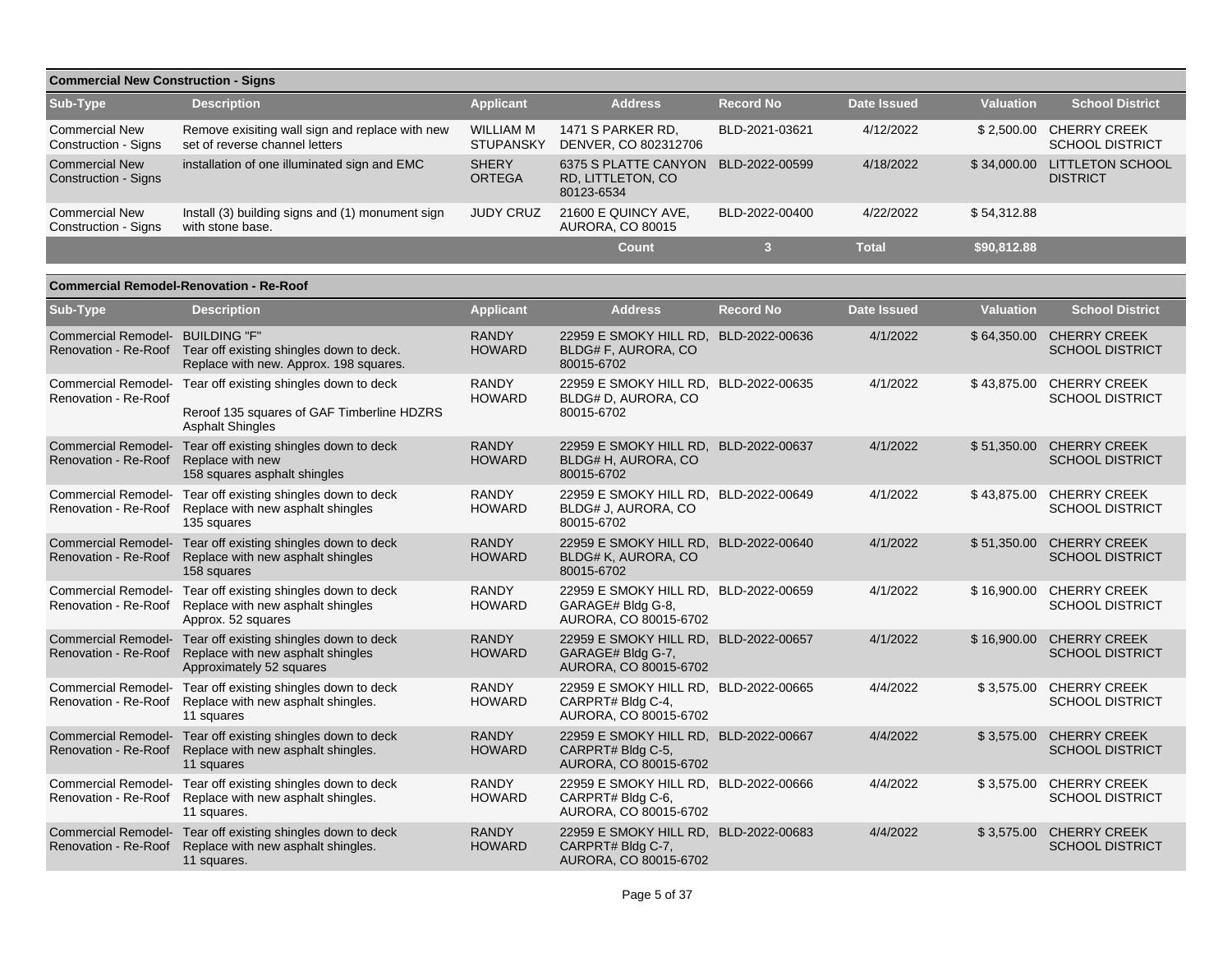|                      | Commercial Remodel- Tear off existing shingles down to deck<br>Renovation - Re-Roof Replace with new asphalt shingles.<br>135 squares. | <b>RANDY</b><br><b>HOWARD</b>   | 22959 E SMOKY HILL RD, BLD-2022-00696<br>BLDG# C, AURORA, CO<br>80015-6702           |                | 4/4/2022  |             | \$43,875.00 CHERRY CREEK<br><b>SCHOOL DISTRICT</b> |
|----------------------|----------------------------------------------------------------------------------------------------------------------------------------|---------------------------------|--------------------------------------------------------------------------------------|----------------|-----------|-------------|----------------------------------------------------|
|                      | Commercial Remodel- Tear off existing shingles down to deck<br>Renovation - Re-Roof Replace with new asphalt shingles.<br>135 squares. | <b>RANDY</b><br><b>HOWARD</b>   | 22959 E SMOKY HILL RD, BLD-2022-00695<br>BLDG# E, AURORA, CO<br>80015-6702           |                | 4/4/2022  | \$43,875.00 | <b>CHERRY CREEK</b><br><b>SCHOOL DISTRICT</b>      |
|                      | Commercial Remodel- Tear off existing shingles down to deck<br>Renovation - Re-Roof Replace with new asphalt shingles.<br>135 squares. | <b>RANDY</b><br><b>HOWARD</b>   | 22959 E SMOKY HILL RD. BLD-2022-00694<br>BLDG# G, AURORA, CO<br>80015-6702           |                | 4/4/2022  | \$43,875.00 | <b>CHERRY CREEK</b><br><b>SCHOOL DISTRICT</b>      |
| Renovation - Re-Roof | Commercial Remodel- Tear off existing shingles down to deck<br>Replace with new asphalt shingles.<br>135 squares.                      | <b>RANDY</b><br><b>HOWARD</b>   | 22959 E SMOKY HILL RD, BLD-2022-00693<br>BLDG# M, AURORA, CO<br>80015-6702           |                | 4/4/2022  | \$43,875.00 | <b>CHERRY CREEK</b><br><b>SCHOOL DISTRICT</b>      |
|                      | Commercial Remodel- Tear off existing shingles down to deck<br>Renovation - Re-Roof Replace with new asphalt shingles.<br>15 squares.  | <b>RANDY</b><br><b>HOWARD</b>   | 22959 E SMOKY HILL RD, BLD-2022-00682<br>CARPRT# Bldg. C-2,<br>AURORA, CO 80015-6702 |                | 4/4/2022  | \$4,875.00  | <b>CHERRY CREEK</b><br><b>SCHOOL DISTRICT</b>      |
| Renovation - Re-Roof | Commercial Remodel- Tear off existing shingles down to deck<br>Replace with new asphalt shingles<br>52 squares                         | <b>RANDY</b><br><b>HOWARD</b>   | 22959 E SMOKY HILL RD, BLD-2022-00662<br>GARAGE# Bldg G-10,<br>AURORA, CO 80015-6702 |                | 4/4/2022  | \$16,900.00 | <b>CHERRY CREEK</b><br><b>SCHOOL DISTRICT</b>      |
| Renovation - Re-Roof | Commercial Remodel- Tear off existing shingles down to deck<br>Replace with new asphalt shingles<br>11 squares                         | <b>RANDY</b><br><b>HOWARD</b>   | 22959 E SMOKY HILL RD, BLD-2022-00664<br>CARPRT# Bldg C-3,<br>AURORA, CO 80015-6702  |                | 4/4/2022  | \$3.575.00  | <b>CHERRY CREEK</b><br><b>SCHOOL DISTRICT</b>      |
|                      | Commercial Remodel- Tear off existing shingles down to deck<br>Renovation - Re-Roof Replace with new asphalt shingles.<br>158 Squares. | <b>RANDY</b><br><b>HOWARD</b>   | 22959 E SMOKY HILL RD, BLD-2022-00692<br>BLDG# I, AURORA, CO<br>80015-6702           |                | 4/4/2022  | \$51,350.00 | <b>CHERRY CREEK</b><br><b>SCHOOL DISTRICT</b>      |
|                      | Commercial Remodel- Tear off existing shingles down to deck<br>Renovation - Re-Roof Replace with new asphalt shingles.<br>158 squares. | <b>RANDY</b><br><b>HOWARD</b>   | 22959 E SMOKY HILL RD, BLD-2022-00691<br>BLDG# L, AURORA, CO<br>80015-6702           |                | 4/4/2022  | \$51,350.00 | <b>CHERRY CREEK</b><br><b>SCHOOL DISTRICT</b>      |
| Renovation - Re-Roof | Commercial Remodel- Tear off existing shingles down to deck<br>Replace with new asphalt shingles.<br>32 squares.                       | <b>RANDY</b><br><b>HOWARD</b>   | 22959 E SMOKY HILL RD, BLD-2022-00690<br>GARAGE# Bldg G-17,<br>AURORA, CO 80015-6702 |                | 4/4/2022  | \$10,400.00 | <b>CHERRY CREEK</b><br><b>SCHOOL DISTRICT</b>      |
|                      | Commercial Remodel- Tear off existing shingles down to deck.<br>Renovation - Re-Roof Replace with new asphalt shingles.<br>15 squares. | <b>RANDY</b><br><b>HOWARD</b>   | 22959 E SMOKY HILL RD. BLD-2022-00680<br>CARPRT# Bldg C-1,<br>AURORA, CO 80015-6702  |                | 4/4/2022  | \$4.875.00  | <b>CHERRY CREEK</b><br><b>SCHOOL DISTRICT</b>      |
| Renovation - Re-Roof | Commercial Remodel- Tear off existing shingles down to deck.<br>Replace with new asphalt shingles.<br>32 squares.                      | <b>RANDY</b><br><b>HOWARD</b>   | 22959 E SMOKY HILL RD, BLD-2022-00661<br>GARAGE# Bldg G-9,<br>AURORA, CO 80015-6702  |                | 4/4/2022  | \$10,400.00 | <b>CHERRY CREEK</b><br><b>SCHOOL DISTRICT</b>      |
| Renovation - Re-Roof | Commercial Remodel- Tear off existing shingles down to deck.<br>Replace with new asphalt shingles.<br>52 squares.                      | <b>RANDY</b><br><b>HOWARD</b>   | 22959 E SMOKY HILL RD, BLD-2022-00677<br>GARAGE# Bldg G-11,<br>AURORA, CO 80015-6702 |                | 4/4/2022  | \$16,900.00 | <b>CHERRY CREEK</b><br><b>SCHOOL DISTRICT</b>      |
|                      | Commercial Remodel- Tear off existing shingles down to deck.<br>Renovation - Re-Roof Replace with new asphalt shingles.<br>52 squares. | <b>RANDY</b><br><b>HOWARD</b>   | 22959 E SMOKY HILL RD, BLD-2022-00678<br>GARAGE# Bldg G-12,<br>AURORA, CO 80015-6702 |                | 4/4/2022  | \$16,900.00 | <b>CHERRY CREEK</b><br><b>SCHOOL DISTRICT</b>      |
| Renovation - Re-Roof | Commercial Remodel- Remove and replace 20 squares of TPO.                                                                              | <b>WALTER</b><br><b>CORNEJO</b> | 12180 E CONTROL<br>TOWER RD,<br>ENGLEWOOD, CO                                        | BLD-2022-00630 | 4/6/2022  | \$35,900.00 | <b>CHERRY CREEK</b><br><b>SCHOOL DISTRICT</b>      |
| Renovation - Re-Roof | Commercial Remodel- Tear off existing shingles down to deck<br>Replace with new asphalt shingles.<br>15 squares.                       | <b>RANDY</b><br><b>HOWARD</b>   | 22959 E SMOKY HILL RD.<br>CARPRT# C-8, AURORA,<br>CO 80015-6702                      | BLD-2022-00699 | 4/12/2022 | \$7,500.00  | <b>CHERRY CREEK</b><br><b>SCHOOL DISTRICT</b>      |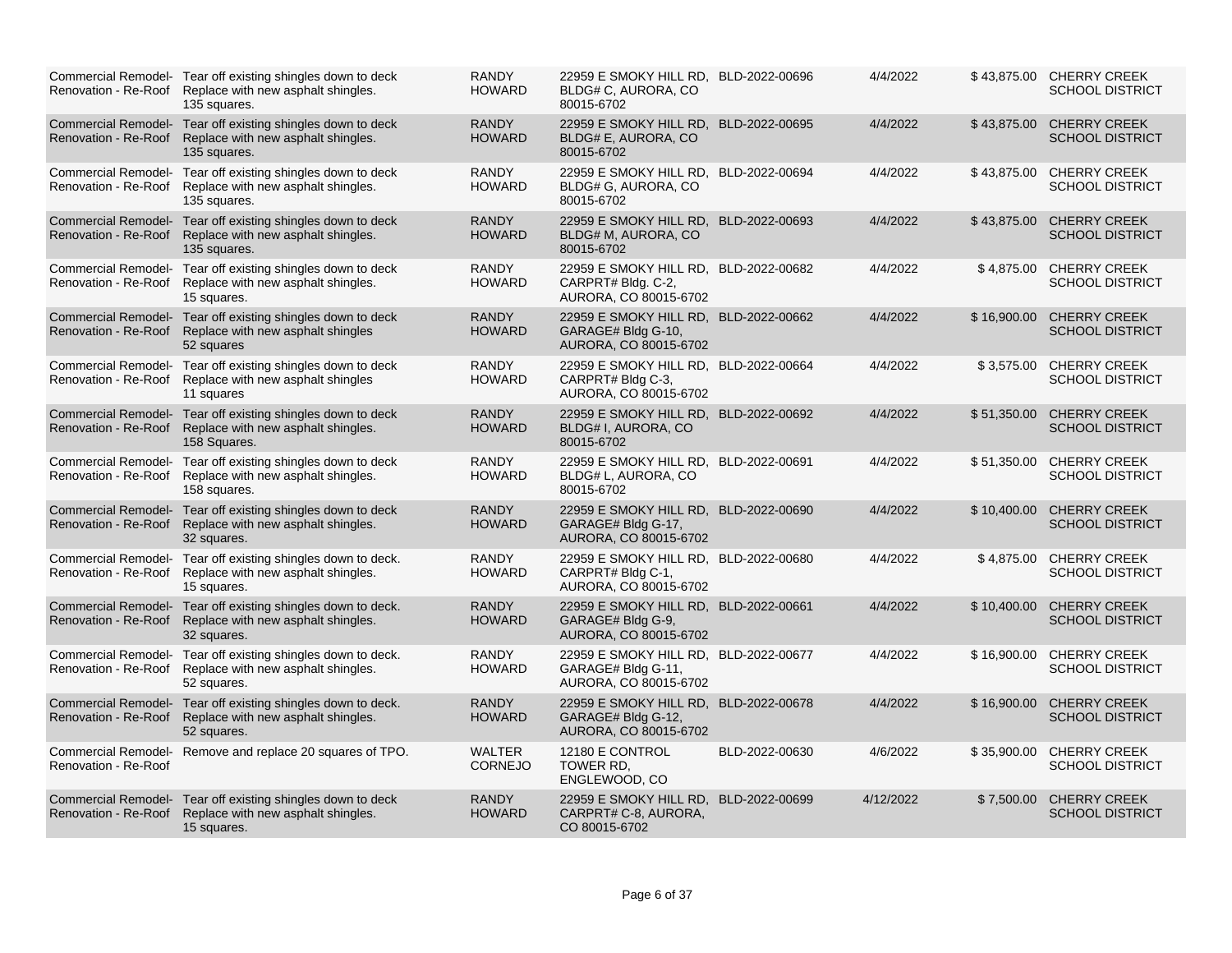| Renovation - Re-Roof                               | Commercial Remodel- Tear off existing shingles down to deck<br>Replace with new asphalt shingles.<br>158 Squares. | <b>RANDY</b><br><b>HOWARD</b> | 22959 E SMOKY HILL RD. BLD-2022-00697<br>BLDG# B, AURORA, CO<br>80015-6702                 |                | 4/12/2022    |              | \$79,000.00 CHERRY CREEK<br><b>SCHOOL DISTRICT</b> |
|----------------------------------------------------|-------------------------------------------------------------------------------------------------------------------|-------------------------------|--------------------------------------------------------------------------------------------|----------------|--------------|--------------|----------------------------------------------------|
| <b>Commercial Remodel-</b><br>Renovation - Re-Roof | Tear off existing shingles down to deck<br>Replace with new asphalt shingles.<br>135 squares.                     | <b>RANDY</b><br><b>HOWARD</b> | 22959 E SMOKY HILL RD, BLD-2022-00698<br>BLDG# A, AURORA, CO<br>80015-6702                 |                | 4/12/2022    | \$67,500.00  | <b>CHERRY CREEK</b><br><b>SCHOOL DISTRICT</b>      |
| Renovation - Re-Roof                               | Commercial Remodel- Tear off existing shingles down to deck.<br>Replace with new asphalt shingles.<br>16 squares. | <b>RANDY</b><br><b>HOWARD</b> | 22959 E SMOKY HILL RD. BLD-2022-00688<br>GARAGE# Bldg G-15,<br>AURORA, CO 80015-6702       |                | 4/12/2022    | \$8,000.00   | <b>CHERRY CREEK</b><br><b>SCHOOL DISTRICT</b>      |
| Renovation - Re-Roof                               | Commercial Remodel- Tear off existing shingles down to deck.<br>Replace with new asphalt shingles.<br>32 squares. | <b>RANDY</b><br><b>HOWARD</b> | 22959 E SMOKY HILL RD, BLD-2022-00686<br>GARAGE# Bldg G-13,<br>AURORA, CO 80015-6702       |                | 4/12/2022    | \$16,000.00  | <b>CHERRY CREEK</b><br><b>SCHOOL DISTRICT</b>      |
| Commercial Remodel-<br>Renovation - Re-Roof        | Tear off existing shingles down to deck<br>Replace with new asphalt shingles.<br>9 squares.                       | <b>RANDY</b><br><b>HOWARD</b> | 22959 E SMOKY HILL RD.<br><b>BLDG# MAIL BOXES,</b><br>AURORA, CO 80015-6702                | BLD-2022-00701 | 4/12/2022    | \$4,500.00   | <b>CHERRY CREEK</b><br><b>SCHOOL DISTRICT</b>      |
| Renovation - Re-Roof                               | Commercial Remodel- Tear off existing shingles down to deck<br>Replace with new asphalt shingles.<br>90 squares.  | <b>RANDY</b><br><b>HOWARD</b> | 22959 E SMOKY HILL RD, BLD-2022-00700<br><b>BLDG# CLUB-HOUSE.</b><br>AURORA, CO 80015-6702 |                | 4/12/2022    | \$45,000.00  | <b>CHERRY CREEK</b><br><b>SCHOOL DISTRICT</b>      |
| <b>Commercial Remodel-</b>                         | Tear off existing shingles down to deck<br>Renovation - Re-Roof Replace with new asphalt shingles.<br>16 squares. | <b>RANDY</b><br><b>HOWARD</b> | 22959 E SMOKY HILL RD. BLD-2022-00687<br>GARAGE# Bldg G-14,<br>AURORA, CO 80015-6702       |                | 4/12/2022    | \$8,000.00   | <b>CHERRY CREEK</b><br><b>SCHOOL DISTRICT</b>      |
| Renovation - Re-Roof                               | Commercial Remodel- Tear off existing shingles down to deck<br>Replace with new asphalt shingles.<br>16 squares.  | <b>RANDY</b><br><b>HOWARD</b> | 22959 E SMOKY HILL RD, BLD-2022-00689<br>GARAGE# Bldg G-16,<br>AURORA, CO 80015-6702       |                | 4/12/2022    | \$8,000.00   | <b>CHERRY CREEK</b><br><b>SCHOOL DISTRICT</b>      |
| <b>Commercial Remodel-</b><br>Renovation - Re-Roof | Tear off existing shingles down to deck<br>Replace with new asphalt shingles.<br>20 squares.                      | <b>RANDY</b><br><b>HOWARD</b> | 22959 E SMOKY HILL RD, BLD-2022-00702<br>GARAGE# Bldg G-1,<br>AURORA, CO 80015-6702        |                | 4/12/2022    | \$10,000.00  | <b>CHERRY CREEK</b><br><b>SCHOOL DISTRICT</b>      |
| Renovation - Re-Roof                               | Commercial Remodel- Tear off existing shingles down to deck<br>Replace with new asphalt shingles.<br>20 squares.  | <b>RANDY</b><br><b>HOWARD</b> | 22959 E SMOKY HILL RD. BLD-2022-00703<br>GARAGE# Bldg G-2,<br>AURORA, CO 80015-6702        |                | 4/12/2022    | \$10,000.00  | <b>CHERRY CREEK</b><br><b>SCHOOL DISTRICT</b>      |
|                                                    |                                                                                                                   |                               | <b>Count</b>                                                                               | 37             | <b>Total</b> | \$965,325.00 |                                                    |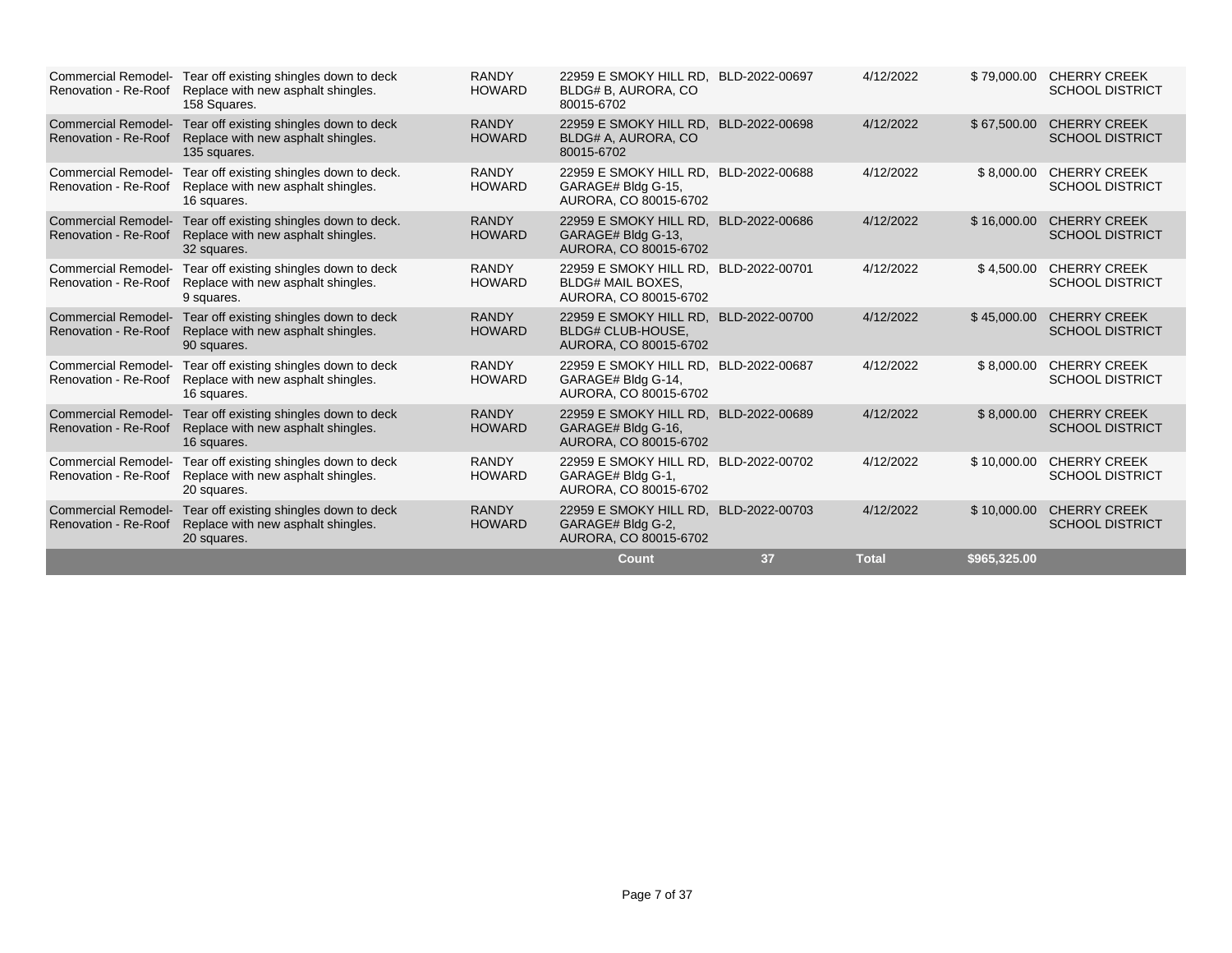| <b>Commercial Remodel-Renovation - Tenant Improvement</b>               |                                                                                                                                                                                                                                                                                                                                                                                                                                                     |                                  |                                                                |                  |                    |                  |                                                     |  |  |  |  |
|-------------------------------------------------------------------------|-----------------------------------------------------------------------------------------------------------------------------------------------------------------------------------------------------------------------------------------------------------------------------------------------------------------------------------------------------------------------------------------------------------------------------------------------------|----------------------------------|----------------------------------------------------------------|------------------|--------------------|------------------|-----------------------------------------------------|--|--|--|--|
| Sub-Type                                                                | <b>Description</b>                                                                                                                                                                                                                                                                                                                                                                                                                                  | <b>Applicant</b>                 | <b>Address</b>                                                 | <b>Record No</b> | <b>Date Issued</b> | <b>Valuation</b> | <b>School District</b>                              |  |  |  |  |
| Renovation - Tenant<br>Improvement                                      | Commercial Remodel- Permit issued for the INTERIOR TENANT<br><b>IMPROVEMENT ALTERATIONS OF AN</b><br>EXISTING OCCUPIED "B" OCCUPANCY<br>TENANT SPACE, within NON-SPRINKLED<br>BUILDING. The alteration area is ~3,095sf within<br>existing building envelope. The general scope of<br>work includes architectural, mechanical, plumbing,<br>and electrical interior alterations. Refer to<br>approved Construction Documents for<br>requirements.   | <b>THOMAS</b><br><b>BERRY</b>    | 2 INVERNESS DR 101,<br>ENGLEWOOD, CO<br>801125508              | BLD-2021-03381   | 4/7/2022           |                  | \$150,000.00 CHERRY CREEK<br><b>SCHOOL DISTRICT</b> |  |  |  |  |
| <b>Renovation - Tenant</b><br>Improvement                               | Commercial Remodel- Permit issued for the INTERIOR<br>ALTERATIONS/EXPANSION OF AN EXISTING<br>OCCUPIED TENANT SPACE WITH A MIXED-<br>USE OCCUPANCY "M, B, S-1", FULLY<br>SPRINKLED BUILDING. The tenant improvement<br>area is 5,556sf per approved drawings. The<br>general scope of work includes architectural,<br>structural, mechanical, and electrical interior<br>alterations. Refer to approved Construction<br>Documents for requirements. | <b>CORRIE L</b>                  | 21699 E QUINCY AVE,<br>KOWALINSKI UNIT# E, AURORA, CO<br>80015 | BLD-2021-03812   | 4/22/2022          |                  | \$90,000.00 CHERRY CREEK<br><b>SCHOOL DISTRICT</b>  |  |  |  |  |
| <b>Renovation - Tenant</b><br>Improvement                               | Commercial Remodel- Permit issued for the INTERIOR ALTERATIONS<br>OF AN EXISTING UN-OCCUPIED 10,770sf<br>TENANT SPACE WITH A "B" OCCUPANCY,<br>FULLY SPRINKLED BUILDING. The general<br>scope of work includes architectural, mechanical,<br>and electrical interior alterations. Refer to<br>approved Construction Documents for<br>requirements.                                                                                                  | <b>SARAH</b><br><b>HABIJANEC</b> | 21750 E QUINCY AVE,<br><b>AURORA, CO 80015</b>                 | BLD-2021-03639   | 4/26/2022          | \$2,000,000.00   |                                                     |  |  |  |  |
| <b>Commercial Remodel-</b><br><b>Renovation - Tenant</b><br>Improvement | Permit issued for the INTERIOR ALTERATIONS<br>OF AN EXISTING CORE/SHELL BUILDING -<br>NEW 30,700sf TENANT SPACE MIXED USE "B,<br>S-1, & F-1" OCCUPANCY, TYPE II-B<br>CONSTRUCTION, FULLY SPRINKLED<br>BUILDING. The general scope of work includes<br>architectural, structural, mechanical, and electrical<br>interior alterations. Refer to approved<br><b>Construction Documents for requirements.</b>                                           | <b>EUNICE</b><br><b>VELASCO</b>  | 7901 S Potomac ST.<br>UNIT# 100, Englewood,<br><sub>CO</sub>   | BLD-2021-03496   | 4/27/2022          | \$1,000,500.00   |                                                     |  |  |  |  |
|                                                                         |                                                                                                                                                                                                                                                                                                                                                                                                                                                     |                                  | <b>Count</b>                                                   | 4                | <b>Total</b>       | \$3,240,500.00   |                                                     |  |  |  |  |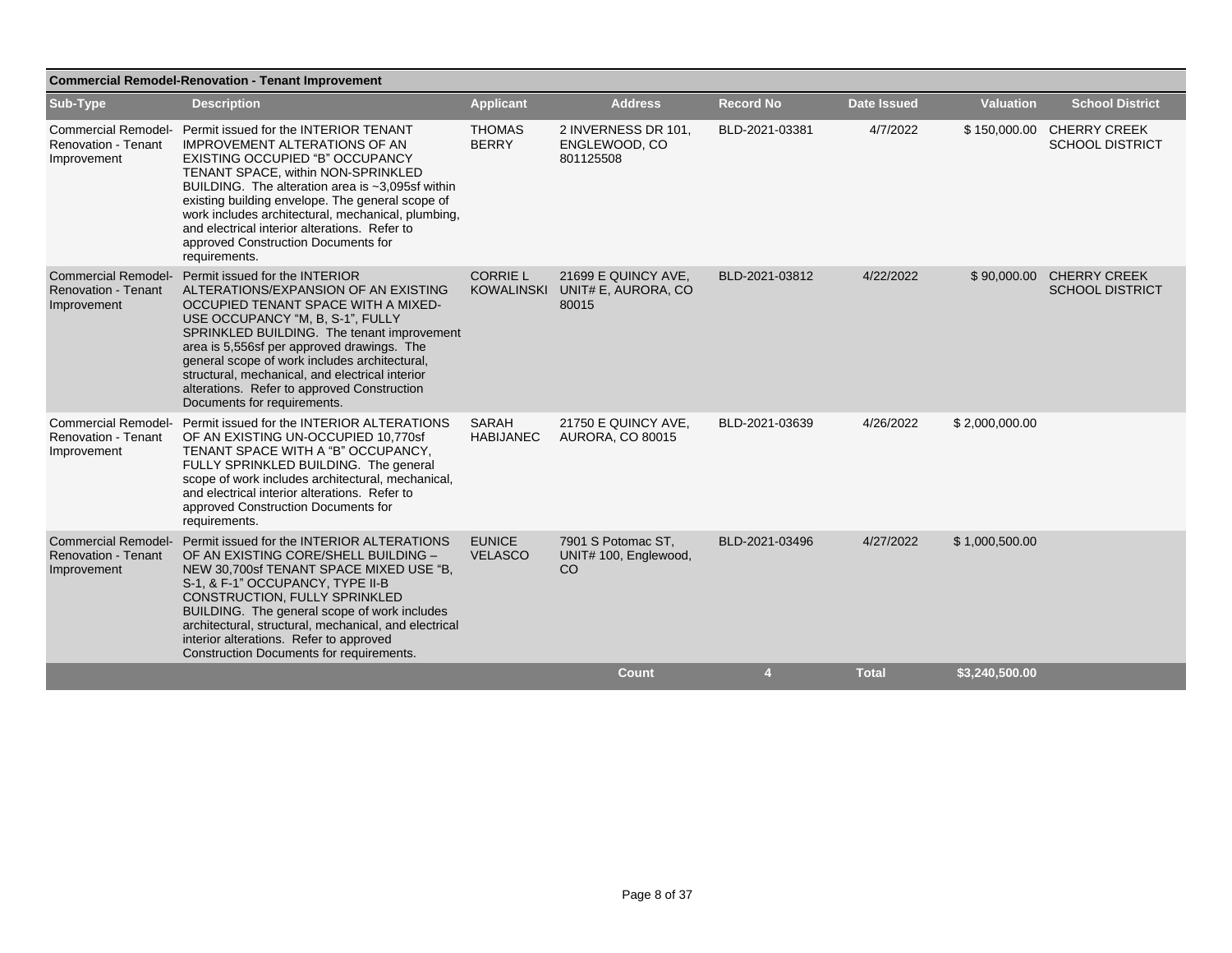|                                                                                  | <b>Commercial Systems Repair-Replace-Modify - Electrical Equipment</b>                                                                                                                                                                                                                                                                                                                                                                                                                                                                                                                                                                                                                           |                                |                                                       |                         |                    |                  |                                                    |
|----------------------------------------------------------------------------------|--------------------------------------------------------------------------------------------------------------------------------------------------------------------------------------------------------------------------------------------------------------------------------------------------------------------------------------------------------------------------------------------------------------------------------------------------------------------------------------------------------------------------------------------------------------------------------------------------------------------------------------------------------------------------------------------------|--------------------------------|-------------------------------------------------------|-------------------------|--------------------|------------------|----------------------------------------------------|
| Sub-Type                                                                         | <b>Description</b>                                                                                                                                                                                                                                                                                                                                                                                                                                                                                                                                                                                                                                                                               | <b>Applicant</b>               | <b>Address</b>                                        | <b>Record No</b>        | <b>Date Issued</b> | <b>Valuation</b> | <b>School District</b>                             |
| <b>Commercial Systems</b><br>Repair-Replace-<br>Modify - Electrical<br>Equipment | T-Mobile has an existing communications facility<br>at this address. On the tower they would like to<br>remove the existing antenna mounts, antennas<br>and radio modules and install 4 new antenna<br>mounts, 6 antennas, 3 radio modules and 2 fiber<br>boxes. In the equipment shelter on the ground,<br>they would like to remove the existing cabinets<br>and install 2 new equipment racks and 2 fiber<br>boxes.                                                                                                                                                                                                                                                                           | <b>SCOTT</b><br><b>GIBBONS</b> | 2225 S VALENTIA ST,<br>DENVER, CO 802313315           | BLD-2022-00404          | 4/6/2022           | \$11,500.00      | <b>CHERRY CREEK</b><br><b>SCHOOL DISTRICT</b>      |
| <b>Commercial Systems</b><br>Repair-Replace-<br>Modify - Electrical<br>Equipment | Remove 6 antennas<br>Remove 6 RRU<br>Remove 6 MEDUSA Pendants<br>Remove 2 existing racks<br>Remove cables<br>Install new 600A FIF rack<br>Install new battery rack<br>Install 3 new antennas<br>Install 6 new RRU<br>Install new junction box<br>Install new cables.<br>Remove the existing antennas and antenna<br>mounts on the Xcel tower. Install new antenna<br>mounts and 3 new antennas. In the shelter on the<br>ground, they would like to remove the existing<br>radio modules and install 6 new radio modules,<br>install a 23" 600amp battery cabinet and a 23" rack<br>for their equipment. I'm considering the shelter the<br>single building in the additional information below. | <b>SCOTT</b><br><b>GIBBONS</b> | 24114 E SMOKY HILL RD, BLD-2022-00276<br>AURORA, CO   |                         | 4/27/2022          |                  | \$14,500.00 CHERRY CREEK<br><b>SCHOOL DISTRICT</b> |
| <b>Commercial Systems</b><br>Repair-Replace-<br>Modify - Electrical<br>Equipment | INSTALL 60 AMP 240-110 VOLT METER<br>PEDASTIL AND 2 300 WATT MONUMENT<br><b>LIGHTS</b><br>MONUMENT PERMIT #BLD-2020-04896                                                                                                                                                                                                                                                                                                                                                                                                                                                                                                                                                                        | <b>MIKE</b><br><b>FOSTER</b>   | 4354 S MALTA WAY,<br>ARAPAHOE, CO                     | BLD-2021-00977          | 4/28/2022          | \$2,500.00       |                                                    |
|                                                                                  |                                                                                                                                                                                                                                                                                                                                                                                                                                                                                                                                                                                                                                                                                                  |                                | <b>Count</b>                                          | $\overline{\mathbf{3}}$ | <b>Total</b>       | \$28,500.00      |                                                    |
|                                                                                  | <b>Commercial Systems Repair-Replace-Modify - Plumbing Only</b>                                                                                                                                                                                                                                                                                                                                                                                                                                                                                                                                                                                                                                  |                                |                                                       |                         |                    |                  |                                                    |
| Sub-Type                                                                         | <b>Description</b>                                                                                                                                                                                                                                                                                                                                                                                                                                                                                                                                                                                                                                                                               | <b>Applicant</b>               | <b>Address</b>                                        | <b>Record No</b>        | <b>Date Issued</b> | <b>Valuation</b> | <b>School District</b>                             |
| <b>Commercial Systems</b><br>Repair-Replace-<br>Modify - Plumbing<br>Only        | repipe: water only, 2 rooms                                                                                                                                                                                                                                                                                                                                                                                                                                                                                                                                                                                                                                                                      | <b>GAYLE</b><br><b>FRUENDT</b> | 6435 S DAYTON ST 103,<br>ENGLEWOOD, CO 80111-<br>5525 | BLD-2022-00801          | 4/11/2022          |                  | \$10,200.00 CHERRY CREEK<br><b>SCHOOL DISTRICT</b> |
|                                                                                  |                                                                                                                                                                                                                                                                                                                                                                                                                                                                                                                                                                                                                                                                                                  |                                | <b>Count</b>                                          | -1                      | <b>Total</b>       | \$10.200.00      |                                                    |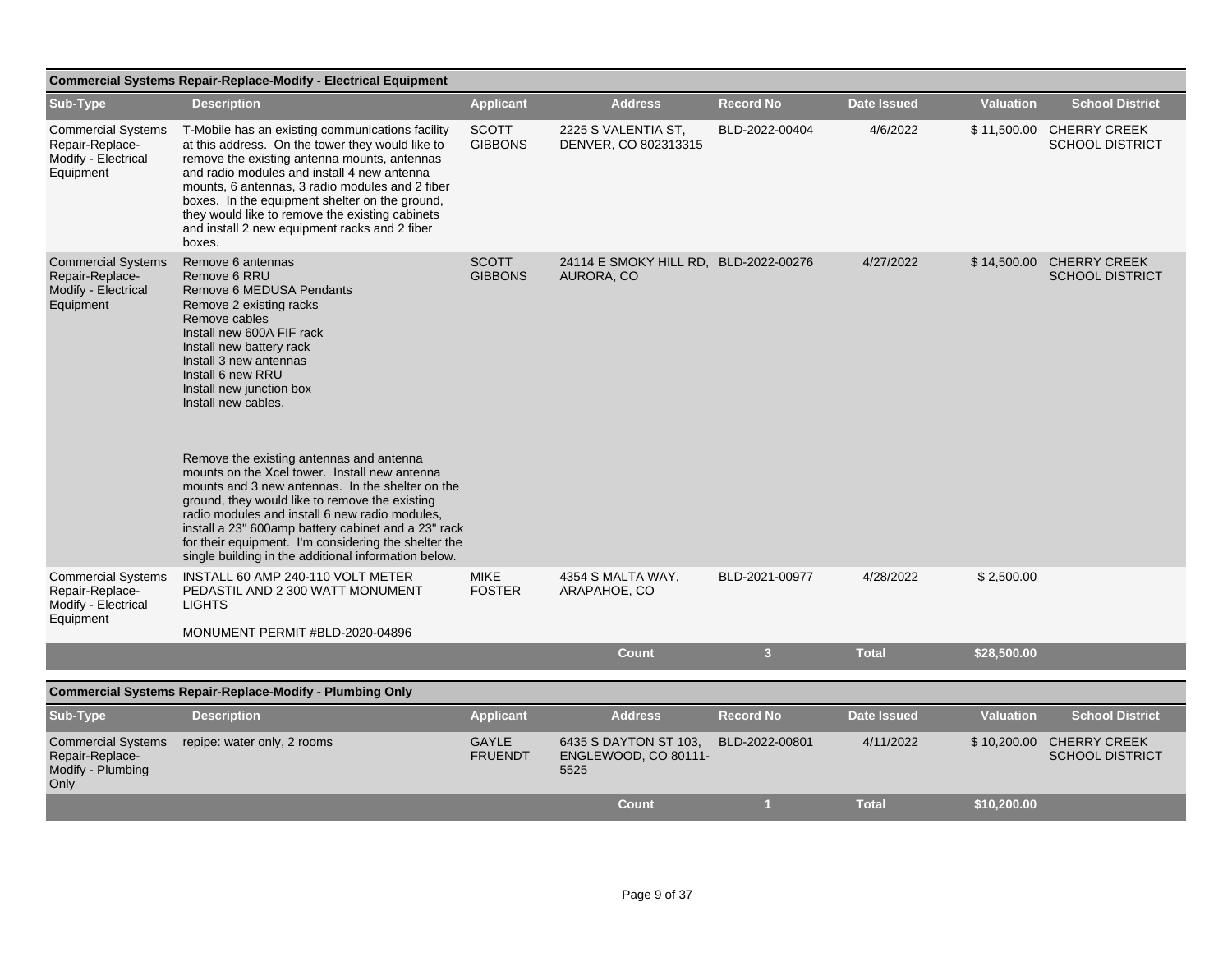| <b>Commercial Temporary Structure - Construction Trailer</b>       |                                                                                                                                                                                                                                                                                                    |                                    |                                                          |                  |                    |                  |                                               |  |  |  |  |
|--------------------------------------------------------------------|----------------------------------------------------------------------------------------------------------------------------------------------------------------------------------------------------------------------------------------------------------------------------------------------------|------------------------------------|----------------------------------------------------------|------------------|--------------------|------------------|-----------------------------------------------|--|--|--|--|
| Sub-Type                                                           | <b>Description</b>                                                                                                                                                                                                                                                                                 | <b>Applicant</b>                   | <b>Address</b>                                           | <b>Record No</b> | <b>Date Issued</b> | <b>Valuation</b> | <b>School District</b>                        |  |  |  |  |
| Commercial<br>Temporary Structure -<br><b>Construction Trailer</b> | Install temporary construction trailer for up to 6<br>months.                                                                                                                                                                                                                                      | <b>ROB</b><br><b>MONTANO</b>       | 9446 E MEXICO AVE,<br>DENVER, CO 80247                   | BLD-2022-00944   | 4/27/2022          | \$1,200.00       |                                               |  |  |  |  |
|                                                                    |                                                                                                                                                                                                                                                                                                    |                                    | <b>Count</b>                                             | $\mathbf{1}$     | <b>Total</b>       | \$1,200.00       |                                               |  |  |  |  |
| <b>Electrical Service Upgrade</b>                                  |                                                                                                                                                                                                                                                                                                    |                                    |                                                          |                  |                    |                  |                                               |  |  |  |  |
| Sub-Type                                                           | <b>Description</b>                                                                                                                                                                                                                                                                                 | <b>Applicant</b>                   | <b>Address</b>                                           | <b>Record No</b> | <b>Date Issued</b> | <b>Valuation</b> | <b>School District</b>                        |  |  |  |  |
| <b>Electrical Service</b><br>Upgrade                               | REPLACE EXISTING 200 AMP MAIN<br>BREAKER WITH NEW 175 AMP RATED MAIN<br><b>BREAKER.</b>                                                                                                                                                                                                            | PHILIP DAVIS                       | 5942 S EMPORIA CIR,<br>ENGLEWOOD, CO 80111-<br>5415      | BLD-2022-00906   | 4/4/2022           | \$1,500.00       | <b>CHERRY CREEK</b><br><b>SCHOOL DISTRICT</b> |  |  |  |  |
| <b>Electrical Service</b><br>Upgrade                               | Upgrade Service Panel to a 200a panel.<br>Install #4 copper to main water shut off<br>2 ground rods.                                                                                                                                                                                               | <b>SCOTT R</b><br><b>PLOUGH</b>    | 5575 S KENTON WAY,<br>BLDG#, ENGLEWOOD,<br>CO 80111-3963 | BLD-2022-00912   | 4/5/2022           | \$4,000.00       | <b>CHERRY CREEK</b><br><b>SCHOOL DISTRICT</b> |  |  |  |  |
| <b>Electrical Service</b><br>Upgrade                               | 200 amp service upgrade                                                                                                                                                                                                                                                                            | LEE.<br><b>MORRISON</b>            | 5689 S kingston WAY,<br>BLDG#, englewood, CO             | BLD-2022-00927   | 4/5/2022           | \$3,230.00       |                                               |  |  |  |  |
| <b>Electrical Service</b><br>Upgrade                               | Main panel upgrade NEW 200A                                                                                                                                                                                                                                                                        | <b>LAUREN</b><br><b>NORRIS</b>     | 5722 S KINGSTON WAY,<br>ENGLEWOOD, CO 80111-<br>3954     | BLD-2022-00942   | 4/6/2022           | \$2,000.00       | <b>CHERRY CREEK</b><br><b>SCHOOL DISTRICT</b> |  |  |  |  |
| <b>Electrical Service</b><br>Upgrade                               | ROOF MOUNT, FLUSH MOUNT, GRID-TIED:<br>18.02kW SOLAR PV                                                                                                                                                                                                                                            | PHILIP DAVIS                       | 1295 S QUAIL RUN RD,<br>WATKINS, CO 80137-8830           | BLD-2022-00955   | 4/7/2022           | \$34,238.00      | <b>BENNETT SCHOOL</b><br><b>DISTRICT</b>      |  |  |  |  |
| <b>Electrical Service</b><br>Upgrade                               | subpanel upgrade from 50amp to 100amp with car<br>charger install                                                                                                                                                                                                                                  | <b>MELISSA</b><br>YOUNG            | 8541 E IOWA PL,<br>DENVER, CO 80231-2741                 | BLD-2022-00959   | 4/7/2022           | \$900.00         | <b>CHERRY CREEK</b><br><b>SCHOOL DISTRICT</b> |  |  |  |  |
| <b>Electrical Service</b><br>Upgrade                               | Derate main breaker to 175A.                                                                                                                                                                                                                                                                       | <b>BRS</b><br><b>PERMITTING</b>    | 1385 ECLIPSE ST,<br>WATKINS, CO 80137-7189               | BLD-2022-00951   | 4/7/2022           | \$617.00         | <b>BENNETT SCHOOL</b><br><b>DISTRICT</b>      |  |  |  |  |
| <b>Electrical Service</b><br>Upgrade                               | 100 AMP SERVICE UPGRADE - EAST HALF<br>SEC 6-4 SO -57 W.                                                                                                                                                                                                                                           | <b>SHANNON</b><br><b>CARLSON</b>   | 599 COUNTY RD 269.<br>DEER TRAIL, CO                     | BLD-2022-00963   | 4/7/2022           | \$2,995.00       |                                               |  |  |  |  |
| <b>Electrical Service</b><br>Upgrade                               | New 200A main service disconnect and main<br>distribution panel                                                                                                                                                                                                                                    | <b>MICHAEL</b><br><b>PENSABENE</b> | 5682 S LANSING CT.<br>ENGLEWOOD, CO 80111-<br>4113       | BLD-2022-00976   | 4/8/2022           | \$23,102.00      | <b>CHERRY CREEK</b><br><b>SCHOOL DISTRICT</b> |  |  |  |  |
| <b>Electrical Service</b><br>Upgrade                               | Installation of a new 175A Main service disconnect MICHAEL<br>(Derated from 200A).                                                                                                                                                                                                                 | <b>PENSABENE</b>                   | 5864 S DANUBE ST,<br>AURORA, CO 80015-3174               | BLD-2022-00980   | 4/8/2022           | \$1,500.00       | <b>CHERRY CREEK</b><br><b>SCHOOL DISTRICT</b> |  |  |  |  |
| <b>Electrical Service</b><br>Upgrade                               | Installation of a new 200A main service<br>disconnect.                                                                                                                                                                                                                                             | <b>MICHAEL</b><br><b>PENSABENE</b> | 27821 E 9TH DR,<br>AURORA, CO 80018                      | BLD-2022-00979   | 4/8/2022           | \$1,500.00       | <b>AURORA SCHOOL</b><br><b>DISTRICT</b>       |  |  |  |  |
| <b>Electrical Service</b><br>Upgrade                               | Interconnect with a supply-side tap on the LOAD<br>side of the utility meter before the main and<br>distribution panel in a redirected splice box using<br>insulated multitap connectors to comply with utility<br>requirements for interconnection as a load side PV<br>breaker is not an option. | <b>PERMIT</b><br>T.                | 18640 E POWERS DR.<br>DEPARTMEN AURORA, CO 80015-5124    | BLD-2022-01029   | 4/13/2022          | \$500.00         | <b>CHERRY CREEK</b><br><b>SCHOOL DISTRICT</b> |  |  |  |  |
| <b>Electrical Service</b><br>Upgrade                               | REPLACE EXISTING 200A MAIN BREAKER<br>WITH NEW 175A MAIN BREAKER                                                                                                                                                                                                                                   |                                    | PHILIP DAVIS 16814 E EUCLID PL,<br>AURORA, CO 80016-5047 | BLD-2022-01036   | 4/14/2022          | \$500.00         | <b>CHERRY CREEK</b><br><b>SCHOOL DISTRICT</b> |  |  |  |  |
| <b>Electrical Service</b><br>Upgrade                               | Electrical Panel upgrade to SPAN smart panel (2)<br>in series).                                                                                                                                                                                                                                    | <b>CHELSEY</b><br><b>IMONDI</b>    | 1593 S UINTA WAY,<br>DENVER, CO 80231-2710               | BLD-2022-01041   | 4/15/2022          | \$14,850.00      | <b>CHERRY CREEK</b><br><b>SCHOOL DISTRICT</b> |  |  |  |  |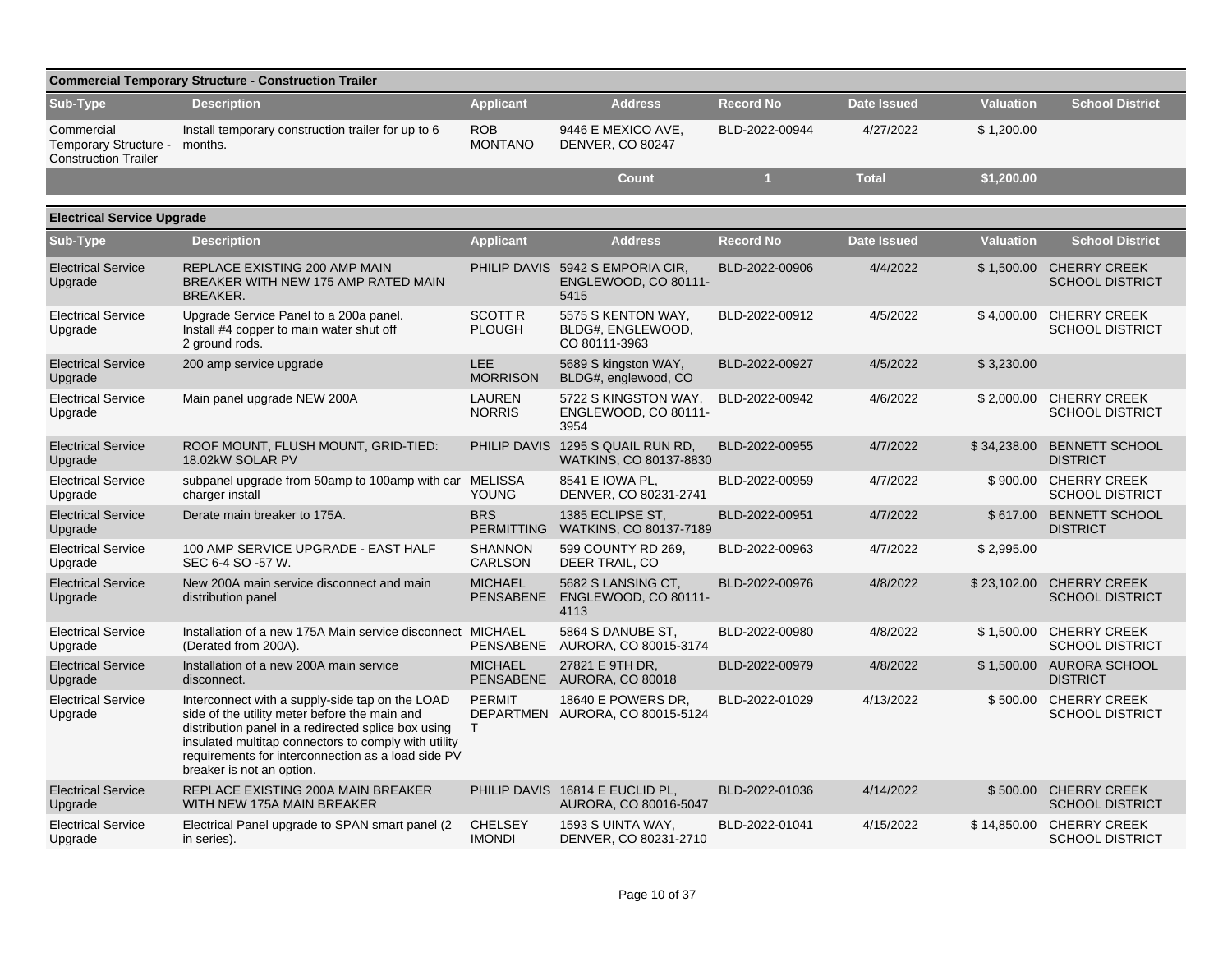| <b>Electrical Service</b><br>Upgrade | Replace electrical service equipment from 125<br>amp to a 200 amp.                                                                                                   | <b>ARENO</b><br><b>KIRKENDOLL</b><br>$\mathbf{II}$ | 3020 S LEYDEN ST.<br>DENVER, CO 80222-7037            | BLD-2022-01073 | 4/18/2022    | \$6,000.00   | <b>CHERRY CREEK</b><br><b>SCHOOL DISTRICT</b> |
|--------------------------------------|----------------------------------------------------------------------------------------------------------------------------------------------------------------------|----------------------------------------------------|-------------------------------------------------------|----------------|--------------|--------------|-----------------------------------------------|
| <b>Electrical Service</b><br>Upgrade | Upgrading an existing outdoor panel to 200 Amp<br>Outdoor panel. New 200 Amp meter box<br>enclosure, whole house surge protector, new<br>grounding and new breakers. | <b>FIRDAVS</b><br><b>MIRSOLIEV</b>                 | 9756 E MAPLEWOOD<br>CIR, ENGLEWOOD, CO.<br>80111-7018 | BLD-2022-01074 | 4/18/2022    | \$3,800.00   | <b>CHERRY CREEK</b><br><b>SCHOOL DISTRICT</b> |
| <b>Electrical Service</b><br>Upgrade | Install new 200/150A surface mount meter/main<br>combo.                                                                                                              | <b>BRS</b><br><b>PERMITTING</b>                    | 5903 S QUATAR CT.<br>AURORA, CO 80015-5015            | BLD-2022-01123 | 4/21/2022    | \$2,715.00   | <b>CHERRY CREEK</b><br><b>SCHOOL DISTRICT</b> |
| <b>Electrical Service</b><br>Upgrade | Install new 200/200A surface mount meter/main<br>combo.                                                                                                              | <b>BRS</b><br><b>PERMITTING</b>                    | 5995 S QUATAR WAY,<br>AURORA, CO 80015-5018           | BLD-2022-01158 | 4/26/2022    | \$2,715.00   | <b>CHERRY CREEK</b><br><b>SCHOOL DISTRICT</b> |
| <b>Electrical Service</b><br>Upgrade | Panel upgrade to 200 amps                                                                                                                                            | <b>CHARLES</b><br><b>THERMIDOR</b>                 | 6161 E EASTMAN AVE,<br>DENVER, CO 80222-7004          | BLD-2022-01169 | 4/26/2022    | \$4,200.00   | <b>CHERRY CREEK</b><br><b>SCHOOL DISTRICT</b> |
| <b>Electrical Service</b><br>Upgrade | REPLACE EXISTING 200 AMP MAIN BREAKER<br>WITH NEW 175 AMP MAIN BREAKER                                                                                               | PHILIP DAVIS                                       | 754 WHITE CROW ST,<br>AURORA, CO 80018                | BLD-2022-01182 | 4/27/2022    | \$1,500.00   | AURORA SCHOOL<br><b>DISTRICT</b>              |
| <b>Electrical Service</b><br>Upgrade | 200 Amp Underground service upgrade<br>70 amp sub panel                                                                                                              | <b>ELENA</b><br><b>NORTHROP</b>                    | 5974 S FLORENCE CT.<br>ENGLEWOOD, CO 80111-<br>5420   | BLD-2022-01171 | 4/27/2022    | \$7,300.00   | <b>CHERRY CREEK</b><br><b>SCHOOL DISTRICT</b> |
| <b>Electrical Service</b><br>Upgrade | Adding 1 GFI circuit for new air handler & AC                                                                                                                        | ERIN<br><b>EASTWOOD</b>                            | 2336 S FAIRFAX DR.<br>DENVER, CO 80222-6208           | BLD-2022-01201 | 4/28/2022    | \$500.00     | <b>CHERRY CREEK</b><br><b>SCHOOL DISTRICT</b> |
| <b>Electrical Service</b><br>Upgrade | Install new main electrical panel with 200A main<br>breaker and 225A buss                                                                                            | <b>SHAWN</b><br><b>RANSOM</b>                      | 4549 S IRELAND LN.<br>AURORA, CO 80015-5478           | BLD-2022-01198 | 4/28/2022    | \$2.000.00   | <b>CHERRY CREEK</b><br><b>SCHOOL DISTRICT</b> |
| <b>Electrical Service</b><br>Upgrade | 200 AMP UNDERGROUND SERVICE PANEL<br>UPGRADE W/ SURGE PROTECTOR                                                                                                      | <b>TAYLOR VAN</b><br><b>SKY</b>                    | 11444 E ORCHARD PL,<br>ENGLEWOOD, CO 80111-<br>5816   | BLD-2022-01207 | 4/29/2022    | \$5,474.00   | <b>CHERRY CREEK</b><br><b>SCHOOL DISTRICT</b> |
|                                      |                                                                                                                                                                      |                                                    | Count                                                 | 24             | <b>Total</b> | \$127,636.00 |                                               |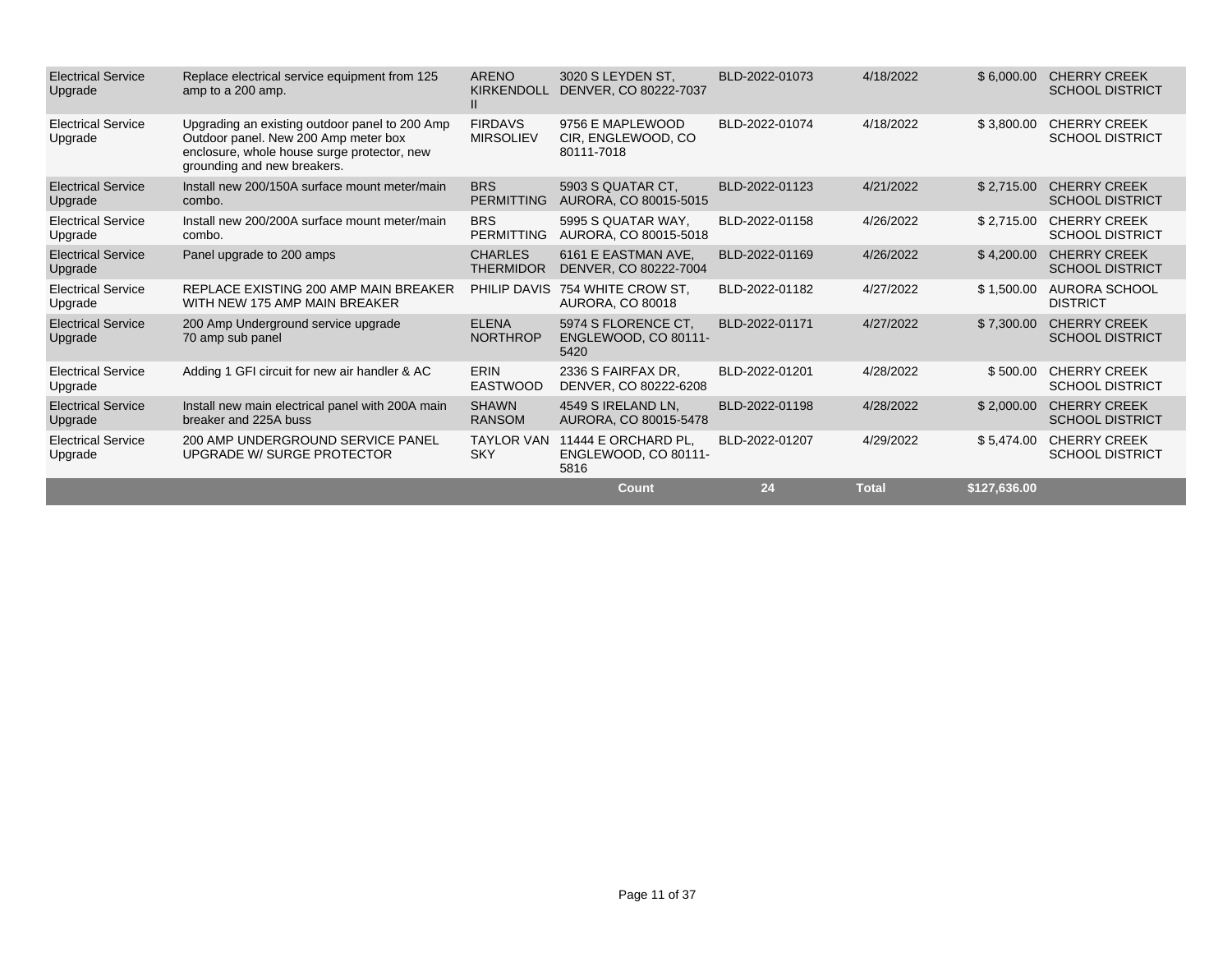| <b>Furnace</b>                   |                                                                                                                       |                                                                      |                                                                                            |                  |                    |                  |                                                    |
|----------------------------------|-----------------------------------------------------------------------------------------------------------------------|----------------------------------------------------------------------|--------------------------------------------------------------------------------------------|------------------|--------------------|------------------|----------------------------------------------------|
| Sub-Type                         | <b>Description</b>                                                                                                    | <b>Applicant</b>                                                     | <b>Address</b>                                                                             | <b>Record No</b> | <b>Date Issued</b> | <b>Valuation</b> | <b>School District</b>                             |
| Furnace                          | Install an 80% 70K BTU mobile home furnace, like MICK<br>for like replacement. We will haul away all old<br>material. | <b>MORGAN</b>                                                        | 26900 E COLFAX AVE.<br>UNIT# 1, AURORA, CO<br>80018-2300                                   | BLD-2022-00913   | 4/5/2022           | \$5,560.00       |                                                    |
| Furnace                          | moving old furnace from house to outbuilding                                                                          | <b>LINDY</b><br><b>JOHNSON</b>                                       | 7425 S COUNTY ROAD<br>129, BENNETT, CO 80102<br>$-8314$                                    | BLD-2022-00923   | 4/5/2022           |                  | \$3,000.00 BENNETT SCHOOL<br><b>DISTRICT</b>       |
| Furnace                          | s9X1 furnace 100,000 btu 5ton drive 21"wide                                                                           | <b>RONNIE</b><br><b>CORDOVA</b>                                      | 10915 E MAPLEWOOD<br>DR, ENGLEWOOD, CO<br>80111-5738                                       | BLD-2022-00939   | 4/6/2022           | \$2,000.00       | <b>CHERRY CREEK</b><br><b>SCHOOL DISTRICT</b>      |
| Furnace                          | Replace furnace with 80%, 60k BTU unit with<br>basic electrical connections.                                          | TRACEY L.<br><b>JOHNSON</b>                                          | 7474 E ARKANSAS AVE<br>14-04, DENVER, CO<br>80231-2541                                     | BLD-2022-00972   | 4/8/2022           |                  | \$11,421.00 CHERRY CREEK<br><b>SCHOOL DISTRICT</b> |
| Furnace                          | Installing new furnace 90,000 BTU, 80% efficient<br>for Energy Outreach Colorado.                                     | <b>ROBERT</b><br><b>NELSON</b>                                       | 49 Cheyenne ST, Byers,<br>CO.                                                              | BLD-2022-00993   | 4/11/2022          | \$5,507.00       |                                                    |
| Furnace                          | Replaced failed furnace - like for like. 40K BTU<br>80% Eff                                                           | <b>CANDY</b><br><b>ATWELL</b>                                        | 7430 E HARVARD AVE,<br>CONDO# J-105, DEN, CO                                               | BLD-2022-01085   | 4/19/2022          | \$2,837.00       |                                                    |
| Furnace                          | Replace failed furnace - like for like. 80K BTU<br>80% Eff                                                            | <b>CANDY</b><br><b>ATWELL</b>                                        | 2450 S QUEBEC ST,<br>APT# 204, DENVER, CO<br>80231                                         | BLD-2022-01086   | 4/19/2022          | \$3,495.00       |                                                    |
| Furnace                          | Remove and install 80K BTU Furnace                                                                                    | <b>AUTHORITY</b><br><b>BRANDS</b><br><b>SERVICE</b><br><b>RETAIL</b> | 9003 E LOUISIANA AVE.<br>DENVER, CO 80247-2260                                             | BLD-2022-01114   | 4/21/2022          | \$5.800.00       | <b>CHERRY CREEK</b><br><b>SCHOOL DISTRICT</b>      |
| Furnace                          | REPLACE BOILER WITH 200K BTU BOILER                                                                                   | <b>CRYSTAL</b><br><b>PAULSON</b>                                     | 26374 E PHILLIPS PL.<br>AURORA, CO 80016-2073                                              | BLD-2022-01153   | 4/26/2022          |                  | \$16,706.00 CHERRY CREEK<br><b>SCHOOL DISTRICT</b> |
| Furnace                          | Replacement of exisiting furnace with new 80%, 2- ANTHONY<br>stage, 90k btu furnace.                                  | <b>MINERVINI</b>                                                     | 10303 E PEAKVIEW AVE. BLD-2022-01214<br><b>UNIT# G103.</b><br>ENGLEWOOD, CO 80111-<br>6150 |                  | 4/29/2022          |                  | \$6.918.00 CHERRY CREEK<br><b>SCHOOL DISTRICT</b>  |
| Furnace                          | Replacement of existing furnace with new furnace. NAHID                                                               | <b>TORABI</b>                                                        | 1159 S ALTON ST B.<br>DENVER, CO 80247-7910                                                | BLD-2022-01213   | 4/29/2022          | \$5,212.00       | <b>CHERRY CREEK</b><br><b>SCHOOL DISTRICT</b>      |
|                                  |                                                                                                                       |                                                                      | Count                                                                                      | 11               | <b>Total</b>       | \$68,456.00      |                                                    |
| <b>Furnace / Waterheater Gas</b> |                                                                                                                       |                                                                      |                                                                                            |                  |                    |                  |                                                    |
| Sub-Type                         | <b>Description</b>                                                                                                    | <b>Applicant</b>                                                     | <b>Address</b>                                                                             | <b>Record No</b> | <b>Date Issued</b> | <b>Valuation</b> | <b>School District</b>                             |
| Gas                              | Furnace / Waterheater Install 75,000 BTU 80% efficiency furnace and 40<br>gallon water heater                         | <b>JAMES</b><br><b>MOORE</b>                                         | 3074 S KEARNEY ST.<br>DENVER, CO 80222-7027                                                | BLD-2022-01083   | 4/19/2022          |                  | \$5,921.00 CHERRY CREEK<br><b>SCHOOL DISTRICT</b>  |
|                                  |                                                                                                                       |                                                                      | <b>Count</b>                                                                               | $\overline{1}$   | <b>Total</b>       | \$5,921.00       |                                                    |
| Reroof                           |                                                                                                                       |                                                                      |                                                                                            |                  |                    |                  |                                                    |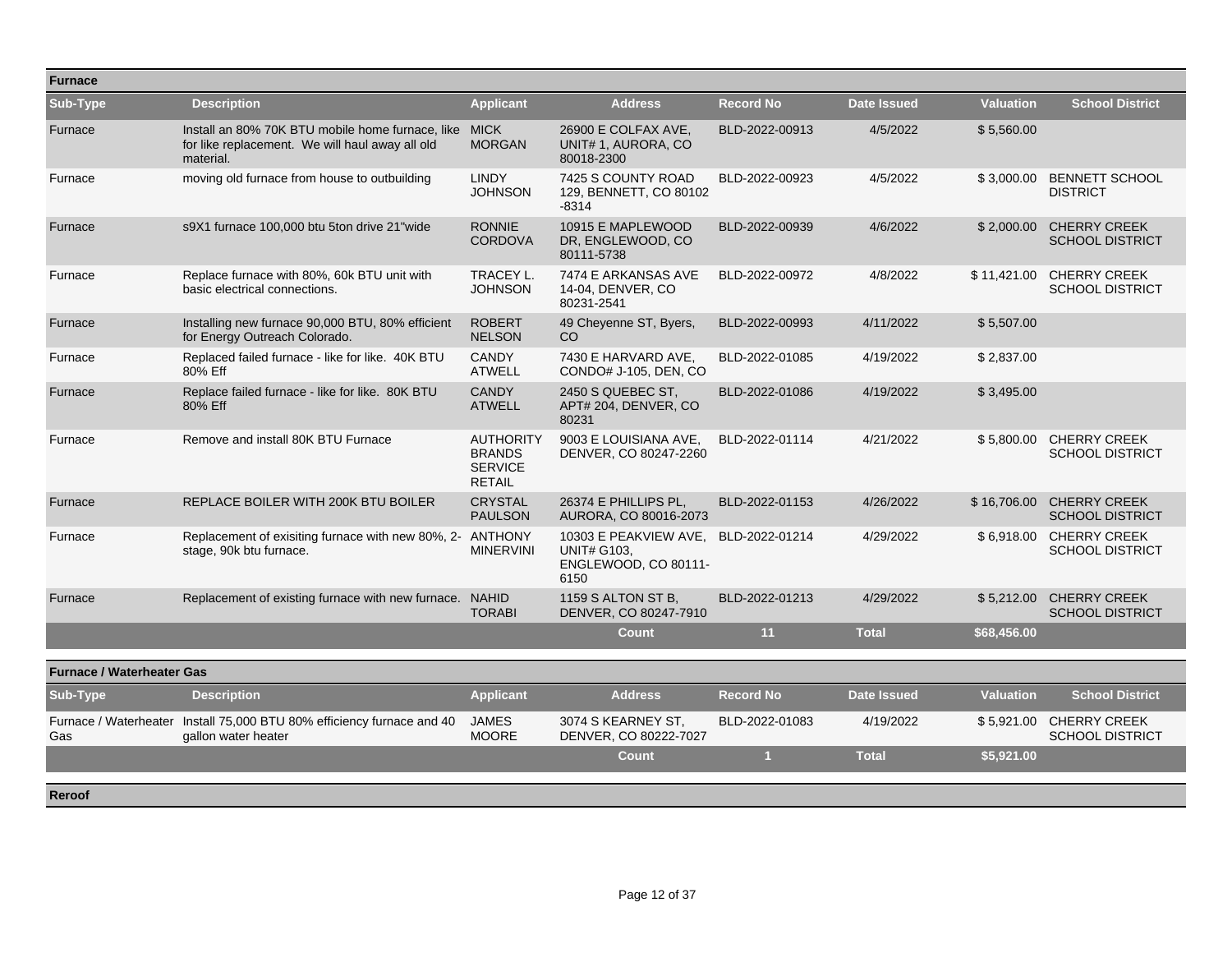| <b>Sub-Type</b> | <b>Description</b>                                                                                                                                                     | <b>Applicant</b>                                | <b>Address</b>                                        | <b>Record No</b> | <b>Date Issued</b> | Valuation   | <b>School District</b>                             |
|-----------------|------------------------------------------------------------------------------------------------------------------------------------------------------------------------|-------------------------------------------------|-------------------------------------------------------|------------------|--------------------|-------------|----------------------------------------------------|
| Reroof          | remove existing asphalt roof to decking, and<br>replace with F wave shingles, ice and water to<br>code, drip edge around entire perimeter, single<br>layer 26 squares. | <b>CHUCK</b><br><b>JACKSON</b>                  | 8585 E AMHERST CIR,<br>DENVER, CO 80231-3875          | BLD-2022-00929   | 4/5/2022           | \$10,550.00 | <b>CHERRY CREEK</b><br><b>SCHOOL DISTRICT</b>      |
| Reroof          | Roof Replacement<br>Asphalt Shingle - Tamko Heritage 6/12 Pitch<br>Replacing roof on main home 23.54 squares &<br>also on detached garage 4.66 squares                 | <b>JACK</b><br><b>COTTRELL</b>                  | 21179 E NICHOLS PKY,<br>AURORA, CO 80016-1931         | BLD-2022-00922   | 4/5/2022           | \$14,791.99 | <b>CHERRY CREEK</b><br><b>SCHOOL DISTRICT</b>      |
| Reroof          | Tear off existing roofing materials and replace<br>roofing materials to code.                                                                                          | <b>EDDIE</b><br><b>DIEKER</b>                   | 853 S KIEFER ST,<br><b>BENNETT, CO 80102-</b><br>8733 | BLD-2022-00916   | 4/5/2022           | \$11,750.00 | <b>BENNETT SCHOOL</b><br><b>DISTRICT</b>           |
| Reroof          | Reroof: flat roof 60 mil TPO with parapet wall and<br>metal cap at main house.                                                                                         | <b>CHELSEY</b><br><b>IMONDI</b>                 | 1593 S UINTA WAY,<br>DENVER, CO 80231-2710            | BLD-2022-00949   | 4/7/2022           | \$15,000.00 | <b>CHERRY CREEK</b><br><b>SCHOOL DISTRICT</b>      |
| Reroof          | Tear off existing shingles and install 33 sq of<br>Malarkey Legacy Class 4 asphalt shingles on a 2<br>story 6:12 pitch residential dwelling                            | <b>SARAH</b><br><b>HOBBS</b>                    | 4073 ode, AURORA, CO<br>80013-7481                    | BLD-2022-01012   | 4/12/2022          | \$9,900.00  | <b>CHERRY CREEK</b><br><b>SCHOOL DISTRICT</b>      |
| Reroof          | Remove and replace modified bitumen. Approx 10 THOMAS<br>sqs.                                                                                                          | <b>BOUCKAERT</b>                                | 2455 S DAHLIA LN,<br>DENVER, CO 80222-6119            | BLD-2022-01015   | 4/12/2022          | \$2,744.33  | <b>CHERRY CREEK</b><br><b>SCHOOL DISTRICT</b>      |
| Reroof          | tear off old asphalt shingles and underlayment,<br>replace with new similar asphalt shingles and<br>underlayment                                                       | ANDREW<br><b>MICHAEL</b><br><b>GATES</b>        | 1199 S ALTON CT.<br>DENVER, CO 80247-2358             | BLD-2022-01030   | 4/13/2022          | \$7,650.00  | <b>CHERRY CREEK</b><br><b>SCHOOL DISTRICT</b>      |
| Reroof          | tear off old asphalt shingles and underlayment,<br>replace with new similar asphalt shingles and<br>underlayment                                                       | ANDREW<br><b>MICHAEL</b><br><b>GATES</b>        | 9427 E ARIZONA PL,<br>DENVER, CO 80247-2347           | BLD-2022-01031   | 4/13/2022          | \$8,925.00  | <b>CHERRY CREEK</b><br><b>SCHOOL DISTRICT</b>      |
| Reroof          | 26 sq landmark ir<br>Tear off 1 layer of asphalt                                                                                                                       | <b>PARRISA</b><br>YAZDANI                       | 7302 E VILLANOVA PL,<br>DENVER, CO 80231-3741         | BLD-2022-01040   | 4/15/2022          | \$12,000.00 | <b>CHERRY CREEK</b><br><b>SCHOOL DISTRICT</b>      |
| Reroof          | tear off old damaged asphalt shingles, replace with ANDREW<br>new similar asphalt shingles and underlayment.                                                           | <b>MICHAEL</b><br><b>GATES</b>                  | 9233 E ARIZONA PL,<br>BLDG#, DENVER, CO<br>80247-2345 | BLD-2022-01057   | 4/18/2022          | \$6,800.00  | <b>CHERRY CREEK</b><br><b>SCHOOL DISTRICT</b>      |
| Reroof          | Tearing off one layer, Installing 22 sqs of 30 year<br>shingles. Owens Corning Duration.                                                                               | <b>EBER</b><br><b>DOMINGUEZ</b>                 | 4267 S HIMALAYA WAY,<br>AURORA, CO 80013-6082         | BLD-2022-01063   | 4/18/2022          | \$9,500.00  | <b>CHERRY CREEK</b><br><b>SCHOOL DISTRICT</b>      |
| Reroof          | Replace asphalt shingle roof with GAF HDZ<br>shingles                                                                                                                  | <b>JOSHUA</b><br><b>BASINGER</b>                | 2451 S KRAMERIA ST,<br>DENVER, CO 80222-6329          | BLD-2022-01077   | 4/19/2022          |             | \$26,916.53 CHERRY CREEK<br><b>SCHOOL DISTRICT</b> |
| Reroof          | tear off old asphalt shingles and underlayment,<br>replace with new similar asphalt shingles and<br>underlayment                                                       | <b>ANDREW</b><br><b>MICHAEL</b><br><b>GATES</b> | 9426 E KANSAS PL,<br>DENVER, CO 80247-2382            | BLD-2022-01100   | 4/20/2022          | \$7,650.00  | <b>CHERRY CREEK</b><br><b>SCHOOL DISTRICT</b>      |
| Reroof          | Re-roof/shingle                                                                                                                                                        | <b>EDDIE</b><br><b>RAMEY</b>                    | 7963 S NEWBERN CIR,<br>AURORA, CO 80016-2048          | BLD-2022-01119   | 4/21/2022          | \$41,000.00 | <b>CHERRY CREEK</b><br><b>SCHOOL DISTRICT</b>      |
| Reroof          | RE-ROOF ROLL ASPHAULT NORTH EAST<br><b>PATIO</b>                                                                                                                       | <b>JAMESE</b><br><b>MITCHELL</b>                | 6150 E EASTMAN AVE,<br>DENVER, CO 80222-7005          | BLD-2022-01143   | 4/25/2022          | \$5,000.00  | <b>CHERRY CREEK</b><br><b>SCHOOL DISTRICT</b>      |
| Reroof          | Tear off to decking and reroof with owens corning<br>duration asphalt shingles.                                                                                        | <b>BEN LALKA</b>                                | 6502 S OURAY WAY,<br>AURORA, CO 80016-5020            | BLD-2022-01139   | 4/25/2022          |             | \$17,000.00 CHERRY CREEK<br><b>SCHOOL DISTRICT</b> |
| Reroof          | <b>COMPOSITION TO COMPOSITION</b><br><b>GAF GRAND SEQUOIA IR</b><br>53 SQUARES                                                                                         | <b>SHANE</b><br><b>KNACKSTED</b><br>T           | 2205 S DALLAS CT.<br>DENVER, CO 80231-3475            | BLD-2022-01159   | 4/26/2022          | \$28,701.64 | <b>CHERRY CREEK</b><br><b>SCHOOL DISTRICT</b>      |
| Reroof          | RE-ROOF 32 SQ                                                                                                                                                          | <b>MICHAEL</b><br><b>LINDBERG</b>               | 1882 S PARKER RD,<br>DENVER, CO 80231-2910            | BLD-2022-01190   | 4/27/2022          | \$14,000.00 | <b>CHERRY CREEK</b><br><b>SCHOOL DISTRICT</b>      |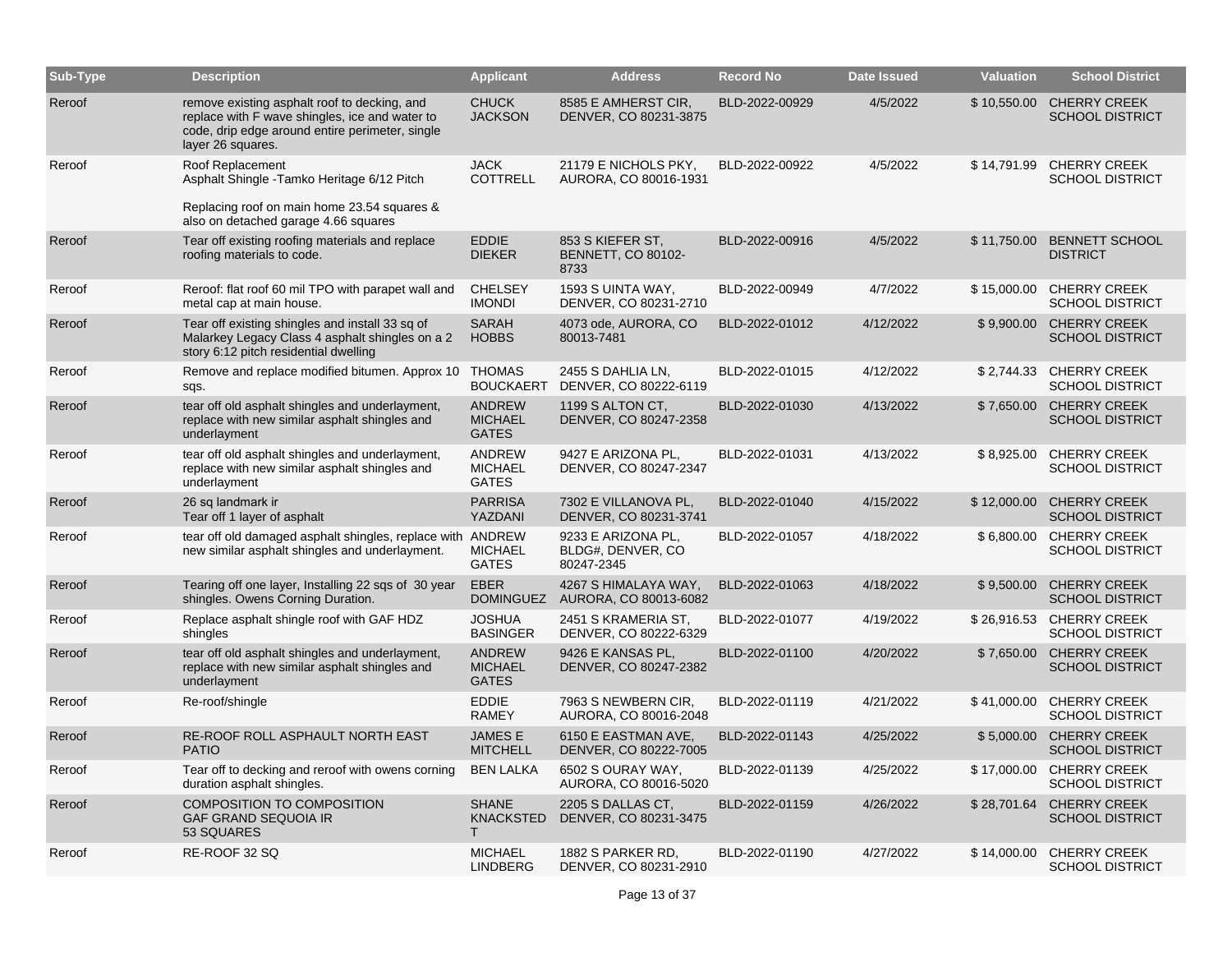| Reroof | Complete tear-off and re-roof 35 SQ asphalt<br>shingles                                                                                          | <b>KAREN</b><br><b>CLAREY</b>      | 21540 E MANSFIELD PL,<br>AURORA, CO 80013-7474                  | BLD-2022-01188 | 4/27/2022    | \$15,750.00  | <b>CHERRY CREEK</b><br><b>SCHOOL DISTRICT</b> |
|--------|--------------------------------------------------------------------------------------------------------------------------------------------------|------------------------------------|-----------------------------------------------------------------|----------------|--------------|--------------|-----------------------------------------------|
| Reroof | Tear off and re-roof with GAF Timberline HDZ<br>Shingles                                                                                         | <b>BERNARD</b><br><b>REITZ</b>     | 5020 S RIVIERA CT.<br>AURORA, CO 80015-4718                     | BLD-2022-01203 | 4/28/2022    | \$10.590.00  | <b>CHERRY CREEK</b><br><b>SCHOOL DISTRICT</b> |
| Reroof | Tear off existing 1 layer, 17 square, house and<br>shed, 4/12, 1 story, install Malarkey Highlander<br>shingles (130 mph, lifetime)              | <b>STEVEN W</b><br><b>CUMMINGS</b> | 40965 COUNTY ROAD 6,<br><b>BENNETT, CO 80102-</b><br>8738       | BLD-2022-01193 | 4/28/2022    | \$6.824.00   | <b>BENNETT SCHOOL</b><br><b>DISTRICT</b>      |
| Reroof | Tear-off and re-roof of home with Class 4<br>Architectural Style shingles - high wind 6-nail<br>application. Two-Story with single story access. | <b>THOMAS</b>                      | 16414 E PHILLIPS DR.<br>JAMES ROSS ENGLEWOOD, CO 80112-<br>4606 | BLD-2022-01218 | 4/29/2022    | \$10,000.00  | <b>CHERRY CREEK</b><br><b>SCHOOL DISTRICT</b> |
|        |                                                                                                                                                  |                                    | Count                                                           | 22             | <b>Total</b> | \$293,043.49 |                                               |

| <b>Residential New</b><br>Construction - Barn | Permit for NEW 48'(I) x 36'(w) (1,728sf.) SINGLE                                                                                                                                                                                                                                                                                                                                                                                                                                                                                                                                                                           | <b>BRANDON</b> |                                            |                |              |             |                                               |
|-----------------------------------------------|----------------------------------------------------------------------------------------------------------------------------------------------------------------------------------------------------------------------------------------------------------------------------------------------------------------------------------------------------------------------------------------------------------------------------------------------------------------------------------------------------------------------------------------------------------------------------------------------------------------------------|----------------|--------------------------------------------|----------------|--------------|-------------|-----------------------------------------------|
|                                               | STORY DETACHED ACCESSORY GARAGE w/a ASCHENBRE<br>BASEMENT. The primary structure is an<br>ENGINEERED STEEL FRAMED STRUCTURE by<br>Worldwide Steel Buildings with a wood framed<br>upper level floor assembly, and a cast-in-place<br>concrete foundation w/ basement. The structure is<br>unfinished, uninsulated, & unheated; Upper level -<br>$(3)$ 8'x8' overhead doors, Lower Level – $(1)$ Man<br>door opening, $(3)$ 10' (w) x 9'6" (h) Garage door<br>openings. This permit is for the scope of work<br>submitted only and does not include any review of<br>Mechanical, Plumbing, and Electrical scope of<br>work. | <b>NNER</b>    | 21122 E OTERO PKY,<br>AURORA, CO 800161936 | BLD-2021-00773 | 4/7/2022     | \$85,000.00 | <b>CHERRY CREEK</b><br><b>SCHOOL DISTRICT</b> |
|                                               |                                                                                                                                                                                                                                                                                                                                                                                                                                                                                                                                                                                                                            |                | <b>Count</b>                               |                | <b>Total</b> | \$85,000.00 |                                               |

|                                                                    | <u> RESIGENIAI NEW CONSUGENCII - DASENIENI I INSH</u>                                                                                        |                           |                                           |                  |             |                  |                                                    |
|--------------------------------------------------------------------|----------------------------------------------------------------------------------------------------------------------------------------------|---------------------------|-------------------------------------------|------------------|-------------|------------------|----------------------------------------------------|
| <b>Sub-Type</b>                                                    | <b>Description</b>                                                                                                                           | <b>Applicant</b>          | <b>Address</b>                            | <b>Record No</b> | Date Issued | <b>Valuation</b> | <b>School District</b>                             |
| <b>Residential New</b><br>Construction -<br><b>Basement Finish</b> | We will be finishing the basement. The basement<br>will include 2 bedrooms, a kitchenette, a family<br>room, laundry room, and storage room. | JOSE M<br><b>VIZCAINO</b> | 4815 S TEMPE ST,<br>AURORA, CO 80015-5552 | BLD-2022-00616   | 4/8/2022    |                  | \$80.458.00 CHERRY CREEK<br><b>SCHOOL DISTRICT</b> |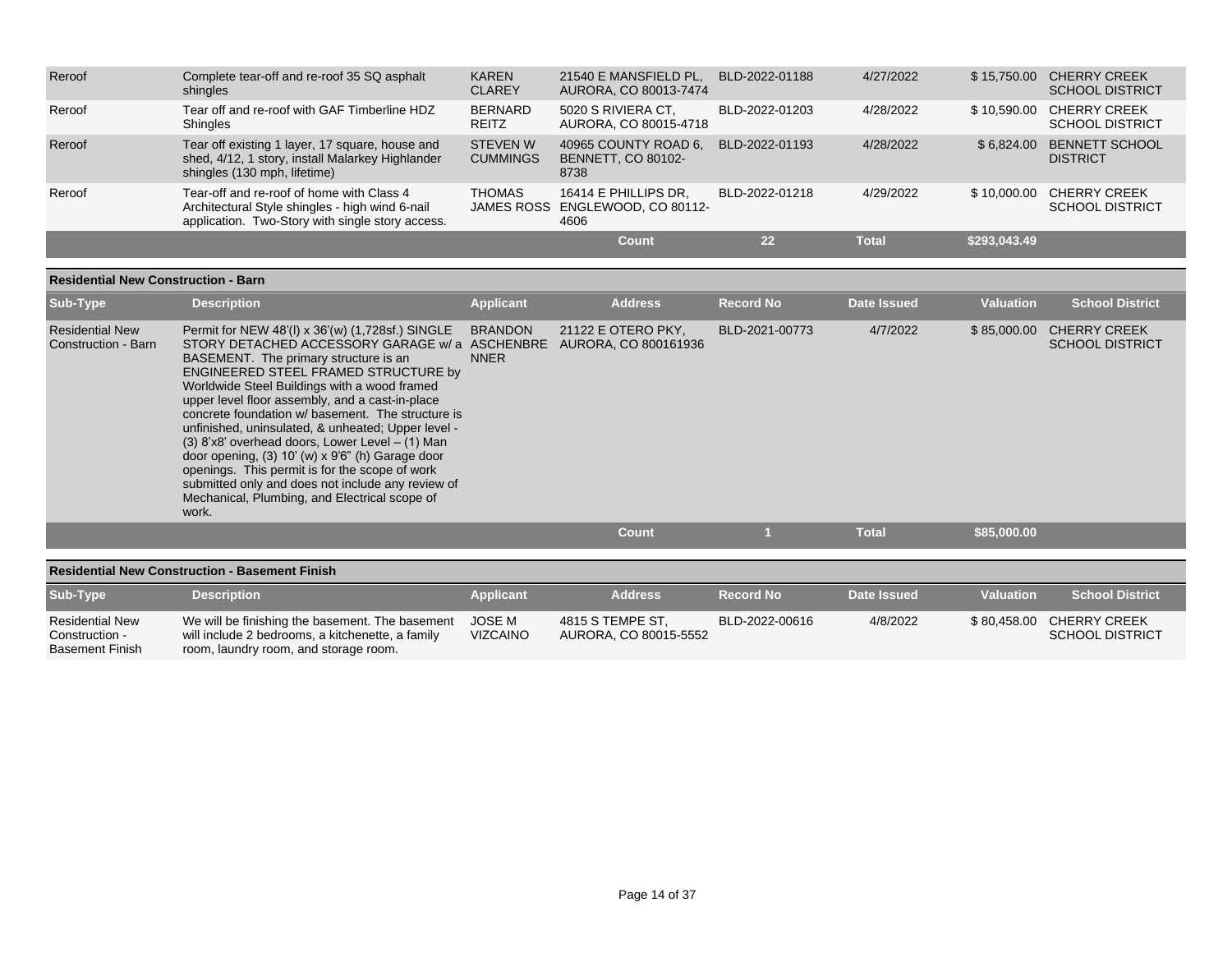| <b>Residential New</b><br>Construction -<br><b>Basement Finish</b> | <b>AC Exists</b><br>Outlets being installed. 13 outlets to be installed.<br>recess lighting in living room space (lights)<br>lighting in laundry room. Lighting in mechanical<br>room and bathroom. Bathroom fan to be added.<br>Adding a bathroom to a pre-plumbed space.<br>Vanity and toilet only. No shower.<br>Adding drywall<br>This permit is being issued for a basement finish<br>including: 393 square feet finished, with a living<br>room, bathroom, laundry room, and mechanical<br>room. This basement has a structural floor.<br>Flooring will be vinyl plank flooring<br>Storage closet<br>Mechanical closet<br>Laundry room with existing hookups. |                                                      | LEIGH ROBL 5577 S VALDAI ST,<br>AURORA, CO 80015-6519                      | BLD-2022-01094 | 4/20/2022 |             | \$20,000.00 CHERRY CREEK<br><b>SCHOOL DISTRICT</b> |
|--------------------------------------------------------------------|---------------------------------------------------------------------------------------------------------------------------------------------------------------------------------------------------------------------------------------------------------------------------------------------------------------------------------------------------------------------------------------------------------------------------------------------------------------------------------------------------------------------------------------------------------------------------------------------------------------------------------------------------------------------|------------------------------------------------------|----------------------------------------------------------------------------|----------------|-----------|-------------|----------------------------------------------------|
| <b>Residential New</b><br>Construction -<br><b>Basement Finish</b> | Finish the Basement in my house.<br>new framing<br>electrical work<br>plumbing work<br>bathroom work<br>kitchenette work<br>bedroom work<br>closet work<br>dry wall work<br>painting and flooring work                                                                                                                                                                                                                                                                                                                                                                                                                                                              | N JAYARAM<br>SANTHANAM                               | KARTHIKEYA 21394 E STANFORD AVE, BLD-2022-01079<br><b>AURORA, CO 80015</b> |                | 4/22/2022 |             | \$55,638.00 CHERRY CREEK<br><b>SCHOOL DISTRICT</b> |
| <b>Residential New</b><br>Construction -<br><b>Basement Finish</b> | Finished Basement was permitted in 2016<br>BLD-2016-02145.<br>Add 1 bedroom (167sqft), 1 office (128sqft), and<br>shower (30inchx5'6") in the finished basement<br>$(1292\text{sqft})$ .<br>1 bedroom, 1 office will share an adjoining closet.<br>2 new can lights per room: the office (2) and<br>bedroom (2). 2 switches will be added to each new<br>room. 3 new outlets.                                                                                                                                                                                                                                                                                       | <b>JANEL A</b><br><b>ANDERSON</b>                    | 21173 E OTERO PKY,<br>AURORA, CO 80016-1935                                | BLD-2022-00928 | 4/22/2022 |             | \$16,500.00 CHERRY CREEK<br><b>SCHOOL DISTRICT</b> |
| <b>Residential New</b><br>Construction -<br><b>Basement Finish</b> | 411 sqft basement finish, one bedroom one bath<br>plus living room. 96" existing height<br>411 square feet finished, with a living room,<br>bedroom, bathroom, and mechanical room. This<br>basement has a structural floor.                                                                                                                                                                                                                                                                                                                                                                                                                                        | <b>JOHN</b><br><b>COFFMAN</b>                        | 5532 S VALDAI WAY,<br>AURORA, CO 80015-6518                                | BLD-2022-01113 | 4/26/2022 |             | \$20,000.00 CHERRY CREEK<br><b>SCHOOL DISTRICT</b> |
| <b>Residential New</b><br>Construction -<br><b>Basement Finish</b> | <b>Finishing Basement</b><br>1. Creating family room 288sf<br>2. Full bath 39sf<br>3. Storage area unfinished 89sf<br>Basement checklist indicates a family room of 233<br>sq. ft. and a bath with 36 sq. ft. for a total of 269<br>sq. ft. finished.                                                                                                                                                                                                                                                                                                                                                                                                               | <b>ELIZABETH</b><br><b>KATELYN</b><br><b>STEWARD</b> | 6067 S QUATAR WAY,<br>BLDG#, AURORA, CO<br>800155019                       | BLD-2022-00402 | 4/29/2022 |             | \$13,794.00 CHERRY CREEK<br><b>SCHOOL DISTRICT</b> |
| <b>Residential New</b><br>Construction -<br><b>Basement Finish</b> | I am framing/dry walling area to give my house<br>hold additional living space for our growing family.                                                                                                                                                                                                                                                                                                                                                                                                                                                                                                                                                              | <b>ANTHONY J</b><br>NICHOLSON                        | 21868 E Stanford CIR,<br>BLDG#, Aurora, CO                                 | BLD-2022-01065 | 4/29/2022 | \$64,000.00 |                                                    |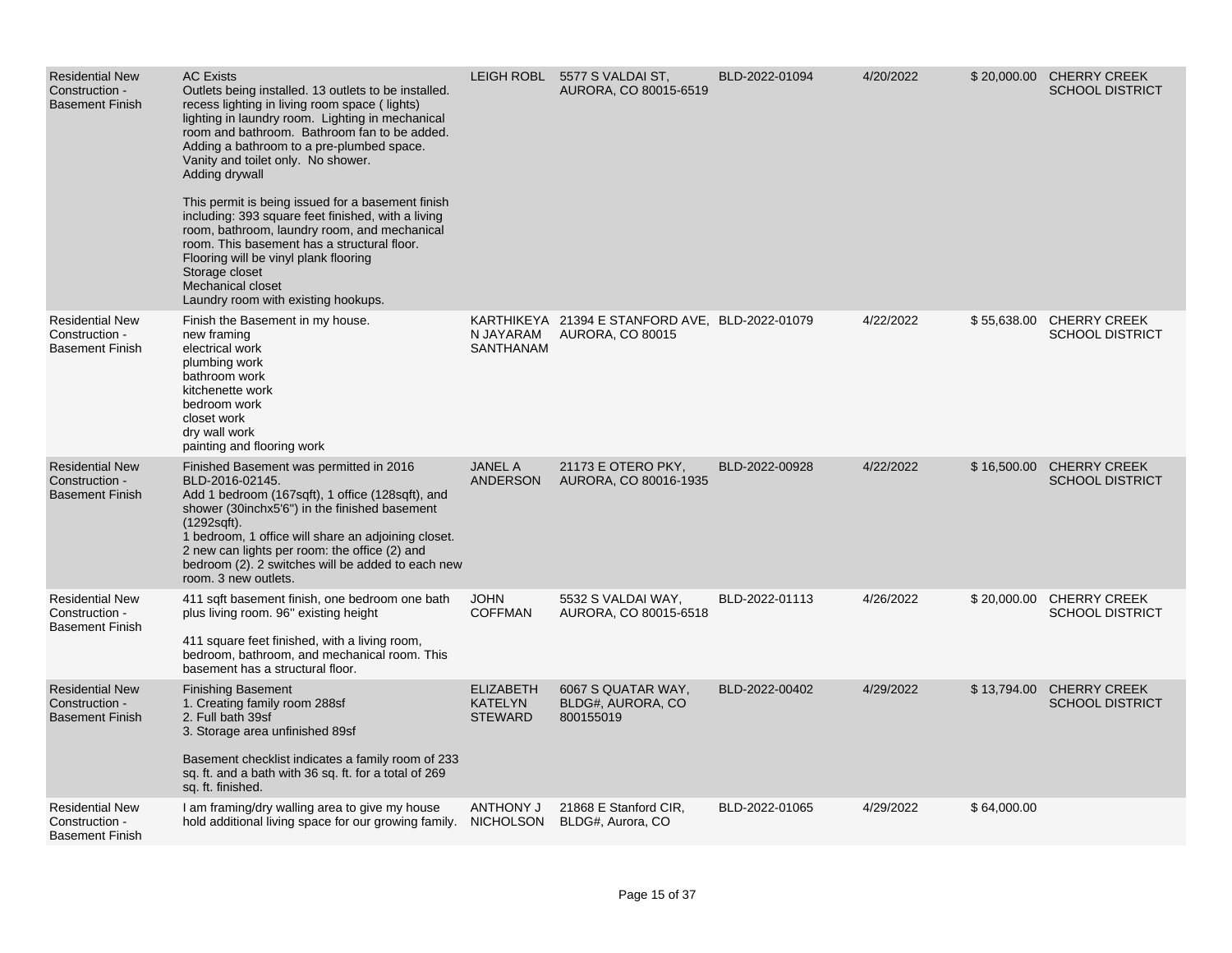| <b>Residential New</b><br>Construction -<br><b>Basement Finish</b> | Finishing 605 Sq ft in the Basement.<br>Adding a 3/4 Bathroom And 1 Bedroom and 1<br>Family room.<br>Plans indicate 590 sq. ft. finished. | <b>DARRELL</b><br><b>LHYNN</b><br>VANCLEAVE | 6375 S UKRAINE CT.<br>AURORA, CO 80015-6635   | BLD-2022-00605   | 4/30/2022          |                  | \$30,000.00 CHERRY CREEK<br><b>SCHOOL DISTRICT</b> |
|--------------------------------------------------------------------|-------------------------------------------------------------------------------------------------------------------------------------------|---------------------------------------------|-----------------------------------------------|------------------|--------------------|------------------|----------------------------------------------------|
|                                                                    |                                                                                                                                           |                                             | <b>Count</b>                                  | 8 <sup>2</sup>   | <b>Total</b>       | \$300,390.00     |                                                    |
|                                                                    | <b>Residential New Construction - Single Family</b>                                                                                       |                                             |                                               |                  |                    |                  |                                                    |
| Sub-Type                                                           | <b>Description</b>                                                                                                                        | <b>Applicant</b>                            | <b>Address</b>                                | <b>Record No</b> | <b>Date Issued</b> | <b>Valuation</b> | <b>School District</b>                             |
| <b>Residential New</b><br>Construction - Single<br>Family          | UNF 786, 1ST 889, 2ND 1211, GAR 424. FRT PO MARNI<br>84, CVD PAT 128 - D712 ELEV A                                                        | <b>GOLDSTEIN</b>                            | 20952 E QUINCY PL,<br><b>AURORA, CO 80015</b> | BLD-2022-00389   | 4/4/2022           | \$325,136.88     |                                                    |
| <b>Residential New</b><br>Construction - Single<br>Family          | UNF 300, CRL SPA, LWR 350, MAIN 613, UPR<br>845, STRS 140, GAR 295, PO 28, DK 72, ROOF<br>541 D578 ELEV D                                 | <b>MARNI</b><br><b>GOLDSTEIN</b>            | 21047 E QUINCY PL,<br><b>AURORA, CO 80015</b> | BLD-2022-00492   | 4/7/2022           | \$319,583.92     |                                                    |
| <b>Residential New</b><br><b>Construction - Single</b><br>Family   | UNF 300, CRL SPACE, LOWER 350, MAIN 613,<br>UP 845, STRS 140, GAR 495, PO 28, DECK 72,<br><b>RF 541 D578 ELEV C</b>                       | <b>MARNI</b><br><b>GOLDSTEIN</b>            | 21073 E QUINCY PL,<br>AURORA, CO 80015        | BLD-2022-00491   | 4/7/2022           | \$319,583.92     |                                                    |
| <b>Residential New</b><br><b>Construction - Single</b><br>Family   | SLAB ON GRADE, 1ST 829, 2ND 1316, GAR,<br>430, DE/PO 67 - 2145 ELEV CRAFTSMAN                                                             | <b>ANITA</b><br><b>LINDSEY</b>              | 28478 E 8TH PL,<br>AURORA, CO 80018           | BLD-2021-04194   | 4/7/2022           | \$305,580.26     |                                                    |
| <b>Residential New</b><br>Construction - Single<br>Family          | SLAB ON GRADE, 1ST 924, 2ND 1274, GAR 362, ANITA<br>DE/PO 70 - D2146.7 ELEV F                                                             | <b>LINDSEY</b>                              | 28309 E 7TH PL,<br>AURORA, CO 80018           | BLD-2021-04192   | 4/8/2022           | \$309,298.38     |                                                    |
| <b>Residential New</b><br><b>Construction - Single</b><br>Family   | UNF 214, CRWL SP, LWR 261, MAIN 734, UPP<br>804, STRS 135. GAR 473. PPO 70. DECK 475 -<br>D568 ELEV F                                     | <b>MARNI</b><br><b>GOLDSTEIN</b>            | 21043 E QUINCY PL,<br><b>AURORA, CO 80015</b> | BLD-2022-00495   | 4/13/2022          | \$309,709.56     |                                                    |
| <b>Residential New</b><br>Construction - Single<br>Family          | UNF 214. CRWL SP, LOWER 261, MAIN 734, UP MARNI<br>135, STRS 135, GAR 473. PO 70. DECK 475,<br>D568 ELEV E                                | <b>GOLDSTEIN</b>                            | 21053 E QUINCY PL,<br><b>AURORA, CO 80015</b> | BLD-2022-00494   | 4/13/2022          | \$309,709.56     |                                                    |
| <b>Residential New</b><br>Construction - Single<br>Family          | UNF 214, CRAWL SPACE, LOWER 261, MAIN,<br>734, UP 804, STRS 135, GAR 743, PO 70, DECK GOLDSTEIN<br>745 - D568 ELEV C                      | <b>MARNI</b>                                | 21067 E QUINCY PL,<br><b>AURORA, CO 80015</b> | BLD-2022-00493   | 4/19/2022          | \$309,709.56     |                                                    |
| <b>Residential New</b><br><b>Construction - Single</b><br>Family   | UNF 201, CRWL SP, LWR 246, MAIN 760, UP<br>940, GAR 513, PO 68, DECK 463 - D567 ELEV D                                                    | <b>MARNI</b><br><b>GOLDSTEIN</b>            | 21063 E QUINCY PL,<br><b>AURORA, CO 80015</b> | BLD-2022-00497   | 4/20/2022          | \$312,308.20     |                                                    |
| <b>Residential New</b><br><b>Construction - Single</b><br>Family   | CRAWL SPACE, 1ST 986, 2ND 1202, GAR 414.<br>PATIO 150, PORCH 90 - D915 ELEV F                                                             | <b>ELENA</b><br><b>SPINKS</b>               | 27879 E 10TH DR,<br>AURORA, CO 80018          | BLD-2022-00540   | 4/21/2022          |                  | \$319,246.16 AURORA SCHOOL<br><b>DISTRICT</b>      |
| <b>Residential New</b><br>Construction - Single<br>Family          | CRAWL SPACE, 1ST 989, 2ND 1218, GAR 414,<br>PATIO 150, PORCH 90 - D915 ELEV C                                                             | <b>ELENA</b><br><b>SPINKS</b>               | 27983 E 9TH DR,<br>AURORA, CO 80018           | BLD-2022-00711   | 4/21/2022          | \$321,335.44     | AURORA SCHOOL<br><b>DISTRICT</b>                   |
| <b>Residential New</b><br>Construction - Single<br>Family          | CRAWL SPACE, 1ST 1581, GAR 442, PORCH<br>63. PATIO 159 - D902 ELEV A                                                                      | <b>ELENA</b><br><b>SPINKS</b>               | 27973 E 9TH DR,<br><b>AURORA, CO 80018</b>    | BLD-2022-00370   | 4/27/2022          | \$240,496.90     | <b>AURORA SCHOOL</b><br><b>DISTRICT</b>            |
|                                                                    |                                                                                                                                           |                                             | <b>Count</b>                                  | 12               | <b>Total</b>       | \$3,701,698.74   |                                                    |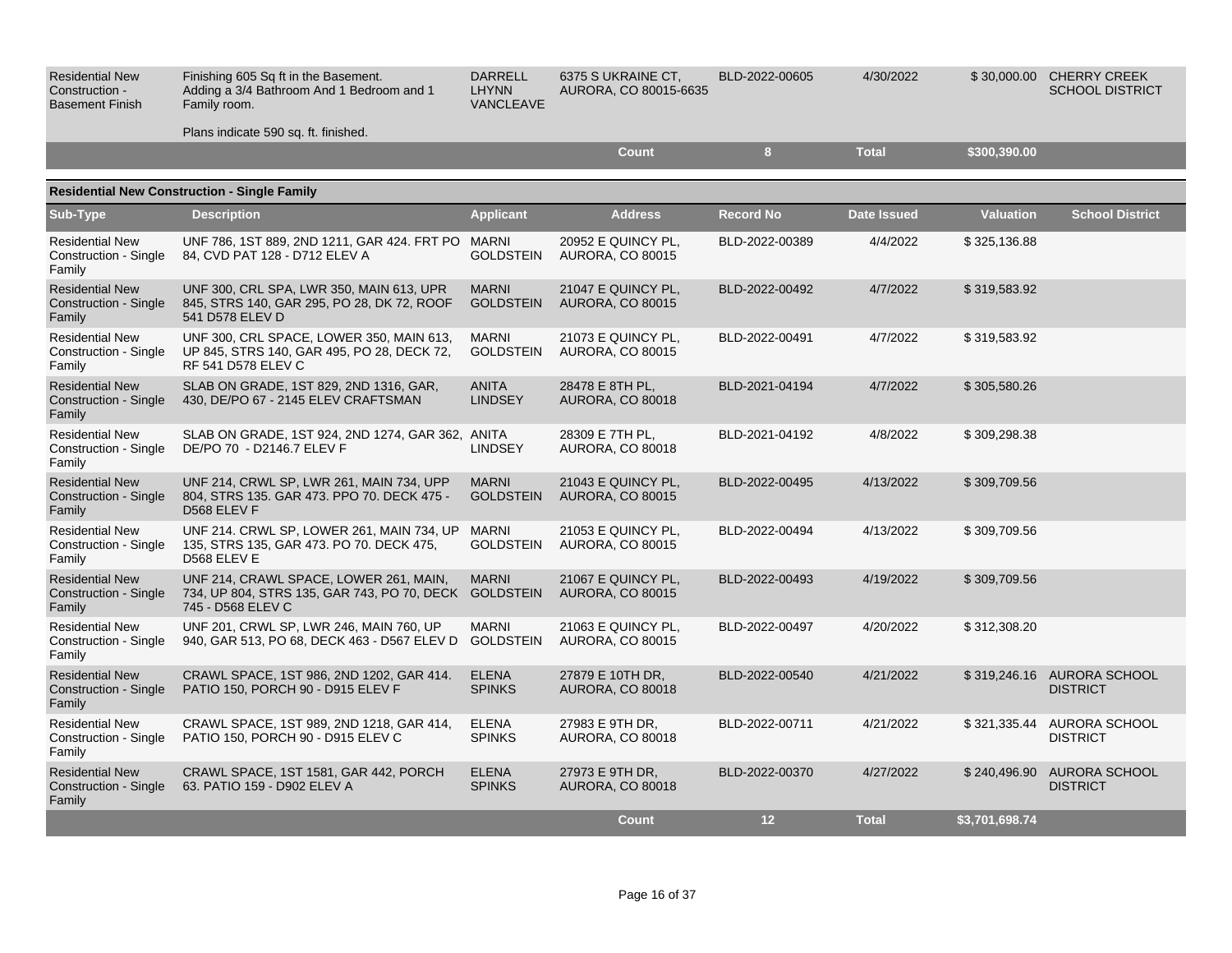| <b>Residential New Construction - Single Family Modular</b>                     |                                                                                                                                                                                                                                                                                                                                                                                                                                                                                                                                                                                                                                                                                                                                                                                                                        |                                 |                                                    |                     |                    |                  |                                                   |  |  |
|---------------------------------------------------------------------------------|------------------------------------------------------------------------------------------------------------------------------------------------------------------------------------------------------------------------------------------------------------------------------------------------------------------------------------------------------------------------------------------------------------------------------------------------------------------------------------------------------------------------------------------------------------------------------------------------------------------------------------------------------------------------------------------------------------------------------------------------------------------------------------------------------------------------|---------------------------------|----------------------------------------------------|---------------------|--------------------|------------------|---------------------------------------------------|--|--|
| Sub-Type                                                                        | <b>Description</b>                                                                                                                                                                                                                                                                                                                                                                                                                                                                                                                                                                                                                                                                                                                                                                                                     | <b>Applicant</b>                | <b>Address</b>                                     | <b>Record No</b>    | <b>Date Issued</b> | <b>Valuation</b> | <b>School District</b>                            |  |  |
| <b>Residential New</b><br><b>Construction - Single</b><br><b>Family Modular</b> | The review of this permit is for the set-up of a<br>modular home on a permanent foundation over a<br>conditioned crawlspace, and standard concrete<br>steps. Please refer to the excerpts from Appendix<br>R of the County adopted residential code titled<br>Drive Standards at the end of this document.<br>These pertain to the requirements for permitting,<br>permit submittals, materials testing, Engineer's<br>certification, maintenance and premises<br>identification, for new driveways for all A-1 and A-E<br>Zone Districts. The entire document is available<br>upon request.<br>ACA description of work: New Modular Home on<br>Crawlspace<br><b>Standard Concrete Steps</b><br>Deferred Submittal #1: Provide Engineer stamped<br>Open hole, Footing and foundation letters of<br>general compliance. | <b>DONALD A</b><br><b>HULSE</b> | 58347 E Harvard PL,<br>Strasburg, CO               | MHIP-2021-<br>04148 | 4/12/2022          | \$250,000.00     |                                                   |  |  |
|                                                                                 | New Modular Home on Crawlspace<br><b>Standard Concrete Steps</b>                                                                                                                                                                                                                                                                                                                                                                                                                                                                                                                                                                                                                                                                                                                                                       |                                 |                                                    |                     |                    |                  |                                                   |  |  |
| <b>Residential New</b><br>Construction - Single<br><b>Family Modular</b>        | Modular Home On Walkout Basement                                                                                                                                                                                                                                                                                                                                                                                                                                                                                                                                                                                                                                                                                                                                                                                       | DONALD A<br><b>HULSE</b>        | 55652 E CHENANGO PL,<br>Strasburg, CO              | MHIP-2022-<br>00133 | 4/14/2022          | \$300,000.00     |                                                   |  |  |
|                                                                                 |                                                                                                                                                                                                                                                                                                                                                                                                                                                                                                                                                                                                                                                                                                                                                                                                                        |                                 | <b>Count</b>                                       | $\overline{2}$      | <b>Total</b>       | \$550,000.00     |                                                   |  |  |
|                                                                                 | <b>Residential Remodel-Renovation - Addition</b>                                                                                                                                                                                                                                                                                                                                                                                                                                                                                                                                                                                                                                                                                                                                                                       |                                 |                                                    |                     |                    |                  |                                                   |  |  |
| Sub-Type                                                                        | <b>Description</b>                                                                                                                                                                                                                                                                                                                                                                                                                                                                                                                                                                                                                                                                                                                                                                                                     | <b>Applicant</b>                | <b>Address</b>                                     | <b>Record No</b>    | <b>Date Issued</b> | <b>Valuation</b> | <b>School District</b>                            |  |  |
| <b>Residential Remodel-</b><br>Renovation - Addition                            | Permit issued for a NEW POWDER ROOM<br>installed in existing S.F. RESIDENCE (See<br>Optional Powder Room per Kaufman Broad<br>Master Plan #235.1759). STRUCTURAL: None<br>per application. MECHANICAL: YES - Exhaust<br>fan. ELECTRICAL: YES - New power, and lighting<br>per code. PLUMBING: YES - Per approved<br>drawing. EXTERIOR WORK: None per<br>application.                                                                                                                                                                                                                                                                                                                                                                                                                                                   | <b>VIKRAM</b><br><b>MALIK</b>   | 16466 E PHILLIPS PL,<br>ENGLEWOOD, CO<br>801124617 | BLD-2022-00499      | 4/12/2022          |                  | \$6,000.00 CHERRY CREEK<br><b>SCHOOL DISTRICT</b> |  |  |
|                                                                                 |                                                                                                                                                                                                                                                                                                                                                                                                                                                                                                                                                                                                                                                                                                                                                                                                                        |                                 | <b>Count</b>                                       | $\mathbf{1}$        | <b>Total</b>       | \$6,000.00       |                                                   |  |  |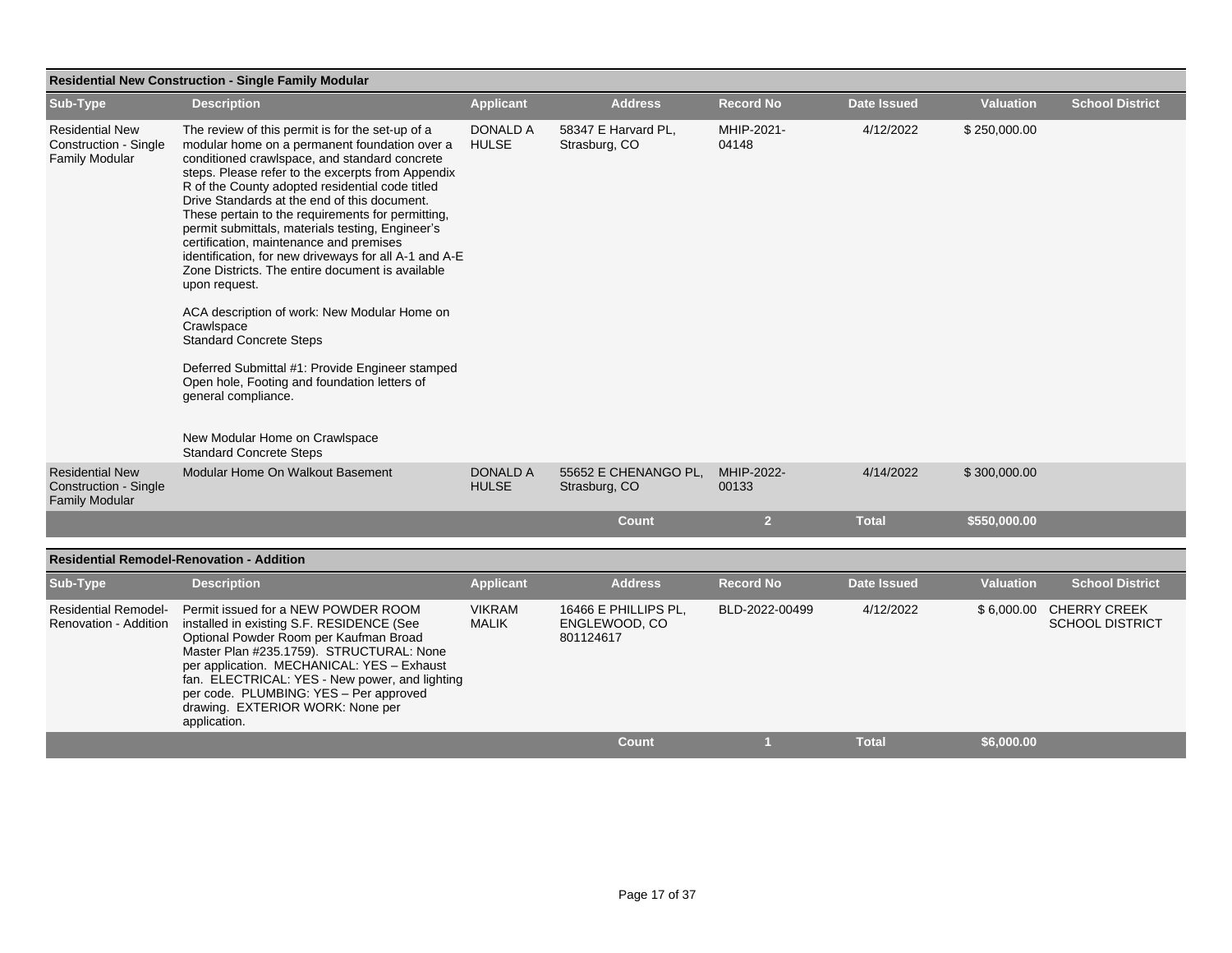| <b>Residential Remodel-Renovation - Deck</b>                          |                                                                                                                                                                                                                                                                                                                                                                                                                                                            |                                     |                                                               |                  |                    |                  |                                                    |
|-----------------------------------------------------------------------|------------------------------------------------------------------------------------------------------------------------------------------------------------------------------------------------------------------------------------------------------------------------------------------------------------------------------------------------------------------------------------------------------------------------------------------------------------|-------------------------------------|---------------------------------------------------------------|------------------|--------------------|------------------|----------------------------------------------------|
| Sub-Type                                                              | <b>Description</b>                                                                                                                                                                                                                                                                                                                                                                                                                                         | <b>Applicant</b>                    | <b>Address</b>                                                | <b>Record No</b> | Date Issued        | <b>Valuation</b> | <b>School District</b>                             |
| <b>Residential Remodel-</b><br><b>Renovation - Deck</b>               | Building new deck, 12' X 18' (216 Sq. ft.) Guard on JOHN<br>one side of deck, two stairs running along front<br>edge of deck.                                                                                                                                                                                                                                                                                                                              | <b>JENNINGS</b>                     | 837 N YANTLEY ST.<br><b>AURORA, CO 80018</b>                  | BLD-2022-00610   | 4/7/2022           |                  | \$11,000.00 AURORA SCHOOL<br><b>DISTRICT</b>       |
| <b>Residential Remodel-</b><br><b>Renovation - Deck</b>               | The review of this permit is for the construction of<br>a NEW WOOD FRAMED DECK (35' x 10') to<br>replace existing deck more than 30" above finished<br>grade, with composite decking; no stairway down<br>to grade. STRUCTURAL: Yes - Prescriptive<br>compliance per drawings. ELECTRICAL: This<br>permit only includes minimum electrical associated<br>with required exterior lighting at landings, and<br>outlets as required per code (as applicable). | <b>RICHARD J</b><br><b>WILLIAMS</b> | 6115 S GALENA CT,<br>ENGLEWOOD, CO<br>801115428               | BLD-2021-04218   | 4/7/2022           |                  | \$22,699.00 CHERRY CREEK<br><b>SCHOOL DISTRICT</b> |
| <b>Residential Remodel-</b><br><b>Renovation - Deck</b>               | Replace deck in same footprint as existing<br>Deck is 29" above grade                                                                                                                                                                                                                                                                                                                                                                                      |                                     | GREG ELSON 6376 S IRONTON CT,<br>ENGLEWOOD, CO 80111-<br>6630 | BLD-2022-00890   | 4/14/2022          |                  | \$25,000.00 CHERRY CREEK<br><b>SCHOOL DISTRICT</b> |
| <b>Residential Remodel-</b><br><b>Renovation - Deck</b>               | Deck replacement                                                                                                                                                                                                                                                                                                                                                                                                                                           | <b>HEATH</b><br><b>BUTLER</b>       | 5275 S SHAWNEE ST.<br>AURORA, CO 80015-6530                   | BLD-2022-01087   | 4/20/2022          |                  | \$9,000.00 CHERRY CREEK<br><b>SCHOOL DISTRICT</b>  |
| <b>Residential Remodel-</b><br><b>Renovation - Deck</b>               | New 304 SQFT deck.                                                                                                                                                                                                                                                                                                                                                                                                                                         | <b>RYAN</b><br>SEELEY               | 5006 S WENATCHEE ST.<br>AURORA, CO 80015-6799                 | BLD-2022-00895   | 4/25/2022          |                  | \$15,000.00 CHERRY CREEK<br><b>SCHOOL DISTRICT</b> |
| <b>Residential Remodel-</b><br><b>Renovation - Deck</b>               | Replace existing decks with new 245 SF main<br>deck and 143 SF upper deck                                                                                                                                                                                                                                                                                                                                                                                  | <b>STEVE</b><br><b>SPARHAWK</b>     | 11273 E BERRY DR,<br>ENGLEWOOD, CO<br>801113908               | BLD-2022-00272   | 4/28/2022          |                  | \$23,616.00 CHERRY CREEK<br><b>SCHOOL DISTRICT</b> |
|                                                                       |                                                                                                                                                                                                                                                                                                                                                                                                                                                            |                                     | <b>Count</b>                                                  | 6 <sup>1</sup>   | <b>Total</b>       | \$106,315.00     |                                                    |
|                                                                       | <b>Residential Remodel-Renovation - Electrical Misc</b>                                                                                                                                                                                                                                                                                                                                                                                                    |                                     |                                                               |                  |                    |                  |                                                    |
| Sub-Type                                                              | <b>Description</b>                                                                                                                                                                                                                                                                                                                                                                                                                                         | <b>Applicant</b>                    | <b>Address</b>                                                | <b>Record No</b> | <b>Date Issued</b> | <b>Valuation</b> | <b>School District</b>                             |
| <b>Residential Remodel-</b><br><b>Renovation - Electrical</b><br>Misc | Electrical MISC-I want to run power from the<br>existing electrical pole on property to my barn. 100 RECTOR<br>amp service.<br>Disconnect on outside of structure. Two GFCI<br>protected receptacles inside structure                                                                                                                                                                                                                                      | <b>ETHAN</b>                        | 6414 S COUNTY ROAD<br>213 RD, DEER TRAIL, CO<br>80105         | BLD-2022-00313   | 4/1/2022           |                  | \$5,000.00 DEERTRAIL SCHOOL<br><b>DISTRICT</b>     |
| <b>Residential Remodel-</b><br>Misc                                   | Install 27kWh Tesla Powerwall Energy Storage<br>Renovation - Electrical System. Gateway will be the new service<br>disconnect. There is existing 10 module roof<br>mounted solar on residence.                                                                                                                                                                                                                                                             | <b>TIM BROWN</b>                    | 6540 S URAVAN CT.<br>AURORA, CO 80016-3154                    | BLD-2022-00704   | 4/6/2022           |                  | \$14,400.00 CHERRY CREEK<br><b>SCHOOL DISTRICT</b> |
| Misc                                                                  | Residential Remodel- 1 - 240 v 50 a EV circuit<br>Renovation - Electrical 1 - 2pole 50 amp breaker                                                                                                                                                                                                                                                                                                                                                         | <b>BEN</b><br><b>STUCKEY</b>        | 6168 S IOLA WAY,<br>ENGLEWOOD, CO 80111-<br>5706              | BLD-2022-00797   | 4/11/2022          | \$500.00         | <b>CHERRY CREEK</b><br><b>SCHOOL DISTRICT</b>      |
| <b>Residential Remodel-</b><br><b>Renovation - Electrical</b><br>Misc | Install 60 Amp EV Charger.                                                                                                                                                                                                                                                                                                                                                                                                                                 | <b>JONATHAN</b><br><b>MOORE</b>     | 10890 E POWERS DR.<br>ENGLEWOOD, CO 80111-<br>3969            | BLD-2022-00713   | 4/12/2022          |                  | \$2,600.00 CHERRY CREEK<br><b>SCHOOL DISTRICT</b>  |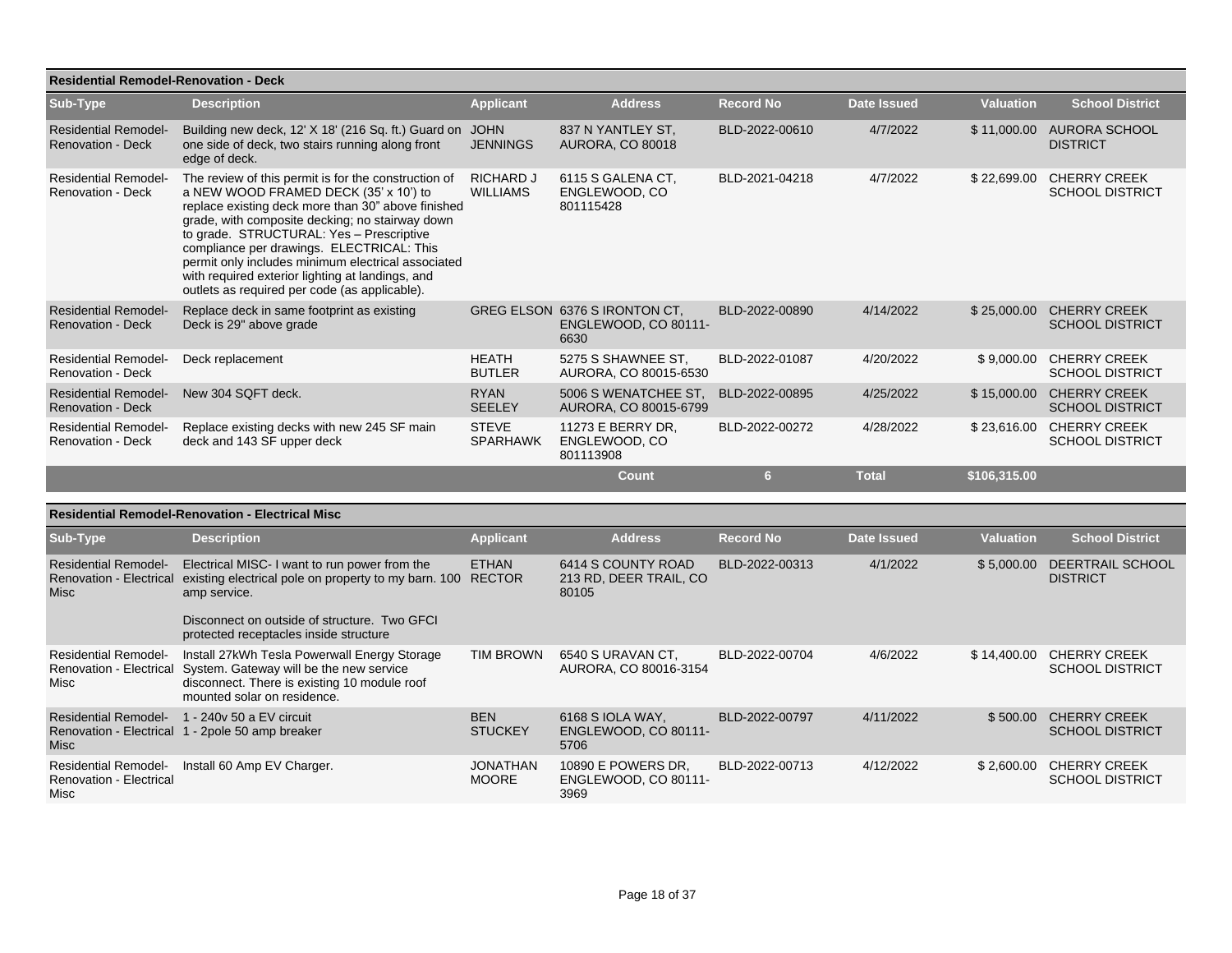| Renovation - Electrical new 100 amp panel.<br><b>Misc</b>                                | Residential Remodel- Add new 100amp feeder from pedestal on road to<br>Purpose of service is to provide power to a well<br>and security lights.<br>Want to install electrical panel in a 10' x 10' shed<br>for weather purposes as well as<br>a shelter for well equipment.                                                                                                                                                         | <b>RANDY</b><br><b>RADMALL</b>               | 57847 E UNION PL,<br>STRASBURG, CO 80136           | BLD-2021-03909 | 4/12/2022    | \$2,500.00  |                                                   |
|------------------------------------------------------------------------------------------|-------------------------------------------------------------------------------------------------------------------------------------------------------------------------------------------------------------------------------------------------------------------------------------------------------------------------------------------------------------------------------------------------------------------------------------|----------------------------------------------|----------------------------------------------------|----------------|--------------|-------------|---------------------------------------------------|
| <b>Residential Remodel-</b><br><b>Renovation - Electrical</b><br><b>Misc</b>             | Barn subpanel/service<br>Install new underground feeder to barn from home.<br>Install underground to chicken coop.<br>Install new 125 amp panel inside barn. Install one<br>interior, one exterior and one GFCI<br>protected receptacle. All wiring inside barn must<br>comply with Article 547 of the 2020<br>NEC. If the barn is used for livestock and has any<br>concrete floors an equipotential plane<br>must be established. | <b>JONATHAN L</b><br><b>DURAN</b>            | 49494 E MAPLEWOOD<br>PL, BENNETT, CO               | BLD-2022-00981 | 4/15/2022    |             | \$2,000.00 BENNETT SCHOOL<br><b>DISTRICT</b>      |
| <b>Residential Remodel-</b><br>Misc                                                      | Move existing bell box from under deck to outsiide LISA SHIMEL 19065 E Maplewood AVE,<br>Renovation - Electrical of house wall (GFCI Kit)                                                                                                                                                                                                                                                                                           |                                              | BLDG#, Aurora, CO                                  | BLD-2022-01013 | 4/15/2022    | \$225.00    |                                                   |
| <b>Residential Remodel-</b><br><b>Misc</b>                                               | Hot tub power<br>Renovation - Electrical 3 - Outdoor receptacles in landscape                                                                                                                                                                                                                                                                                                                                                       | <b>KATIE</b><br><b>HENSHAW</b>               | 19754 E IDA CIR,<br>AURORA, CO 80015-5180          | BLD-2022-00575 | 4/20/2022    |             | \$1,576.00 CHERRY CREEK<br><b>SCHOOL DISTRICT</b> |
| <b>Misc</b>                                                                              | Residential Remodel- 200 amp overhead service change and new 50<br>Renovation - Electrical amp dedicated circuit in garage for car charging                                                                                                                                                                                                                                                                                         | <b>LOU</b><br><b>TAGLIALAVO</b><br><b>RE</b> | 6106 S IRONTON CT.<br>ENGLEWOOD, CO 80111-<br>5712 | BLD-2022-00990 | 4/24/2022    |             | \$5,053.00 CHERRY CREEK<br><b>SCHOOL DISTRICT</b> |
| <b>Residential Remodel-</b><br><b>Misc</b>                                               | 200 amp underground service upgrade and 50<br>Renovation - Electrical amp dedicated circuit in garage for car charging                                                                                                                                                                                                                                                                                                              | LOU<br><b>TAGLIALAVO</b><br><b>RE</b>        | 11036 E BERRY AVE.<br>ENGLEWOOD, CO 80111-<br>3906 | BLD-2022-01032 | 4/24/2022    |             | \$4,705.00 CHERRY CREEK<br><b>SCHOOL DISTRICT</b> |
| <b>Misc</b>                                                                              | Residential Remodel- Adding ad additional outdoor Sub panel next to the FIRDAVS<br>Renovation - Electrical Main Panel. Wiring and Installing 50 Amp EV car<br>charger in the Garage                                                                                                                                                                                                                                                 | <b>MIRSOLIEV</b>                             | 22444 E UNION PL,<br>AURORA, CO 800155543          | BLD-2022-00075 | 4/25/2022    |             | \$1,500.00 CHERRY CREEK<br><b>SCHOOL DISTRICT</b> |
| <b>Residential Remodel-</b><br>Renovation - Electrical charging hardwired<br><b>Misc</b> | Dedicated 50 amp circuit in garage for car                                                                                                                                                                                                                                                                                                                                                                                          | LOU<br><b>TAGLIALAVO</b><br><b>RE</b>        | 20274 E EUCLID PL,<br>AURORA, CO 80016-2332        | BLD-2022-00989 | 4/30/2022    |             | \$2,400.00 CHERRY CREEK<br><b>SCHOOL DISTRICT</b> |
|                                                                                          |                                                                                                                                                                                                                                                                                                                                                                                                                                     |                                              | <b>Count</b>                                       | 12             | <b>Total</b> | \$42,459.00 |                                                   |

**Residential Remodel-Renovation - Gas Fireplace, Pit, BBQ**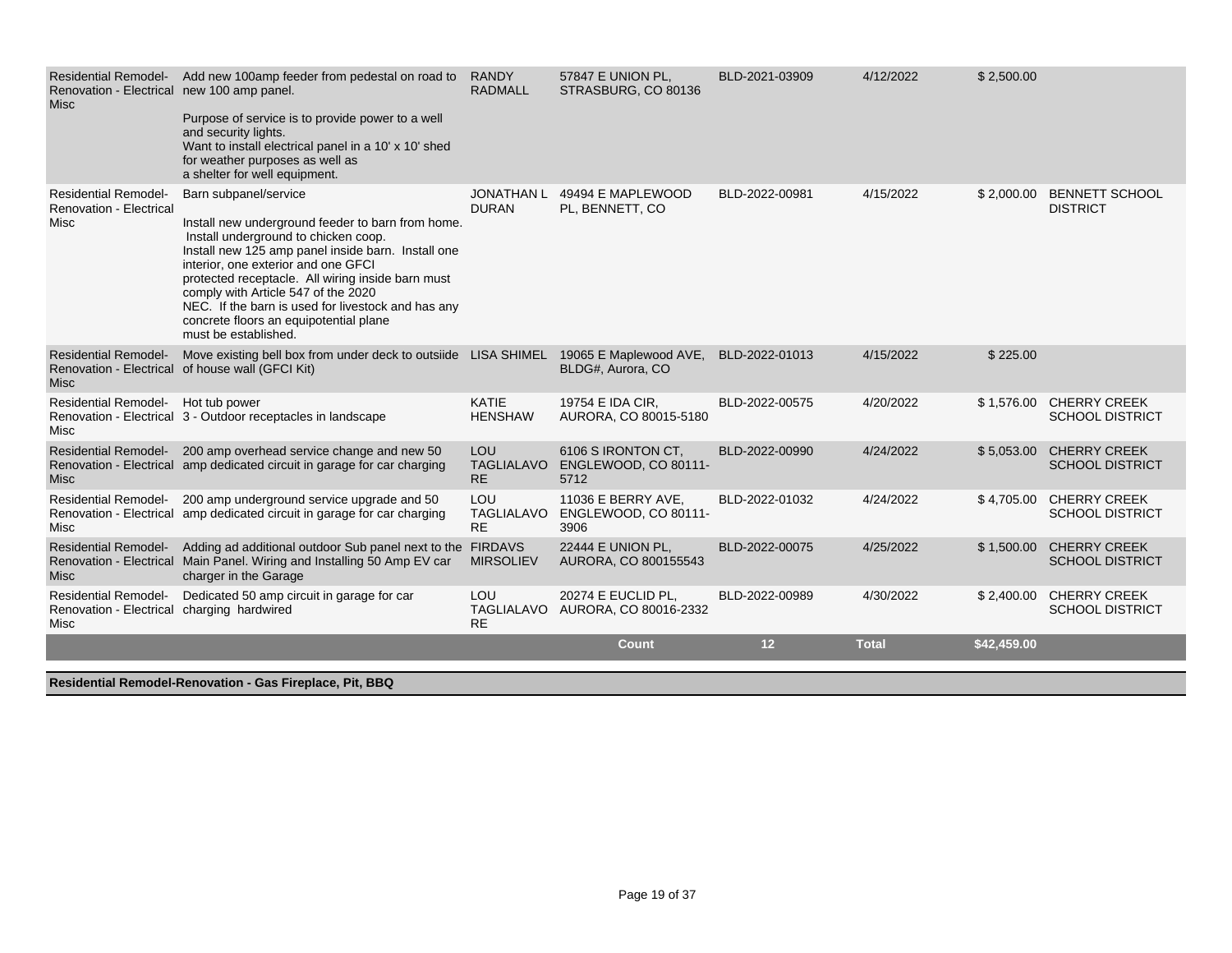| Sub-Type                                                                      | <b>Description</b>                                                                                                                                                                                                                                                                                                                                                                                                                                                                            | <b>Applicant</b>                 | <b>Address</b>                                                             | <b>Record No</b> | <b>Date Issued</b> | <b>Valuation</b> | <b>School District</b>                        |
|-------------------------------------------------------------------------------|-----------------------------------------------------------------------------------------------------------------------------------------------------------------------------------------------------------------------------------------------------------------------------------------------------------------------------------------------------------------------------------------------------------------------------------------------------------------------------------------------|----------------------------------|----------------------------------------------------------------------------|------------------|--------------------|------------------|-----------------------------------------------|
| <b>Residential Remodel-</b><br><b>Renovation - Gas</b><br>Fireplace, Pit, BBQ | ACA Description : "Installation of underground gas MICHAEL<br>line for owners prefab fire pit and grill off meter 65" GARDNER<br>This permit is for a NEW gas line and includes the<br>installation of a BBQ Grill and a 60KBTU fire pit<br>under the 2021 Plumbing, Mechanical, Fuel Gas<br>Codes and manufacturers' installation instructions.<br>Final appliance connections will be performed<br>under this permit.<br>Appliances are to be listed and labeled for field<br>verification. |                                  | 11401 E MAPLEWOOD<br>AVE, ENGLEWOOD, CO<br>80111-5807                      | BLD-2022-01010   | 4/18/2022          | \$1,000.00       | <b>CHERRY CREEK</b><br><b>SCHOOL DISTRICT</b> |
| <b>Residential Remodel-</b><br>Renovation - Gas<br>Fireplace, Pit, BBQ        | Add Firepit to back patio, Gas calcs are on the iso LANCE<br>submitted at remodel permit<br>This permit is for a NEW gas line and includes the<br>installation of a 60KBTU Warming Trends fire pit<br>under the 2021 Plumbing, Mechanical, Fuel Gas<br>Codes and manufacturers' installation instructions.<br>Appliances are to be listed and labeled. Final<br>appliance connections will be performed under this<br>permit.                                                                 | <b>JOHNSON</b>                   | 10888 E CRESTRIDGE<br>CIR, ENGLEWOOD, CO<br>80111-3856                     | BLD-2022-00982   | 4/18/2022          | \$350.00         | <b>CHERRY CREEK</b><br><b>SCHOOL DISTRICT</b> |
| <b>Residential Remodel-</b><br>Renovation - Gas<br>Fireplace, Pit, BBQ        | Underground gas line off meter to outdoor<br>fireplace, 75ft                                                                                                                                                                                                                                                                                                                                                                                                                                  | <b>MICHAEL</b><br><b>GARDNER</b> | 16814 E CALEY PL.<br>AURORA, CO 80016-5038                                 | BLD-2022-00893   | 4/19/2022          | \$700.00         | <b>CHERRY CREEK</b><br><b>SCHOOL DISTRICT</b> |
| <b>Residential Remodel-</b><br><b>Renovation - Gas</b><br>Fireplace, Pit, BBQ | Underground gas line off meter to fire pit 75ft                                                                                                                                                                                                                                                                                                                                                                                                                                               | <b>MICHAEL</b><br>GARDNER        | 19754 E IDA CIR,<br>AURORA, CO 80015-5180                                  | BLD-2022-00936   | 4/20/2022          | \$700.00         | <b>CHERRY CREEK</b><br><b>SCHOOL DISTRICT</b> |
| <b>Residential Remodel-</b><br><b>Renovation - Gas</b><br>Fireplace, Pit, BBQ | Install of a Valor H3 ZC Fireplace NG to an<br>existing Gas Line                                                                                                                                                                                                                                                                                                                                                                                                                              |                                  | CHRISTOPHE 9448 E FLORIDA AVE<br>R GOODRICH 2077, DENVER, CO.<br>802477827 | BLD-2022-00015   | 4/22/2022          | \$15,254.16      | <b>CHERRY CREEK</b><br><b>SCHOOL DISTRICT</b> |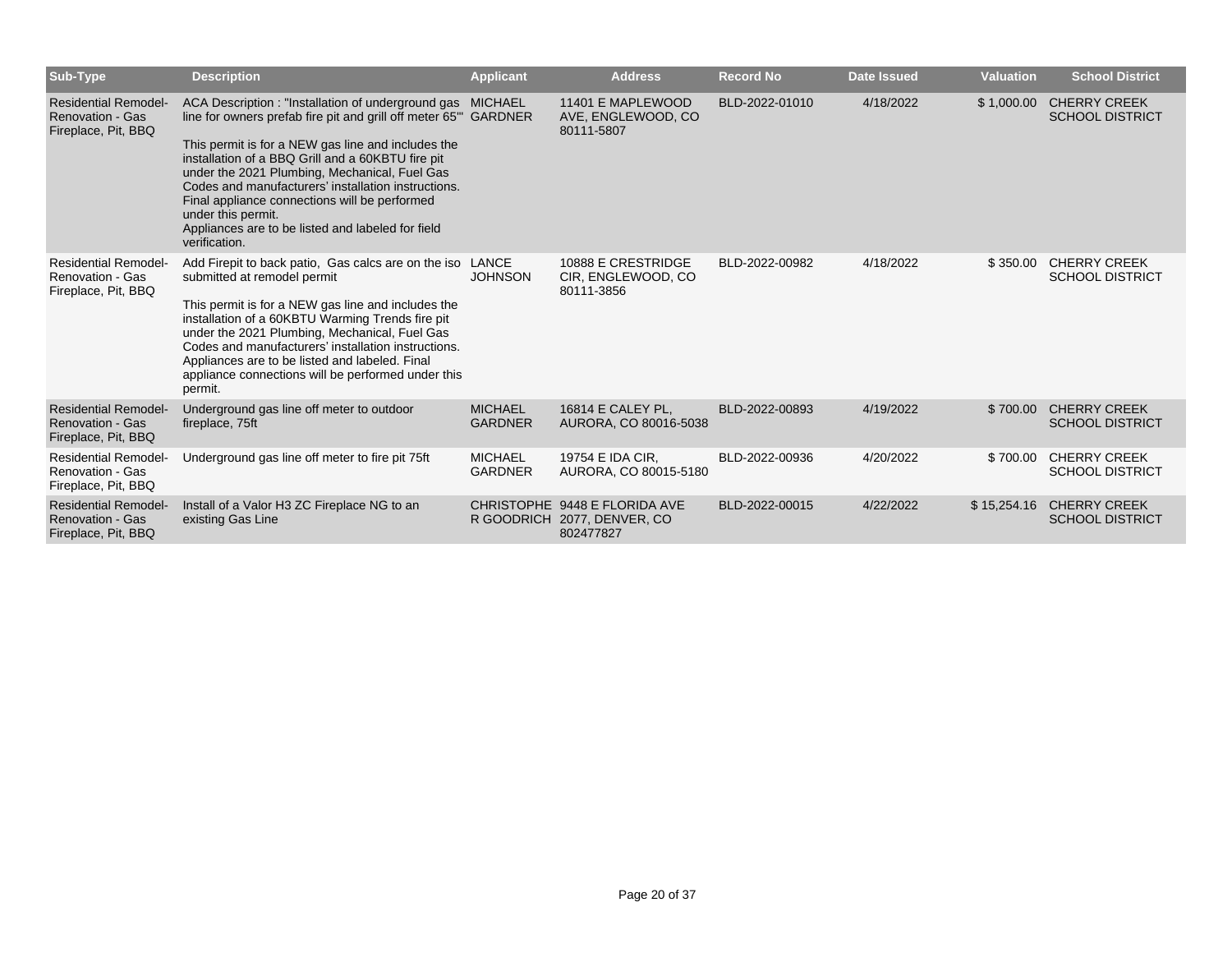| <b>Residential Remodel-</b><br>Renovation - Gas<br>Fireplace, Pit, BBQ | This permit is for a NEW gas line and includes the JANIB IHAIA<br>installation of a 65KBTU Fire-Pit, a 72KBTU Blaze<br>Grill, and a 60KBTU Blaze Sideburner under 2015<br>Plumbing, Mechanical, Fuel Gas codes and<br>manufacturers installation instructions.<br>Final appliance connections will take place under<br>this permit.<br>No electrical work reviewed or approved under this<br>permit.<br>Future Gas Appliance Affidavit for Future<br>105KBTU Hot Tub Heater included. No review or<br>approval of any Hot Tub installation is included<br>with this permit.<br>ACA Description :*Adding outdoor Fire pit, bbq<br>gas grill, and gas side burner.<br>*Fire pit=65,000 btus<br>*Grill=72,000 btus<br>*Side burner=60,000 btus<br>There is an existing dedicated private meter<br>coming off main, and underground an pipe buried<br>18 in deep installed in 2006. (It was NEVER used)<br>EXISTING= 1.25in underground polypropylene<br>pipe, buried 18 in deep extends from that meter<br>(about 40ft) to the fire pit location.<br>NEW= A coupler connects the 1.25 in pipe to a .5 in<br>pipe that goes to the fire pit. The same coupler<br>connects the 1.25 in to a 1 in pipe that is buried in<br>an 18in. deep trench that goes about 80ft around<br>the perimeter of the existing concrete patio to the<br>location of the gas grill and side burner. There is a<br>coupler from that 1 in to a .75 in pipe connecting to<br>the grill and tees off to the side burner. | 16884 E EUCLID PL.<br>AURORA, CO 800165047 | BLD-2022-00325 | 4/28/2022    | \$5,000.00 CHERRY CREEK<br><b>SCHOOL DISTRICT</b> |
|------------------------------------------------------------------------|-----------------------------------------------------------------------------------------------------------------------------------------------------------------------------------------------------------------------------------------------------------------------------------------------------------------------------------------------------------------------------------------------------------------------------------------------------------------------------------------------------------------------------------------------------------------------------------------------------------------------------------------------------------------------------------------------------------------------------------------------------------------------------------------------------------------------------------------------------------------------------------------------------------------------------------------------------------------------------------------------------------------------------------------------------------------------------------------------------------------------------------------------------------------------------------------------------------------------------------------------------------------------------------------------------------------------------------------------------------------------------------------------------------------------------------------------------------------------------------------------|--------------------------------------------|----------------|--------------|---------------------------------------------------|
|                                                                        |                                                                                                                                                                                                                                                                                                                                                                                                                                                                                                                                                                                                                                                                                                                                                                                                                                                                                                                                                                                                                                                                                                                                                                                                                                                                                                                                                                                                                                                                                               | Count                                      | 6 <sup>1</sup> | <b>Total</b> | \$23,004.16                                       |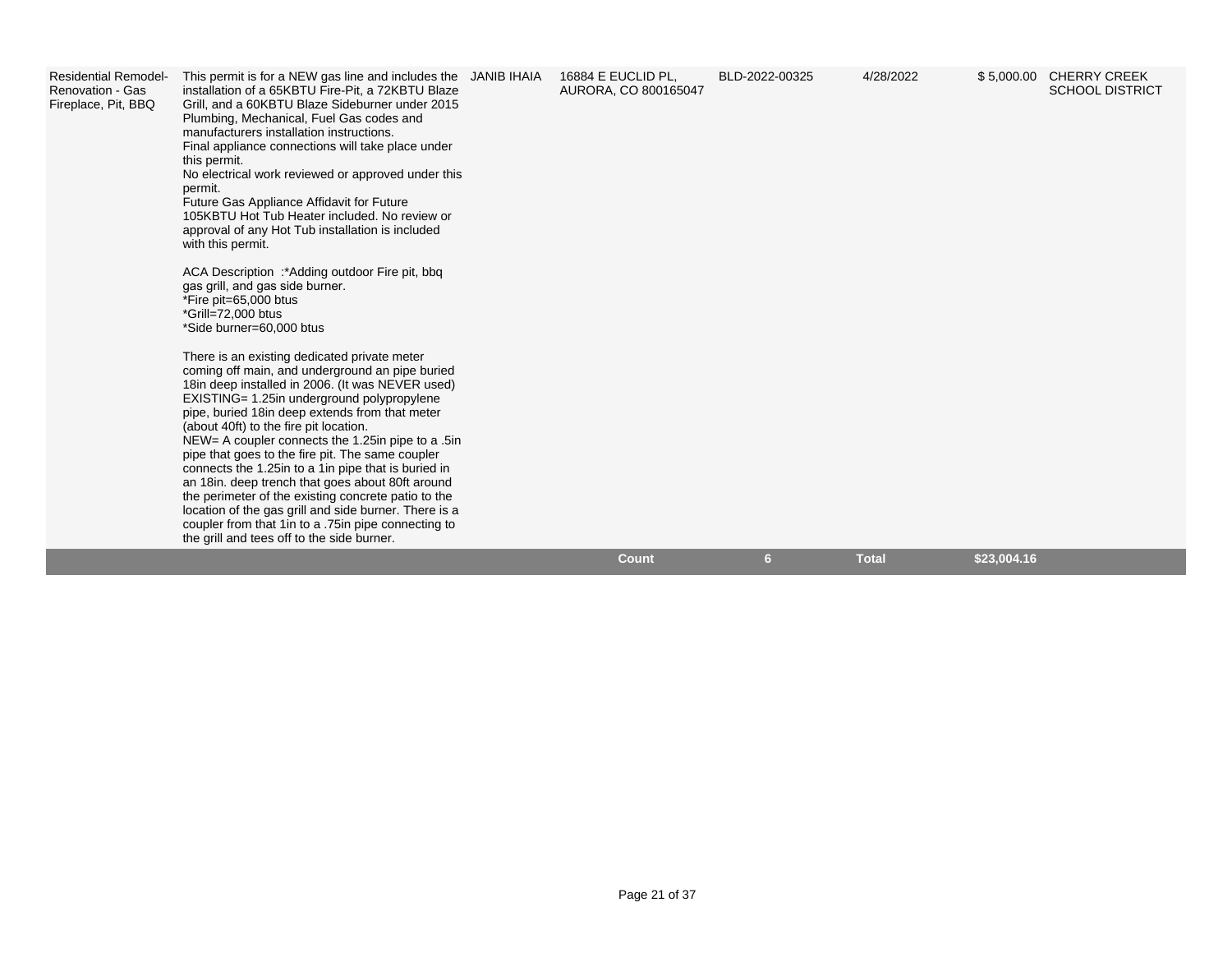|                                                                           | <b>Residential Remodel-Renovation - Patio Cover</b>                                                                                                                                                                                                                                                                                                                                                                                                                                                                                                                |                                  |                                                   |                  |                    |                  |                                                    |
|---------------------------------------------------------------------------|--------------------------------------------------------------------------------------------------------------------------------------------------------------------------------------------------------------------------------------------------------------------------------------------------------------------------------------------------------------------------------------------------------------------------------------------------------------------------------------------------------------------------------------------------------------------|----------------------------------|---------------------------------------------------|------------------|--------------------|------------------|----------------------------------------------------|
| Sub-Type                                                                  | <b>Description</b>                                                                                                                                                                                                                                                                                                                                                                                                                                                                                                                                                 | <b>Applicant</b>                 | <b>Address</b>                                    | <b>Record No</b> | <b>Date Issued</b> | <b>Valuation</b> | <b>School District</b>                             |
| <b>Residential Remodel-</b><br><b>Renovation - Patio</b><br>Cover         | Permit includes construction of a NEW WOOD<br>FRAMED "PERGOLA" (11'x28') ATTACHED TO<br>EXISTING HOME OVER EXISTING/EXPANDED<br>CONCRETE PATIO. New pergola joist attached<br>to existing structure, and new cast-in-place<br>concrete pier foundation per drawings. This permit<br>only includes electrical associated with required<br>exterior power (as applicable); no new lighting<br>indicated or included.                                                                                                                                                 | <b>TERRY M</b><br><b>WHEELER</b> | 1241 S WABASH ST,<br>DENVER, CO 802473088         | BLD-2021-01319   | 4/12/2022          |                  | \$5,000.00 CHERRY CREEK<br><b>SCHOOL DISTRICT</b>  |
| <b>Residential Remodel-</b><br>Renovation - Patio<br>Cover                | Deck and Patio Cover                                                                                                                                                                                                                                                                                                                                                                                                                                                                                                                                               | <b>SCOTT</b><br><b>SEPANSKE</b>  | 5868 S DANUBE ST.<br>AURORA, CO 800153174         | BLD-2022-00328   | 4/18/2022          |                  | \$58,000.00 CHERRY CREEK<br><b>SCHOOL DISTRICT</b> |
| <b>Residential Remodel-</b><br><b>Renovation - Patio</b><br>Cover         | 337sq ft patio cover w/ electrical                                                                                                                                                                                                                                                                                                                                                                                                                                                                                                                                 | <b>BRITTANY</b><br><b>GRAHM</b>  | 27890 E 7TH PL,<br><b>AURORA, CO 80018</b>        | BLD-2022-00505   | 4/28/2022          | \$17,000.00      | <b>AURORA SCHOOL</b><br><b>DISTRICT</b>            |
|                                                                           |                                                                                                                                                                                                                                                                                                                                                                                                                                                                                                                                                                    |                                  | <b>Count</b>                                      | $\mathbf{3}$     | <b>Total</b>       | \$80,000.00      |                                                    |
|                                                                           | Residential Remodel-Renovation - Pool, Spa, Hot Tub                                                                                                                                                                                                                                                                                                                                                                                                                                                                                                                |                                  |                                                   |                  |                    |                  |                                                    |
| Sub-Type                                                                  | <b>Description</b>                                                                                                                                                                                                                                                                                                                                                                                                                                                                                                                                                 | <b>Applicant</b>                 | <b>Address</b>                                    | <b>Record No</b> | <b>Date Issued</b> | <b>Valuation</b> | <b>School District</b>                             |
| <b>Residential Remodel-</b><br>Renovation - Pool,<br>Spa, Hot Tub         | putting in a hot tub                                                                                                                                                                                                                                                                                                                                                                                                                                                                                                                                               | <b>BRYCE</b><br>BURGER           | 10094 E WEAVER AVE.<br>ENGLEWOOD, CO<br>801115612 | BLD-2021-03306   | 4/7/2022           |                  | \$5,000.00 CHERRY CREEK<br><b>SCHOOL DISTRICT</b>  |
|                                                                           |                                                                                                                                                                                                                                                                                                                                                                                                                                                                                                                                                                    |                                  | <b>Count</b>                                      | 1                | <b>Total</b>       | \$5,000.00       |                                                    |
|                                                                           | <b>Residential Remodel-Renovation - Residential Remodel</b>                                                                                                                                                                                                                                                                                                                                                                                                                                                                                                        |                                  |                                                   |                  |                    |                  |                                                    |
| Sub-Type                                                                  | <b>Description</b>                                                                                                                                                                                                                                                                                                                                                                                                                                                                                                                                                 | <b>Applicant</b>                 | <b>Address</b>                                    | <b>Record No</b> | <b>Date Issued</b> | <b>Valuation</b> | <b>School District</b>                             |
| <b>Residential Remodel-</b><br>Renovation -<br><b>Residential Remodel</b> | This permit is being issued for the interior<br>alterations of existing KITCHEN. Includes new<br>cabinets, countertops, fixtures, appliances, and<br>required interior finish upgrades. STRUCTURAL:<br>YES - New LVL beam at exterior wall per<br>engineers stamped drawing. MECHANICAL:<br>NONE - Per drawings. ELECTRICAL: YES - New<br>appliances, & GFCI/AFCI outlets at kitchen as<br>required. PLUMBING: YES - New, kitchen sink<br>& dishwasher location per application. EXTERIOR<br>WORK: YES - New glass block window at kitchen<br>counter per drawings | <b>DAVID</b><br><b>MATHEWS</b>   | 10896 E BERRY AVE,<br>ENGLEWOOD, CO<br>801113972  | BLD-2022-00008   | 4/6/2022           |                  | \$35,000.00 CHERRY CREEK<br><b>SCHOOL DISTRICT</b> |
| <b>Residential Remodel-</b><br>Renovation -<br><b>Residential Remodel</b> | 1100 sq ft WALK OUT finished basement with<br>EXISTING code compliant sliding patio door<br>egress, great room with wet bar, 3/4 bathroom,<br>office and unfinished mechanical/storage area.                                                                                                                                                                                                                                                                                                                                                                       | <b>JAMES</b><br><b>HATHAWAY</b>  | 9000 E JEWELL CIR,<br>DENVER, CO 80231-3450       | BLD-2022-00725   | 4/7/2022           |                  | \$56,408.00 CHERRY CREEK<br><b>SCHOOL DISTRICT</b> |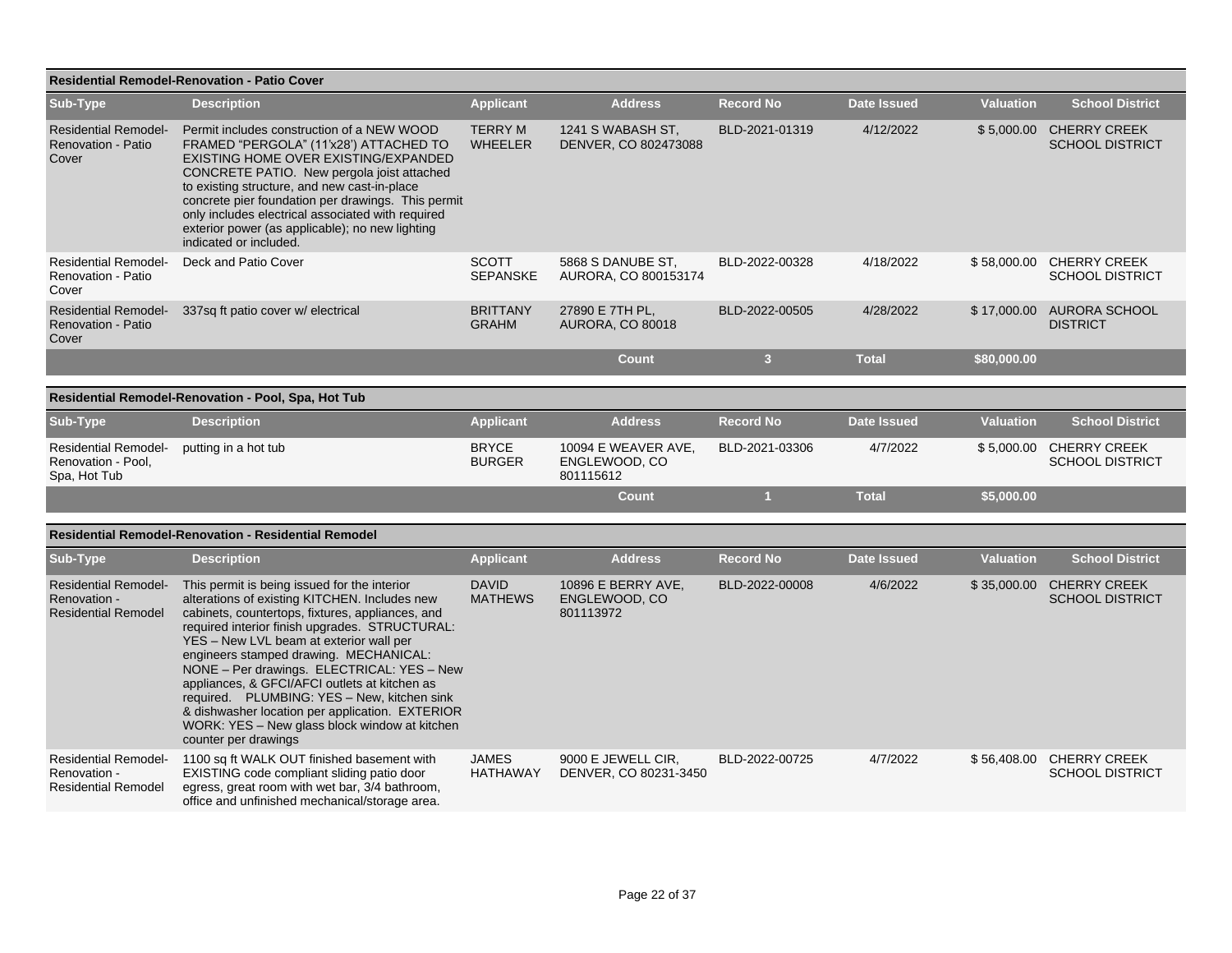| <b>Residential Remodel-</b><br>Renovation -<br><b>Residential Remodel</b> | This permit is being issued for the INTERIOR<br>ALTERATIONS of an existing MASTER<br>BATHROOM, including NEW LAUNDRY ROOM w/<br>UTILITY SINK. STRUCTURAL: None per<br>application. MECHANICAL: YES - Limited to<br>exhaust fan relocation. ELECTRICAL: YES -<br>(NOTE: New sub-panel may be required per<br>applicant – TBD in the field) New power, and<br>lighting per code/drawings - Kitchen eating area<br>new lighting per applicant. PLUMBING: YES - Per<br>proposed new layout. EXTERIOR WORK: None<br>per application.                                                                                                                           |                                                   | SCOTT DOCK 6000 S JAMAICA CIR,<br>ENGLEWOOD, CO 80111-<br>5749 | BLD-2022-00543 | 4/7/2022  |             | \$12,000.00 CHERRY CREEK<br><b>SCHOOL DISTRICT</b> |
|---------------------------------------------------------------------------|-----------------------------------------------------------------------------------------------------------------------------------------------------------------------------------------------------------------------------------------------------------------------------------------------------------------------------------------------------------------------------------------------------------------------------------------------------------------------------------------------------------------------------------------------------------------------------------------------------------------------------------------------------------|---------------------------------------------------|----------------------------------------------------------------|----------------|-----------|-------------|----------------------------------------------------|
| <b>Residential Remodel-</b><br>Renovation -<br><b>Residential Remodel</b> | This permit is for an EXISTING SINGLE FAMILY<br>RESIDENCE ADDITION w/ BATHROOM (Re-<br>build) over Crawlspace due to vehicular damage.<br>The new addition is $\sim$ 21' x 18' with new PRE-<br><b>ENGINEERE WOOD TRUSS FRAMING system</b><br>per engineer's documents. New exterior finishes to<br>match existing, new windows per drawings. New<br>Mechanical, Plumbing and Electrical associated<br>with the work required per adopted codes, and per<br>drawings. See Permit Conditions for additional<br>requirements.                                                                                                                               | GARY<br><b>FADDEN</b>                             | 3386 S JULIAN ST,<br>ENGLEWOOD, CO<br>801101818                | BLD-2021-01496 | 4/11/2022 |             | \$56,535.00 SHERIDAN SCHOOL<br><b>DISTRICT</b>     |
| <b>Residential Remodel-</b><br>Renovation -<br><b>Residential Remodel</b> | Permit issued for the interior alterations of existing<br>KITCHEN, and DINING ROOM spaces. Includes<br>new cabinets, countertops, fixtures, appliances,<br>and required interior finish upgrades.<br>STRUCTURAL: NONE, per application.<br>MECHANICAL: New exhaust hood venting/duct<br>work. Kitchen exhaust hood (confirm <400cfm).<br>ELECTRICAL: YES - New appliances, &<br>GFCI/AFCI outlets at kitchen as required. New<br>ceiling mounted lighting per drawings.<br>PLUMBING: YES - New gas range, kitchen sink &<br>dishwasher location per application. EXTERIOR<br>WORK: YES - Window removal & infill at existing<br>openings per application. | <b>FRANCISCO</b><br><b>JAVIER</b><br><b>ZAYAS</b> | 11646 E MAPLEWOOD<br>AVE, ENGLEWOOD, CO<br>801115826           | BLD-2022-00256 | 4/11/2022 | \$85,800.00 | <b>CHERRY CREEK</b><br><b>SCHOOL DISTRICT</b>      |
| <b>Residential Remodel-</b><br>Renovation -<br><b>Residential Remodel</b> | Repipe interior only, Replace hot and cold<br>waterlines with pex pipe. 2 bath                                                                                                                                                                                                                                                                                                                                                                                                                                                                                                                                                                            | <b>WILLIAM</b><br><b>CLARK</b>                    | 7476 E ARKANSAS AVE<br>37-07, DENVER, CO<br>80231-2548         | BLD-2022-00872 | 4/11/2022 |             | \$3,653.66 CHERRY CREEK<br><b>SCHOOL DISTRICT</b>  |
| <b>Residential Remodel-</b><br>Renovation -<br><b>Residential Remodel</b> | This permit issued for the INTERIOR<br>ALTERATIONS of an existing MASTER<br>BATHROOM. STRUCTURAL: None per<br>application. MECHANICAL: None. ELECTRICAL:<br>YES - Per drawing notes. PLUMBING: YES - Per<br>drawing notes. EXTERIOR WORK: None per<br>application.                                                                                                                                                                                                                                                                                                                                                                                        | <b>JEFF GREEN</b>                                 | 6275 S TELLURIDE CT,<br>AURORA, CO 800163117                   | BLD-2022-00440 | 4/12/2022 | \$10,000.00 | <b>CHERRY CREEK</b><br><b>SCHOOL DISTRICT</b>      |
| <b>Residential Remodel-</b><br>Renovation -<br><b>Residential Remodel</b> | Permit includes MODIFICATION TO EXISTING<br>BASEMENT FOUNDATION WALL & INSTALL OF SENNETT<br>(1) NEW EGRESS DOOR & STAIRWAY per<br>application. STRUCTURAL: YES - Per engineer's<br>drawings. ELECTRICAL: Yes - Provide exterior<br>stair illumination compliance per R303.8, and<br>power for new sump.                                                                                                                                                                                                                                                                                                                                                  | <b>STEPHEN</b>                                    | 6451 E EASTMAN AVE,<br>DENVER, CO 802227404                    | BLD-2021-03450 | 4/12/2022 |             | \$23,000.00 CHERRY CREEK<br><b>SCHOOL DISTRICT</b> |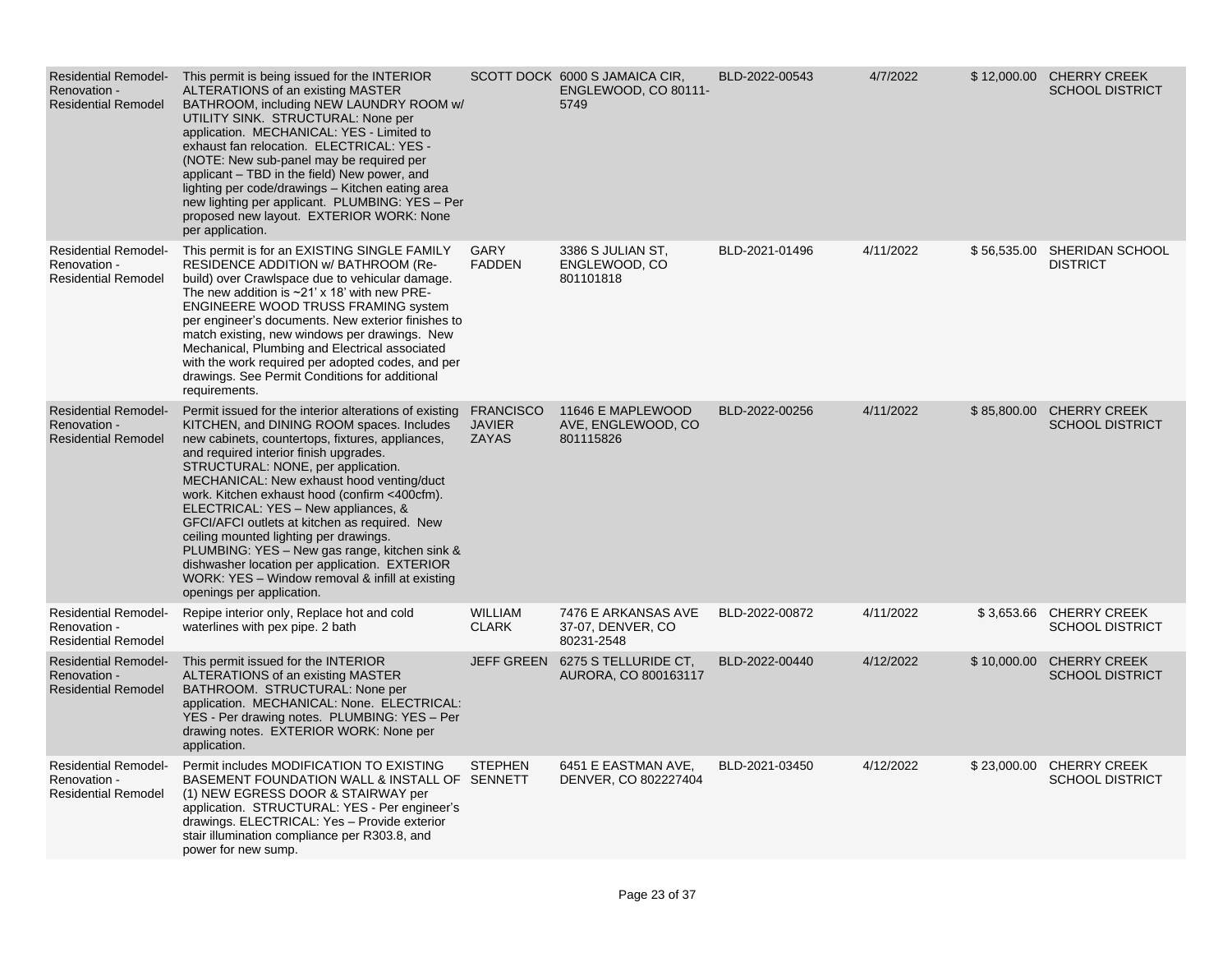| <b>Residential Remodel-</b><br>Renovation -<br><b>Residential Remodel</b> | adding stone to a closed home.                                                                                                                                                                                                                                                                                                                                                                                                                                                                                                                                                                                                                                                                                                                                                                  | <b>LUKE</b>                                   | 27696 E 6TH DR.<br>HUNTINGTON AURORA, CO 80018      | BLD-2022-00899 | 4/14/2022 |             | \$3,000.00 AURORA SCHOOL<br><b>DISTRICT</b>        |
|---------------------------------------------------------------------------|-------------------------------------------------------------------------------------------------------------------------------------------------------------------------------------------------------------------------------------------------------------------------------------------------------------------------------------------------------------------------------------------------------------------------------------------------------------------------------------------------------------------------------------------------------------------------------------------------------------------------------------------------------------------------------------------------------------------------------------------------------------------------------------------------|-----------------------------------------------|-----------------------------------------------------|----------------|-----------|-------------|----------------------------------------------------|
| <b>Residential Remodel-</b><br>Renovation -<br><b>Residential Remodel</b> | This permit issued for the WHOLE HOUSE<br><b>INTERIOR ALTERATIONS, including MAIL</b><br>LEVEL, and BASEMENT LEVEL SPACES per<br>approved Construction Documents.<br>STRUCTURAL: YES - BSMT egress windows.<br>MECHANICAL: YES - New Furnace, and<br>ductwork per drawings; kitchen exhaust hood<br>(confirm <400cfm), & bath exhaust fans.<br>ELECTRICAL: YES - New appliances, &<br>GFCI/AFCI outlets, and ceiling mounted lighting<br>per drawings. PLUMBING: YES - Per approved<br>drawings. EXTERIOR WORK: YES - New<br>WINDOW & DOOR replacements at existing<br>openings per drawings, & new asphalt roof<br>replacement.                                                                                                                                                                | <b>THERESA</b><br><b>TAYLOR</b>               | 2320 S HOLLY PL.<br>DENVER, CO 802226244            | BLD-2022-00135 | 4/15/2022 | \$90,000.00 | <b>CHERRY CREEK</b><br><b>SCHOOL DISTRICT</b>      |
| <b>Residential Remodel-</b><br>Renovation -<br><b>Residential Remodel</b> | Kitchen Pull and replace all appliances and sink<br>will stay in the same location but we will be doing a CHRISTOPHE DENVER, CO 802226227<br>electrical update to code                                                                                                                                                                                                                                                                                                                                                                                                                                                                                                                                                                                                                          | <b>BENJAMIN</b><br>R.<br><b>MCFARLAND</b>     | 2321 S JASMINE PL,                                  | BLD-2021-03938 | 4/18/2022 | \$30,000.00 | <b>CHERRY CREEK</b><br><b>SCHOOL DISTRICT</b>      |
| <b>Residential Remodel-</b><br>Renovation -<br><b>Residential Remodel</b> | Permit issued for an EXISTING 982sf basement<br>level finish build-out over slab-on-grade concrete<br>floor. The scope of work includes new Family<br>Room, (1), Bathroom with a prefabricated shower<br>pan, Mechanical/Utility (unfinished), and closet<br>spaces. The existing furnace and water-heater to<br>remain. STRUCTURAL: YES - New Emergency<br>rescue openings per drawings. No new gas<br>appliances. New electrical power and lighting<br>throughout per code.                                                                                                                                                                                                                                                                                                                   | <b>ADAM</b><br><b>DANIEL</b><br><b>SILVER</b> | 10885 E CRESTLINE PL,<br>ENGLEWOOD, CO<br>801113854 | BLD-2022-00012 | 4/21/2022 | \$40,000.00 | <b>CHERRY CREEK</b><br><b>SCHOOL DISTRICT</b>      |
| <b>Residential Remodel-</b><br>Renovation -<br><b>Residential Remodel</b> | Permit issued for interior alterations of existing<br>MAIN LEVEL KITCHEN, LIVING ROOM, EATING<br>AREA, and POWDER RM. spaces. Includes new<br>cabinets, countertops, fixtures, appliances, and<br>required interior finish upgrades. STRUCTURAL:<br>YES, per engineers stamped documents.<br>MECHANICAL: Relocation of existing venting/duct<br>work. Kitchen exhaust hood (confirm <400cfm).<br>ELECTRICAL: YES - New appliances, &<br>GFCI/AFCI outlets at kitchen& bathrooms as<br>required. New ceiling mounted lighting per<br>applicant. PLUMBING: YES - New (Dual Fuel)<br>gas range, kitchen sink & dishwasher location,<br>new bathroom fixtures per drawings. EXTERIOR<br>WORK: YES - New patio door infill at existing<br>opening, and infill existing door opening per<br>drawings. | <b>KEVIN</b><br><b>ROACH</b>                  | 5575 S KENTON WAY,<br>ENGLEWOOD, CO<br>801113963    | BLD-2022-00372 | 4/22/2022 | \$45,000.00 | <b>CHERRY CREEK</b><br><b>SCHOOL DISTRICT</b>      |
| <b>Residential Remodel-</b><br>Renovation -<br><b>Residential Remodel</b> | Foundation stabilization. Install helical piers (25).                                                                                                                                                                                                                                                                                                                                                                                                                                                                                                                                                                                                                                                                                                                                           | <b>RUSSELL</b><br><b>MEINZER</b>              | 2491 S HOLLY ST,<br>DENVER, CO 80222-6213           | BLD-2022-00883 | 4/26/2022 |             | \$31,995.00 CHERRY CREEK<br><b>SCHOOL DISTRICT</b> |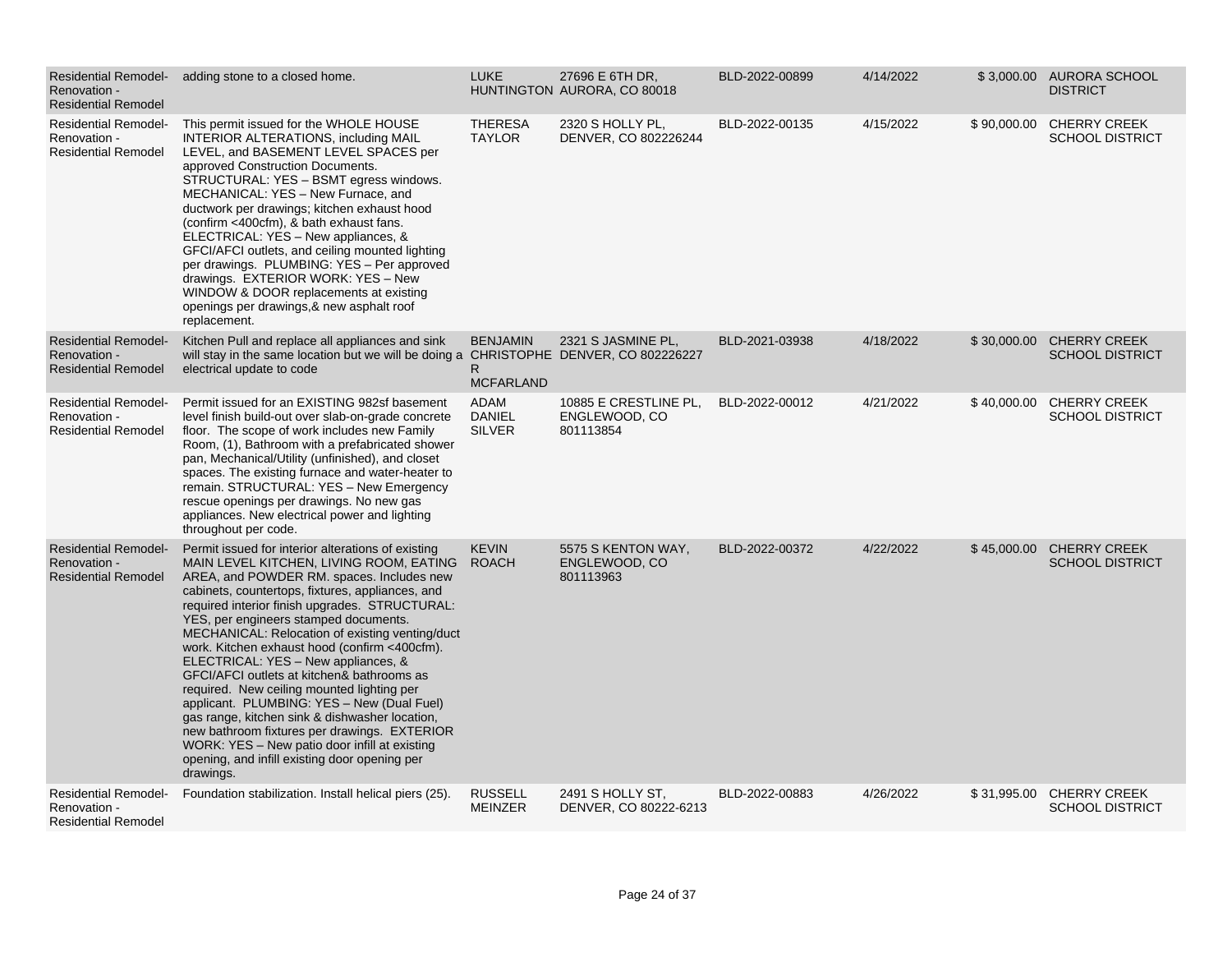| <b>Residential Remodel-</b><br>Renovation -<br><b>Residential Remodel</b> | This permit is for the PARTIAL REMODEL &<br>RECONSTRUCTION of the EXISTING SINGLE<br>FAMILY RESIDENCE to facilitate repairs due to<br>fire damage. STRUCTURAL: YES - Per engineers<br>documents, including partial roof truss<br>replacement, and new roofing. MECHANICAL:<br>Yes - Furnace replaced, see Manual J, S & D, per<br>S.O.W. document & drawings. PLUMBING: Yes -<br>Per S.O.W. document & drawings. ELECTRICAL:<br>Yes - Per S.O.W. document & drawings. (NOTE:<br>Refer to Permit #21-01845 for Demolition Only<br>requirements & permit #21-02591 for Gas Line<br>requirements.) | <b>PETE</b><br><b>JENNINGS</b> | 6610 S WACO WAY,<br>AURORA, CO 800161115                        | BLD-2021-02110   | 4/27/2022          |                  | \$153,122.51 CHERRY CREEK<br><b>SCHOOL DISTRICT</b> |
|---------------------------------------------------------------------------|-------------------------------------------------------------------------------------------------------------------------------------------------------------------------------------------------------------------------------------------------------------------------------------------------------------------------------------------------------------------------------------------------------------------------------------------------------------------------------------------------------------------------------------------------------------------------------------------------|--------------------------------|-----------------------------------------------------------------|------------------|--------------------|------------------|-----------------------------------------------------|
|                                                                           |                                                                                                                                                                                                                                                                                                                                                                                                                                                                                                                                                                                                 |                                | <b>Count</b>                                                    | 15               | <b>Total</b>       | \$675,514.17     |                                                     |
| <b>Residential Remodel-Renovation - Siding</b>                            |                                                                                                                                                                                                                                                                                                                                                                                                                                                                                                                                                                                                 |                                |                                                                 |                  |                    |                  |                                                     |
| Sub-Type                                                                  | <b>Description</b>                                                                                                                                                                                                                                                                                                                                                                                                                                                                                                                                                                              | <b>Applicant</b>               | <b>Address</b>                                                  | <b>Record No</b> | <b>Date Issued</b> | <b>Valuation</b> | <b>School District</b>                              |
| <b>Residential Remodel-</b><br>Renovation - Siding                        | Removing and replacing siding system on all<br>elevations                                                                                                                                                                                                                                                                                                                                                                                                                                                                                                                                       | <b>ROY FUNK</b>                | 240 E FRONT ST, BYERS, BLD-2021-04066<br>CO 801039798           |                  | 4/1/2022           |                  | \$14,753.36 BYERS SCHOOL<br><b>DISTRICT</b>         |
|                                                                           |                                                                                                                                                                                                                                                                                                                                                                                                                                                                                                                                                                                                 |                                | <b>Count</b>                                                    | $\mathbf{1}$     | <b>Total</b>       | \$14,753.36      |                                                     |
| <b>Residential Remodel-Renovation - Solar</b>                             |                                                                                                                                                                                                                                                                                                                                                                                                                                                                                                                                                                                                 |                                |                                                                 |                  |                    |                  |                                                     |
| Sub-Type                                                                  | <b>Description</b>                                                                                                                                                                                                                                                                                                                                                                                                                                                                                                                                                                              | <b>Applicant</b>               | <b>Address</b>                                                  | <b>Record No</b> | <b>Date Issued</b> | <b>Valuation</b> | <b>School District</b>                              |
| <b>Residential Remodel-</b><br><b>Renovation - Solar</b>                  | INSTALLATION OF UTILITY INTERACTIVE<br>PHOTOVOLTAIC SOLAR SYSTEM 6.66 kW DC & DEPARTMEN AURORA, CO 80018<br>5.22 kW AC PHOTOVOLTAIC SOLAR ARRAY PV T<br>MODULES: (18) SILFAB SOLAR SIL-370 NX<br>MONO PERC INVERTER(S): (18) ENPHASE<br>IQ7PLUS-72-2-US ROOF TYPE: COMPOSITION<br>SHINGLE - 1 LAYER(S) PV MOUNTING<br>HARDWARE: ECOFASTEN ROCK-IT 3.0<br>Interconnection method 2 pole 30 amp breaker on<br>225 amp bus with 200 amp main breaker.                                                                                                                                              | <b>PERMIT</b>                  | 27881 E 9TH DR,                                                 | BLD-2022-00545   | 4/1/2022           |                  | \$9,657.00 AURORA SCHOOL<br><b>DISTRICT</b>         |
| <b>Residential Remodel-</b><br>Renovation - Solar                         | Grid-tied, flush-mounted 5.76 kW solar PV system SHAWN<br>with 16 modules.<br>Interconnection method 2 pole 25 amp breaker on<br>200 amp bus with 200 amp main breaker                                                                                                                                                                                                                                                                                                                                                                                                                          | <b>RANSOM</b>                  | 22071 E STANFORD CIR,<br><b>AURORA, CO 80015</b>                | BLD-2022-00537   | 4/1/2022           |                  | \$35,505.00 CHERRY CREEK<br><b>SCHOOL DISTRICT</b>  |
| <b>Residential Remodel-</b><br><b>Renovation - Solar</b>                  | Grid-tied, flush-mounted 7.56 kW solar PV system SHAWN<br>with 21 modules.<br>Interconnection method 2 pole 35 amp breaker on<br>200 amp bus with 200 amp main breaker                                                                                                                                                                                                                                                                                                                                                                                                                          | <b>RANSOM</b>                  | 4627 S LISBON CT,<br>AURORA, CO                                 | BLD-2022-00539   | 4/1/2022           |                  | \$17,010.00 CHERRY CREEK<br><b>SCHOOL DISTRICT</b>  |
| <b>Residential Remodel-</b><br><b>Renovation - Solar</b>                  | Install a 5.280 kW grid tied, roof flush mounted<br>solar photovoltaic system with 16 modules.<br>Interconnection method 2 pole 20 amp breaker on<br>200 amp bus with 200 amp main breaker                                                                                                                                                                                                                                                                                                                                                                                                      | <b>JEREMY</b><br><b>BURKS</b>  | 4367 S NETHERLAND CT, BLD-2022-00534<br><b>AURORA, CO 80015</b> |                  | 4/1/2022           |                  | \$19,008.00 CHERRY CREEK<br><b>SCHOOL DISTRICT</b>  |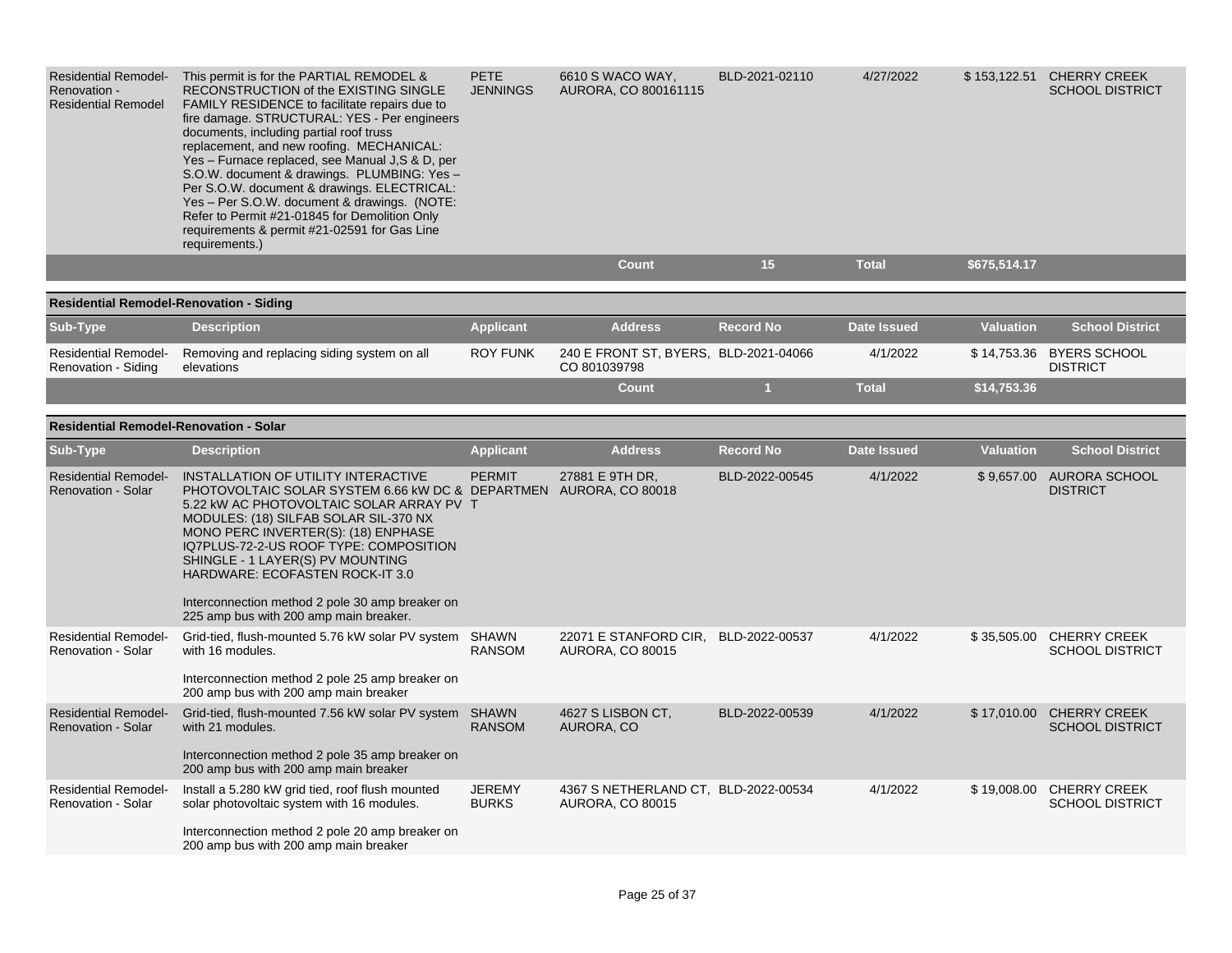| <b>Residential Remodel-</b><br><b>Renovation - Solar</b> | Rooftop PV Solar kW (20) Silfab 360w panels.<br>7.20 KW DC<br>Interconnection Method 2 pole 40 amp breaker on<br>200 amp bus with 200 amp main breaker.                                                                                                                                                                                                                                                                                                                      | <b>MACKENZIE</b><br><b>GROSS</b> | 5785 S ZANTE CIR,<br>AURORA, CO 800156680             | BLD-2022-00371 | 4/1/2022 |             | \$8,100.00 CHERRY CREEK<br><b>SCHOOL DISTRICT</b> |
|----------------------------------------------------------|------------------------------------------------------------------------------------------------------------------------------------------------------------------------------------------------------------------------------------------------------------------------------------------------------------------------------------------------------------------------------------------------------------------------------------------------------------------------------|----------------------------------|-------------------------------------------------------|----------------|----------|-------------|---------------------------------------------------|
| <b>Residential Remodel-</b><br><b>Renovation - Solar</b> | Roof Mounted Solar Array<br>SYSTEM TO BE INSTALLED INFORMATION:<br>SYSTEM SIZE: 7.2 kW DC<br>MODULE TYPE: (18) REC Solar REC400AA Pure<br>INVERTER TYPE: Enphase IQ7PLUS-72-2-US<br>MONITORING: Enphase IQ Combiner 3 X-IQ-AM1<br>$-240-3$<br>INSTALLATION OF UTILITY INTERACTIVE<br>PHOTOVOLTAIC SOLAR SYSTEM AND ANY<br>NECESSARY ADDITIONAL WORK NEEDED<br>FOR INSTALLATION.<br>Interconnection method 2 pole 35 amp breaker on<br>200 amp bus with 200 amp main breaker. | <b>BRS</b>                       | 17466 E WEAVER DR,<br>PERMITTING AURORA, CO 800163189 | BLD-2022-00295 | 4/1/2022 | \$6,495.84  | <b>CHERRY CREEK</b><br><b>SCHOOL DISTRICT</b>     |
| <b>Residential Remodel-</b><br>Renovation - Solar        | Installation of a 7.56kW dc flush roof-mounted PV<br>solar energy system with 21 modules<br>Interconnection method 2 pole 40 amp breaker on<br>200 amp bus with 200 amp main breaker.                                                                                                                                                                                                                                                                                        | <b>MICHAEL</b>                   | 22571 E RADCLIFF DR,<br>PENSABENE AURORA, CO 80015    | BLD-2021-03873 | 4/6/2022 | \$36,748.00 | <b>CHERRY CREEK</b><br><b>SCHOOL DISTRICT</b>     |
| <b>Residential Remodel-</b><br><b>Renovation - Solar</b> | INSTALLATION OF UTILITY INTERACTIVE<br>PHOTOVOLTAIC SOLAR SYSTEM 6.66 kW DC & DEPARTMEN AURORA, CO 80018<br>5.22 KW AC PHOTOVOLTAIC SOLAR ARRAY PV T<br>MODULES: (17) SILFAB SOLAR SIL-370 NX<br>MONO PERC INVERTER(S): (18) ENPHASE<br>IQ7PLUS-72-2-US ROOF TYPE: COMPOSITION<br>SHINGLE - 1 LAYER(S) PV MOUNTING<br>HARDWARE: ECOFASTEN ROCK-IT 3.0<br>Interconnection method 2 pole 30 amp breaker on<br>200 amp bus with 200 amp main breaker.                           | <b>PERMIT</b>                    | 831 N WATERLOO CIR,                                   | BLD-2022-00592 | 4/9/2022 |             | \$9,120.00 AURORA SCHOOL<br><b>DISTRICT</b>       |
| <b>Residential Remodel-</b><br><b>Renovation - Solar</b> | INSTALLATION OF UTILITY INTERACTIVE<br>PHOTOVOLTAIC SOLAR SYSTEM 2.59 kW DC & DEPARTMEN AURORA, CO 80018<br>2.03 kW AC PHOTOVOLTAIC SOLAR ARRAY PV T<br>MODULES: (7) SILFAB SOLAR SIL-370 NX<br>MONO PERC INVERTER(S): (7) ENPHASE<br>IQ7PLUS-72-2-US ROOF TYPE: COMPOSITION<br>SHINGLE - 1 LAYER(S) PV MOUNTING<br><b>HARDWARE: ECOFASTEN ROCK-IT 3.0</b><br>Interconnection method 2 pole 15 amp breaker on<br>225 amp bus with 200 amp main breaker                       | <b>PERMIT</b>                    | 27553 E 10TH DR.                                      | BLD-2022-00614 | 4/9/2022 |             | \$3,755.00 AURORA SCHOOL<br><b>DISTRICT</b>       |
| <b>Residential Remodel-</b><br><b>Renovation - Solar</b> | 4.4 kW PV Solar Panel Installation on Roof with 11 BRS<br>modules.<br>Interconnection method is 2 pole 20 amp breaker<br>on 200 amp bus with 200 amp main breaker.                                                                                                                                                                                                                                                                                                           |                                  | 21250 E PRINCETON PL,<br>PERMITTING AURORA, CO 80013  | BLD-2022-00578 | 4/9/2022 | \$3,969.68  | <b>CHERRY CREEK</b><br><b>SCHOOL DISTRICT</b>     |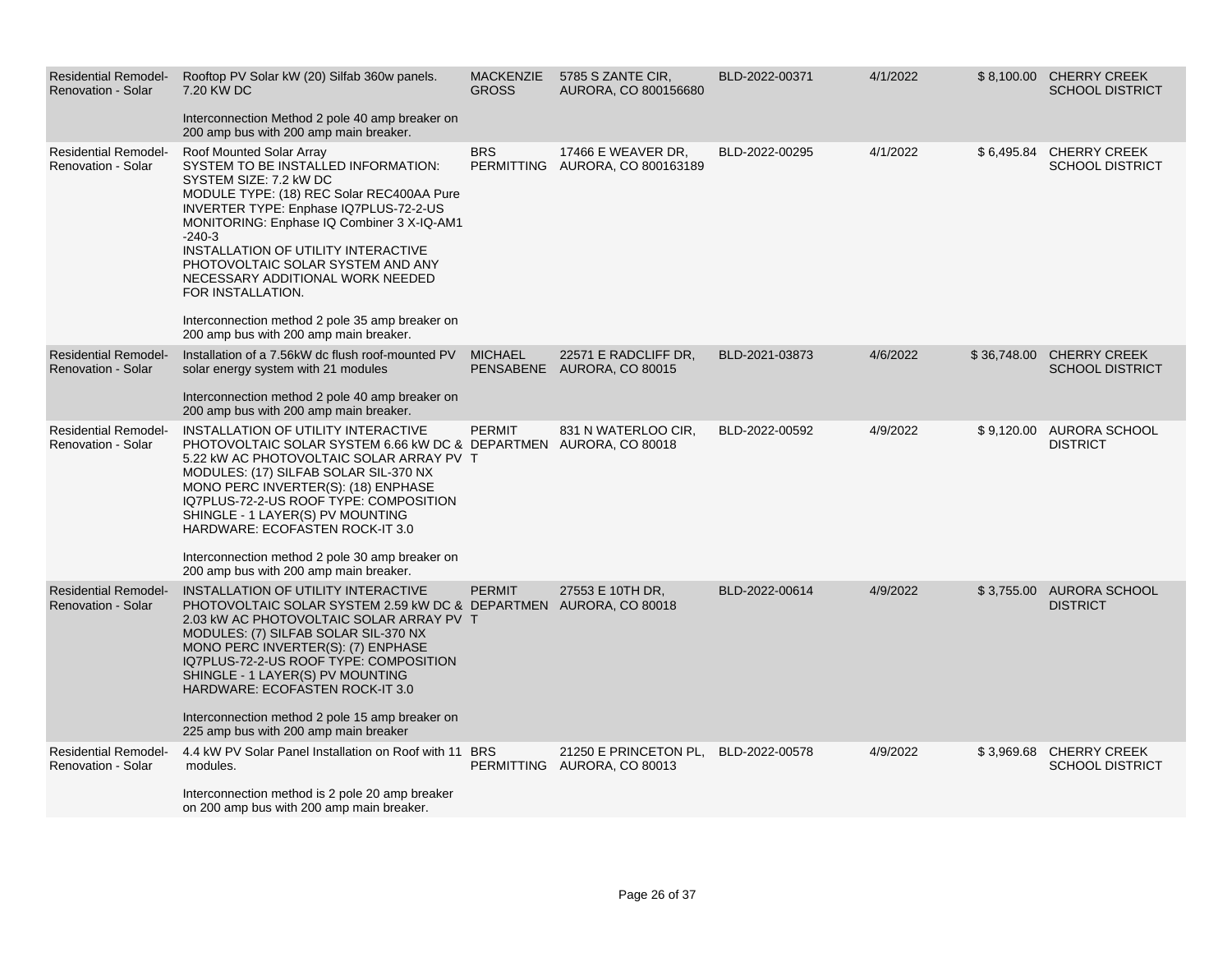| <b>Residential Remodel-</b><br><b>Renovation - Solar</b> | Grid-tied, flush-mounted 5.4 kw solar PV system<br>with 15 modules.<br>Installing new 125A sub electrical panel.<br>Interconnection method 2 pole 25 amp breaker on<br>200 amp bus with 200 amp breaker                                                                                                                                                                                                            | <b>SHAWN</b><br><b>RANSOM</b>   | 21490 E UNION DR,<br>AURORA, CO 80015-4914                      | BLD-2022-00617 | 4/9/2022  | \$12,150.00 CHERRY CREEK<br><b>SCHOOL DISTRICT</b> |
|----------------------------------------------------------|--------------------------------------------------------------------------------------------------------------------------------------------------------------------------------------------------------------------------------------------------------------------------------------------------------------------------------------------------------------------------------------------------------------------|---------------------------------|-----------------------------------------------------------------|----------------|-----------|----------------------------------------------------|
| <b>Residential Remodel-</b><br><b>Renovation - Solar</b> | Grid-tied, flush-mounted 7.2 kW solar PV system<br>with 20 modules.<br>Interconnection method 2 pole 35 amp breaker on<br>200 amp bus with 200 amp main breaker.                                                                                                                                                                                                                                                   | SHAWN<br><b>RANSOM</b>          | 21426 E STANFORD AVE, BLD-2022-00461<br><b>AURORA, CO 80015</b> |                | 4/9/2022  | \$16,200.00 CHERRY CREEK<br><b>SCHOOL DISTRICT</b> |
| <b>Residential Remodel-</b><br><b>Renovation - Solar</b> | INSTALLATION OF UTILITY INTERACTIVE<br>PHOTOVOLTAIC SOLAR SYSTEM 7.6 KW DC &<br>5.8 kW AC PHOTOVOLTAIC SOLAR ARRAY PV<br>MODULES: (20) SILFAB SOLAR SIL-380 HC<br>20211101 INVERTER(S): (20) ENPHASE<br>IQ7PLUS-72-2-US ROOF TYPE: COMPOSITION<br>SHINGLE - 1 LAYER(S) PV MOUNTING<br>HARDWARE: ECOFASTEN ROCK-IT 3.0<br>Interconnection method 2 pole 35 amp breaker on<br>200 amp bus with 200 amp main breaker. | <b>PERMIT</b>                   | 878 N UNDERGROVE<br>DEPARTMEN WAY, AURORA, CO 80018             | BLD-2022-00606 | 4/9/2022  | \$11,020.00 AURORA SCHOOL<br><b>DISTRICT</b>       |
| <b>Residential Remodel-</b><br>Renovation - Solar        | Roof Mount 4.18kw Solar PV with 11 modules.<br>Interconnection method 2 pole 30 amp breaker on<br>200 amp bus with 200 amp main breaker.                                                                                                                                                                                                                                                                           | <b>NICK</b><br>RODRIGUEZ        | 4457 S UKRAINE CT.<br>AURORA, CO 80015                          | BLD-2022-00598 | 4/9/2022  | \$12,540.00 CHERRY CREEK<br><b>SCHOOL DISTRICT</b> |
| <b>Residential Remodel-</b><br><b>Renovation - Solar</b> | Roof mount solar and electrical installation. 4.95<br>KW DC with 15 Modules.<br>Interconnection method 2 pole 25 amp breaker on<br>200 amp panel with 200 amp main breaker.<br>CORE utility approved for installation process.                                                                                                                                                                                     | <b>SHAN</b><br><b>WHITTAKER</b> | 22424 E UNION PL,<br>AURORA, CO 800155543                       | BLD-2022-00356 | 4/9/2022  | \$24,300.00 CHERRY CREEK<br><b>SCHOOL DISTRICT</b> |
| <b>Residential Remodel-</b><br><b>Renovation - Solar</b> | Grid-tied, flush-mounted 5.4 kW solar PV system<br>with 15 modules.<br>Interconnection method 2 pole 25 amp breaker on<br>200 amp bus with 200 amp main breaker                                                                                                                                                                                                                                                    | <b>SHAWN</b><br><b>RANSOM</b>   | 21868 E STANFORD CIR.<br><b>AURORA, CO 80015</b>                | BLD-2022-00628 | 4/11/2022 | \$12,150.00 CHERRY CREEK<br><b>SCHOOL DISTRICT</b> |
| <b>Residential Remodel-</b><br>Renovation - Solar        | Grid-tied, flush-mounted 5.4 kW solar PV system<br>with 15 modules.<br>Interconnection method 2 pole 25 amp breaker on<br>200 amp bus with 200 amp main breaker                                                                                                                                                                                                                                                    | <b>SHAWN</b><br><b>RANSOM</b>   | 22128 E TUFTS DR,<br><b>AURORA, CO 80015</b>                    | BLD-2022-00629 | 4/11/2022 | \$12,150.00 CHERRY CREEK<br><b>SCHOOL DISTRICT</b> |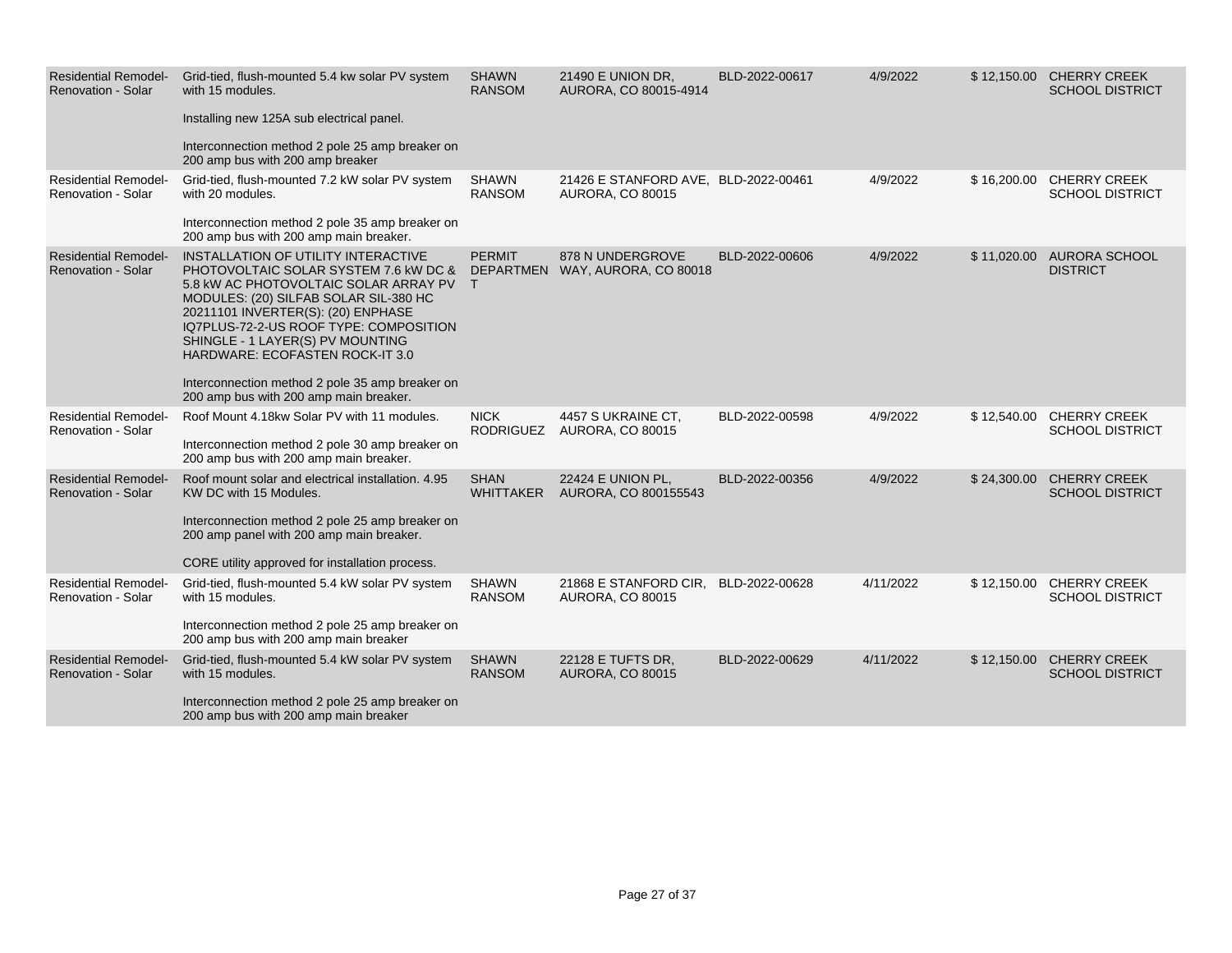| <b>Residential Remodel-</b><br>Renovation - Solar        | INSTALLATION OF UTILITY INTERACTIVE<br>PHOTOVOLTAIC SOLAR SYSTEM 4.81 kW DC & DEPARTMEN AURORA, CO 80018<br>3.77 KW AC PHOTOVOLTAIC SOLAR ARRAY PV T<br>MODULES: (13) SILFAB SOLAR SIL-370 NX<br>MONO PERC INVERTER(S): (13) ENPHASE<br>IQ7PLUS-72-2-US ROOF TYPE: COMPOSITION<br>SHINGLE - 1 LAYER(S) PV MOUNTING<br>HARDWARE: ECOFASTEN ROCK-IT 3.0<br>Interconnection method is 2 pole 30 amp breaker<br>on 225 amp bus with 200 amp main breaker | <b>PERMIT</b>                                       | 27564 E 10TH DR,                              | BLD-2022-00445 | 4/15/2022 |            | \$6,974.00 AURORA SCHOOL<br><b>DISTRICT</b>        |
|----------------------------------------------------------|------------------------------------------------------------------------------------------------------------------------------------------------------------------------------------------------------------------------------------------------------------------------------------------------------------------------------------------------------------------------------------------------------------------------------------------------------|-----------------------------------------------------|-----------------------------------------------|----------------|-----------|------------|----------------------------------------------------|
| <b>Residential Remodel-</b><br><b>Renovation - Solar</b> | INSTALLATION OF UTILITY INTERACTIVE<br>PHOTOVOLTAIC SOLAR SYSTEM 6.29 kW DC & DEPARTMEN AURORA, CO 80018<br>4.93 kW AC PHOTOVOLTAIC SOLAR ARRAY PV T<br>MODULES: (17) SILFAB SOLAR SIL-370 NX<br>MONO PERC INVERTER(S): (17) ENPHASE<br>IQ7PLUS-72-2-US ROOF TYPE: COMPOSITION<br>SHINGLE - 1 LAYER(S) PV MOUNTING<br>HARDWARE: ECOFASTEN ROCK-IT 3.0<br>Interconnection method 2 pole 30 amp breaker on<br>200 amp bus with 200 amp main breaker    | <b>PERMIT</b>                                       | 27669 E 7TH LN,                               | BLD-2022-00721 | 4/16/2022 |            | \$9,120.00 AURORA SCHOOL<br><b>DISTRICT</b>        |
| <b>Residential Remodel-</b><br>Renovation - Solar        | INSTALLATION OF UTILITY INTERACTIVE<br>PHOTOVOLTAIC SOLAR SYSTEM 7.4 KW DC &<br>5.8 kW AC PHOTOVOLTAIC SOLAR ARRAY PV T<br>MODULES: (20) SILFAB SOLAR SIL-370 NX<br>MONO PERC INVERTER(S): (20) ENPHASE<br>IQ7PLUS-72-2-US ROOF TYPE: COMPOSITION<br>SHINGLE - 1 LAYER(S) PV MOUNTING<br>HARDWARE: ECOFASTEN ROCK-IT 3.0<br>Interconnection method 2 pole 35 amp breaker on<br>200 amp bus with 200 amp main breaker                                 | <b>PERMIT</b>                                       | 27626 E 6TH DR,<br>DEPARTMEN AURORA, CO 80018 | BLD-2022-00722 | 4/16/2022 |            | \$11,803.00 AURORA SCHOOL<br><b>DISTRICT</b>       |
| <b>Residential Remodel-</b><br><b>Renovation - Solar</b> | INSTALLATION OF UTILITY INTERACTIVE<br>PHOTOVOLTAIC SOLAR SYSTEM<br>6.08 kW DC & 4.64 kW AC PHOTOVOLTAIC<br><b>SOLAR ARRAY</b><br>PV MODULES: (16) SILFAB SOLAR SIL-380 HC<br>20211101<br>INVERTER(S): (16) ENPHASE IQ7PLUS-72-2-US<br>ROOF TYPE: COMPOSITION SHINGLE - 1<br>LAYER(S)<br>PV MOUNTING HARDWARE: ECOFASTEN<br>ROCK-IT 3.0<br>Interconnection method 2 pole 25 amp breaker on<br>225 amp bus with 200 amp main breaker                  | <b>PERMIT</b><br>DEPARTMEN CO 80018<br>$\mathsf{T}$ | 27814 E 9th LN, AURORA, BLD-2022-00656        |                | 4/16/2022 | \$8,816.00 | <b>AURORA SCHOOL</b><br><b>DISTRICT</b>            |
| <b>Residential Remodel-</b><br><b>Renovation - Solar</b> | Installation of 9.88kW, flush, roof-mounted, Solar<br>PV system. 26 Panels.<br>Interconnection method 2 pole 50 amp breaker on<br>200 amp bus with NEW 175 amp main breaker                                                                                                                                                                                                                                                                          | LAUREN<br><b>KAZUN</b>                              | 20375 E EUCLID PL.<br>AURORA, CO 800162334    | BLD-2022-00330 | 4/16/2022 |            | \$24,964.00 CHERRY CREEK<br><b>SCHOOL DISTRICT</b> |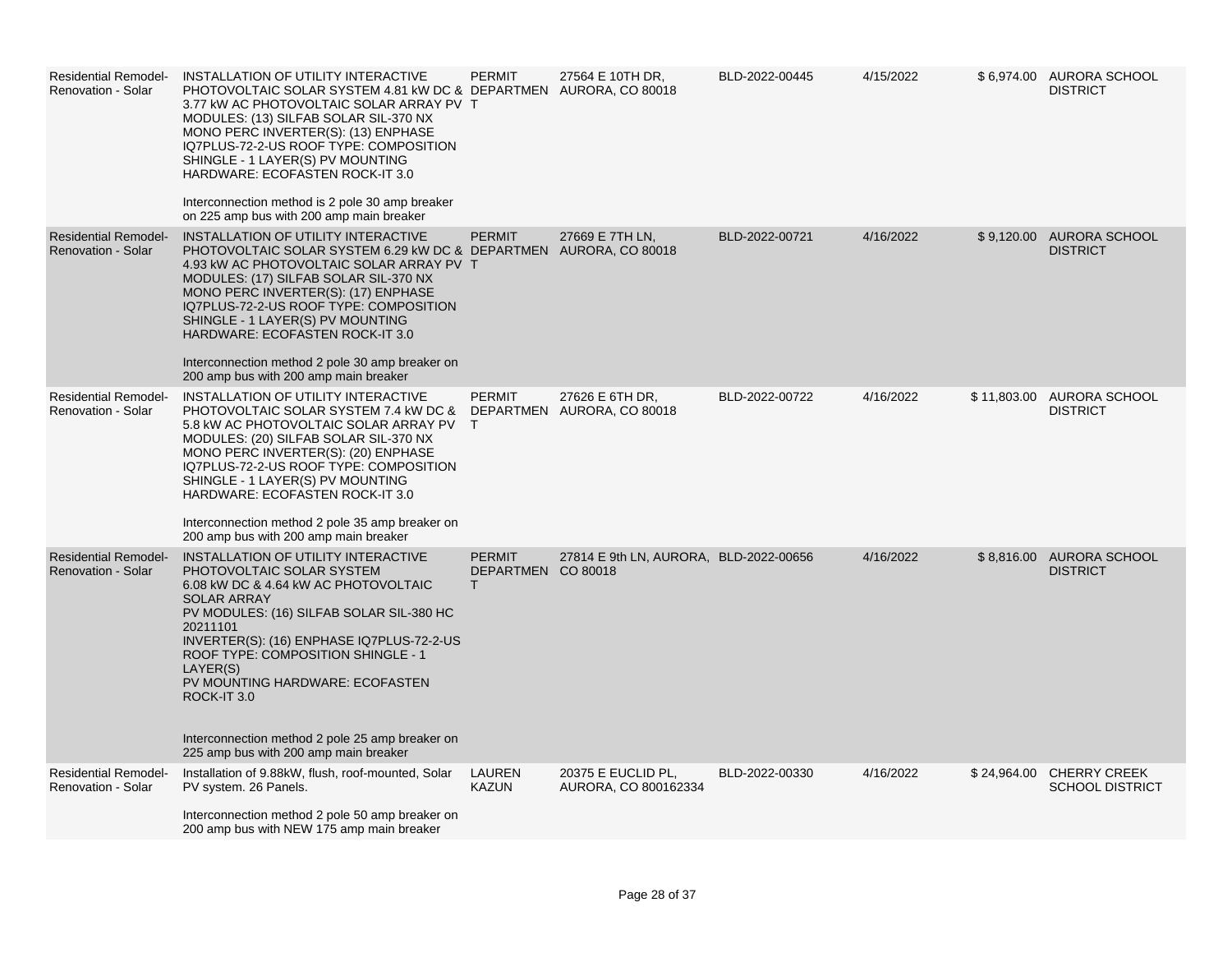| <b>Residential Remodel-</b><br><b>Renovation - Solar</b> | ROOF MOUNT, FLUSH MOUNT, GRID-TIED:<br>7.11 kW SOLAR PV with 19 modules.<br>Interconnection method 2 pole 40 amp breaker on<br>200 amp bus with 200 amp main breaker                                                                                                                                                                                                                                                                                  |               | PHILIP DAVIS 6386 SUKRAINE CT.<br>AURORA, CO 80015-6635       | BLD-2022-00715 | 4/16/2022 |             | \$12,274.00 CHERRY CREEK<br><b>SCHOOL DISTRICT</b> |
|----------------------------------------------------------|-------------------------------------------------------------------------------------------------------------------------------------------------------------------------------------------------------------------------------------------------------------------------------------------------------------------------------------------------------------------------------------------------------------------------------------------------------|---------------|---------------------------------------------------------------|----------------|-----------|-------------|----------------------------------------------------|
| <b>Residential Remodel-</b><br><b>Renovation - Solar</b> | INSTALLATION OF UTILITY INTERACTIVE<br>PHOTOVOLTAIC SOLAR SYSTEM 8.36 kW DC & DEPARTMEN AURORA, CO 80015-7515<br>6.38 kW AC PHOTOVOLTAIC SOLAR ARRAY PV T<br>MODULES: (22) SILFAB SOLAR SIL-380 HC<br>20211101 INVERTER(S): (22) ENPHASE<br>IQ7PLUS-72-2-US ROOF TYPE: COMPOSITION<br>SHINGLE - 2 LAYER(S) PV MOUNTING<br>HARDWARE: ECOFASTEN ROCK-IT 3.0<br>Interconnection method 2 pole 35 amp breaker on<br>200 amp bus with 150 amp main breaker | <b>PERMIT</b> | 5367 S ROME CIR,                                              | BLD-2022-00660 | 4/16/2022 | \$12,122.00 | <b>CHERRY CREEK</b><br><b>SCHOOL DISTRICT</b>      |
| <b>Residential Remodel-</b><br><b>Renovation - Solar</b> | ROOF MOUNT, FLUSH MOUNT, GRID-TIED 2.7 PHILIP DAVIS 17384 E WEAVER DR,<br>kW SOLAR PV with 8 modules.<br>Existing solar system is under permit BLD-2019-<br>03023<br>Interconnection method new 100 amp PV load<br>center connected to existing 2 pole 40 amp<br>breaker on 200 amp bus with 200 amp main<br>breaker.                                                                                                                                 |               | AURORA, CO 80016-3189                                         | BLD-2022-00736 | 4/17/2022 |             | \$5,168.00 CHERRY CREEK<br><b>SCHOOL DISTRICT</b>  |
| <b>Residential Remodel-</b><br><b>Renovation - Solar</b> | INSTALLATION OF UTILITY INTERACTIVE<br>PHOTOVOLTAIC SOLAR SYSTEM 4.56 kW DC & DEPARTMEN AURORA, CO 80015<br>3.48 kW AC PHOTOVOLTAIC SOLAR ARRAY PV T<br>MODULES: (12) SILFAB SOLAR SIL-380 HC<br>20211101 INVERTER(S): (12) ENPHASE<br>IQ7PLUS-72-2-US ROOF TYPE: COMPOSITION<br>SHINGLE - 1 LAYER(S) PV MOUNTING<br>HARDWARE: ECOFASTEN ROCK-IT 3.0<br>Interconnection method 2 pole 20 amp breaker on<br>200 amp bus with 200 amp main breaker      | <b>PERMIT</b> | 21737 E STANFORD DR.                                          | BLD-2022-00775 | 4/17/2022 |             | \$6,612.00 CHERRY CREEK<br><b>SCHOOL DISTRICT</b>  |
| <b>Residential Remodel-</b><br><b>Renovation - Solar</b> | Solar panels flush mounted to roof and inter tied at STEPHEN<br>MSP. Utility interactive PV system 10.8kW DC,<br>7.6kW AC with 27 modules.<br>Interconnection method 2 pole 40 amp breaker on<br>200 amp bus with 200 amp main breaker.<br>New sub panel for relocated loads with 40 amp<br>OCPD.                                                                                                                                                     | <b>BURES</b>  | 4786 S NETHERLAND ST, BLD-2022-00738<br>AURORA, CO 80015-3447 |                | 4/22/2022 | \$32,000.00 | <b>CHERRY CREEK</b><br><b>SCHOOL DISTRICT</b>      |
| <b>Residential Remodel-</b><br>Renovation - Solar        | ROOF MOUNT, FLUSH MOUNT, GRID-TIED 11<br><b>kW SOLAR PV WITH 28 MODULES</b><br>Interconnection method is 2 pole 50 amp breaker<br>on existing 200 amp bus with 150 amp main<br>breaker.                                                                                                                                                                                                                                                               |               | PHILIP DAVIS 5611 S YAKIMA WAY,<br>AURORA, CO 80015-5528      | BLD-2022-00870 | 4/24/2022 |             | \$21,014.00 CHERRY CREEK<br><b>SCHOOL DISTRICT</b> |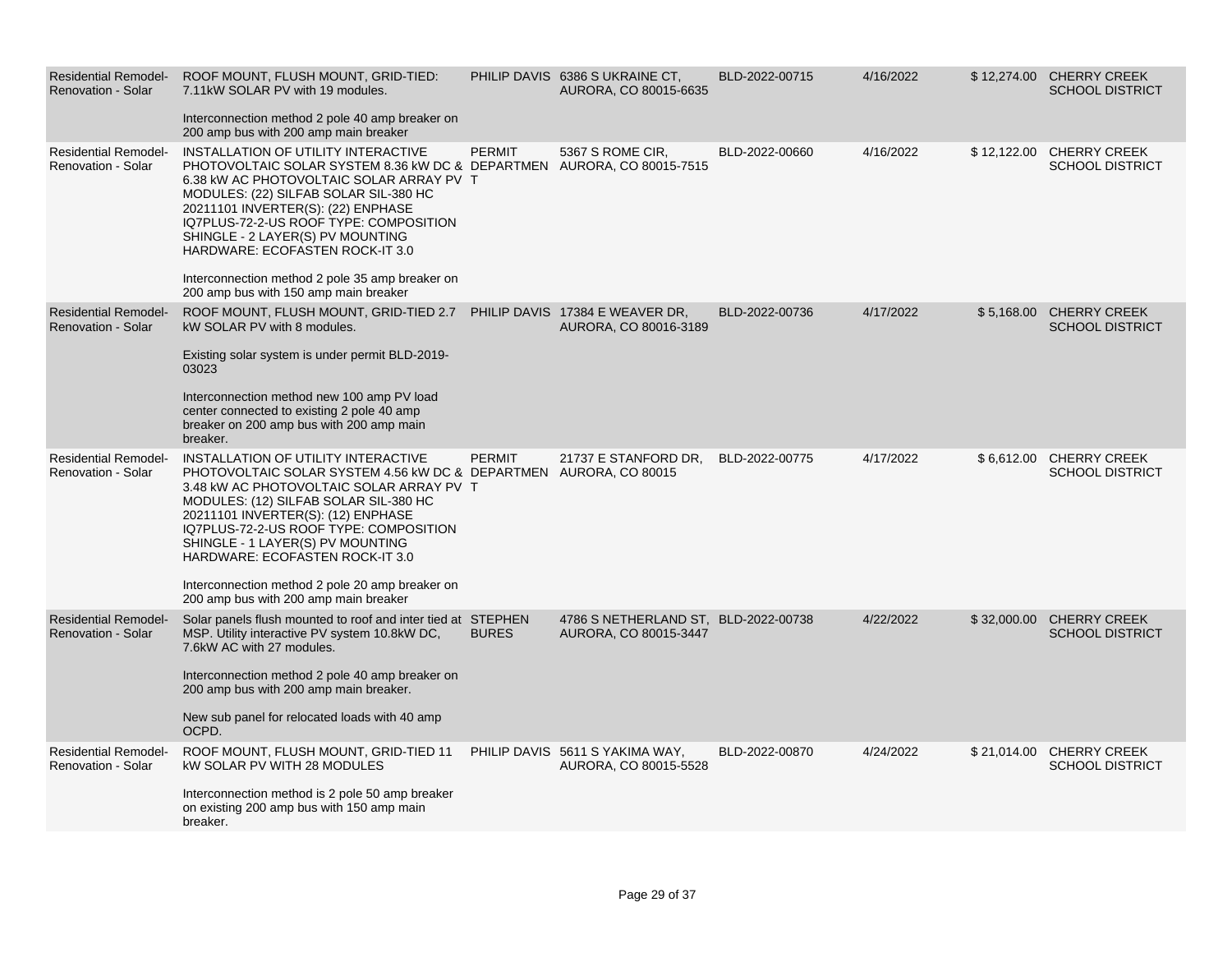| <b>Residential Remodel-</b><br><b>Renovation - Solar</b> | Roof Mounted Solar Array INSTALLATION OF<br>UTILITY INTERACTIVE PHOTOVOLTAIC SOLAR PERMITTING<br><b>SYSTEM AND ANY</b><br>NECESSARY ADDITIONAL WORK NEEDED<br>FOR INSTALLATION.<br>11.2 KW DC with 28 Modules<br>Interconnection method is feeder tap onto existing<br>feeder to structure, with OCPD for feeder 125<br>amp. Bus is 200 amp with NEW 175 amp main<br>breaker. | <b>BRS</b>                      | 1385 ECLIPSE ST.<br>WATKINS, CO 801377189                           | BLD-2021-03774 | 4/24/2022    |              | \$10,104.64 BENNETT SCHOOL<br><b>DISTRICT</b>     |
|----------------------------------------------------------|-------------------------------------------------------------------------------------------------------------------------------------------------------------------------------------------------------------------------------------------------------------------------------------------------------------------------------------------------------------------------------|---------------------------------|---------------------------------------------------------------------|----------------|--------------|--------------|---------------------------------------------------|
| <b>Residential Remodel-</b><br><b>Renovation - Solar</b> | Roof Mounted Solar Array INSTALLATION OF<br>UTILITY INTERACTIVE PHOTOVOLTAIC SOLAR PERMITTING<br>SYSTEM AND ANY NECESSARY ADDITIONAL<br>WORK NEEDED FOR INSTALLATION.<br>6 kW DC with 15 Modules.<br>Interconnection method 2 pole 25 amp breaker on<br>150 amp bus with 150 amp main breaker.                                                                                | <b>BRS</b>                      | 21577 E MANSFIELD DR.<br>AURORA, CO 80013-7472                      | BLD-2022-00814 | 4/24/2022    |              | \$5,413.00 CHERRY CREEK<br><b>SCHOOL DISTRICT</b> |
| <b>Residential Remodel-</b><br><b>Renovation - Solar</b> | Installation of 7.125kW PV solar system to be grid<br>tied and flush mounted to roof with 19 modules<br>Interconnection method is 2 pole 30 amp breaker<br>on 200 amp bus with 200 amp main breaker                                                                                                                                                                           |                                 | JOE THAMES 1424 S UINTA CT,<br>DENVER, CO 802312742                 | BLD-2021-01435 | 4/26/2022    |              | \$6,840.00 CHERRY CREEK<br><b>SCHOOL DISTRICT</b> |
| <b>Residential Remodel-</b><br><b>Renovation - Solar</b> | Roof mount 6kw SOLAR PV with 15 modules<br>Interconnection method 2 pole 30 amp breaker on<br>225 amp bus with 225 amp main breaker.                                                                                                                                                                                                                                          | <b>NICK</b><br><b>RODRIGUEZ</b> | 9153 E EVANS WAY,<br>DENVER, CO 802313437                           | BLD-2022-00227 | 4/29/2022    | \$18,000.00  | <b>CHERRY CREEK</b><br><b>SCHOOL DISTRICT</b>     |
| <b>Residential Remodel-</b><br><b>Renovation - Solar</b> | Installation of a 4.260 kW DC roof mounted solar<br>system with 12 modules.<br>Interconnection method 2 pole 20 amp breaker on<br>200 amp bus with 200 amp main breaker                                                                                                                                                                                                       | <b>EMILY</b><br><b>PASTASKA</b> | 10913 E CRESTLINE AVE, BLD-2021-04217<br>ENGLEWOOD, CO<br>801113802 |                | 4/30/2022    | \$16,126.00  | <b>CHERRY CREEK</b><br><b>SCHOOL DISTRICT</b>     |
|                                                          |                                                                                                                                                                                                                                                                                                                                                                               |                                 | Count                                                               | 33             | <b>Total</b> | \$457,229.16 |                                                   |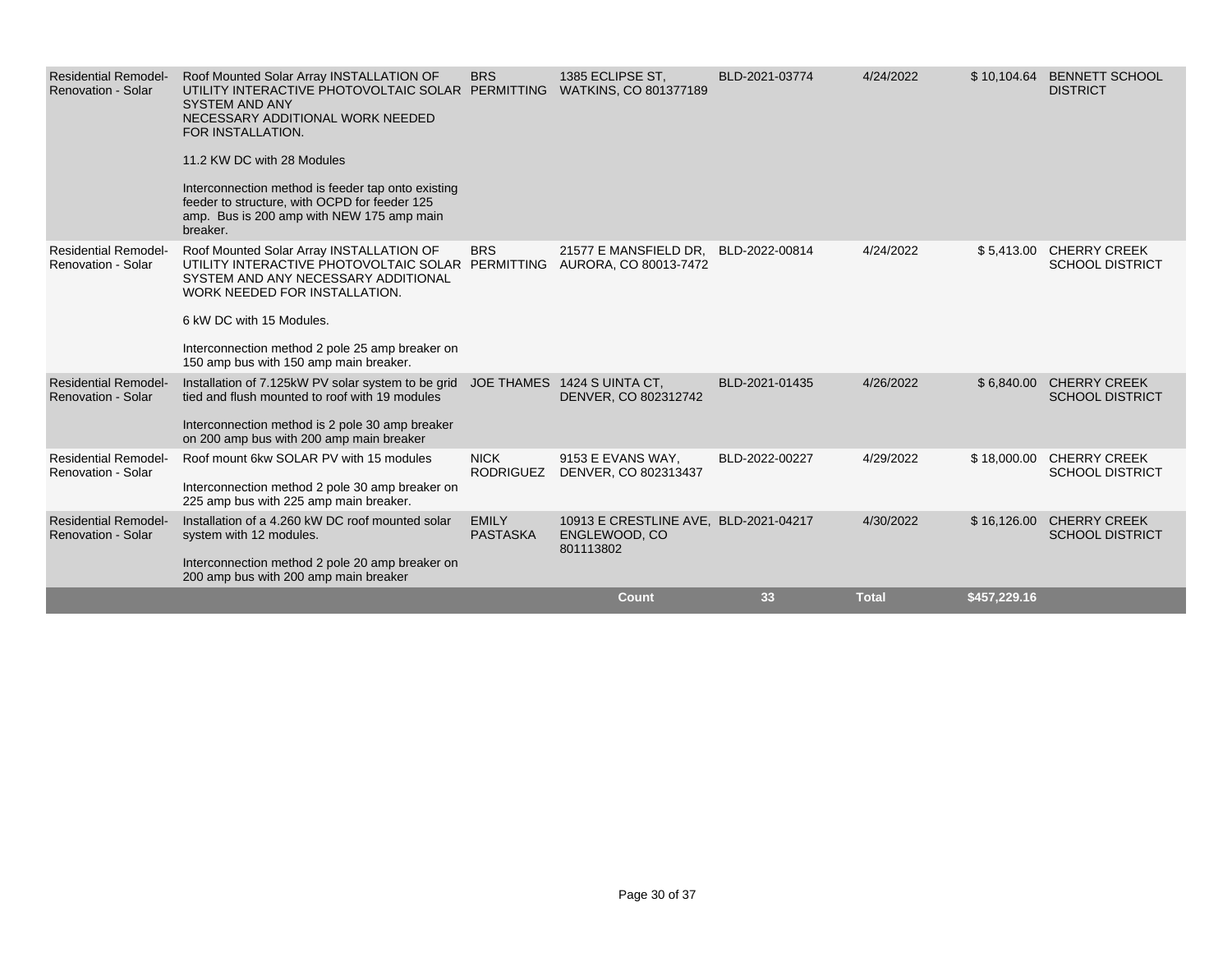| <b>Residential Remodel-Renovation - Tile Roof</b>     |                                                                                                                                                                                                                                                                                                                                                                                     |                                 |                                                      |                  |                    |                  |                                               |  |  |  |
|-------------------------------------------------------|-------------------------------------------------------------------------------------------------------------------------------------------------------------------------------------------------------------------------------------------------------------------------------------------------------------------------------------------------------------------------------------|---------------------------------|------------------------------------------------------|------------------|--------------------|------------------|-----------------------------------------------|--|--|--|
| Sub-Type                                              | <b>Description</b>                                                                                                                                                                                                                                                                                                                                                                  | <b>Applicant</b>                | <b>Address</b>                                       | <b>Record No</b> | <b>Date Issued</b> | <b>Valuation</b> | <b>School District</b>                        |  |  |  |
| <b>Residential Remodel-</b><br>Renovation - Tile Roof | This permit is being issued for the removal and<br>replacement of existing Concrete Roof Tile<br>materials on an existing single family residence<br>(Like-for-Like). Remove existing concrete tile<br>roofing and replace with new Boral concrete tile<br>(Saxony Slate) system; ~50 squares of material to<br>be removed and replaced. See LIKE-FOR-LIKE<br>letter dated 01APR22. | LAWRENCE<br><b>KERR</b>         | 4953 CHRISTENSEN DR.<br>LITTLETON, CO 80123-<br>6585 | BLD-2022-00818   | 4/7/2022           | \$40,000.00      | <b>LITTLETON SCHOOL</b><br><b>DISTRICT</b>    |  |  |  |
| <b>Residential Remodel-</b><br>Renovation - Tile Roof | Tear off 22 sqs of shingles to substrate and install<br>Owens Corning duration Storm laminated shingles MILLER<br>Class 4 IR                                                                                                                                                                                                                                                        | JASON                           | 2206 S WABASH ST,<br>DENVER, CO 80231-3314           | BLD-2022-01038   | 4/26/2022          | \$8,065.00       | <b>CHERRY CREEK</b><br><b>SCHOOL DISTRICT</b> |  |  |  |
| <b>Residential Remodel-</b><br>Renovation - Tile Roof | This permit is being issued for the removal and<br>replacement of existing Concrete Roof Tile<br>materials on an existing single family residence<br>(Like-for-Like). Remove existing concrete tile<br>roofing and replace with new Boral concrete tile<br>(Saxony Slate) system; ~27 squares of material to<br>be removed and replaced. Engineer's letter<br>provided.             | <b>ALEX</b><br><b>KAMINSKIY</b> | 19693 E IDA DR,<br>AURORA, CO 80015-5183             | BLD-2022-00931   | 4/29/2022          | \$29,300.00      | <b>CHERRY CREEK</b><br><b>SCHOOL DISTRICT</b> |  |  |  |
|                                                       |                                                                                                                                                                                                                                                                                                                                                                                     |                                 | <b>Count</b>                                         | 3                | <b>Total</b>       | \$77,365.00      |                                               |  |  |  |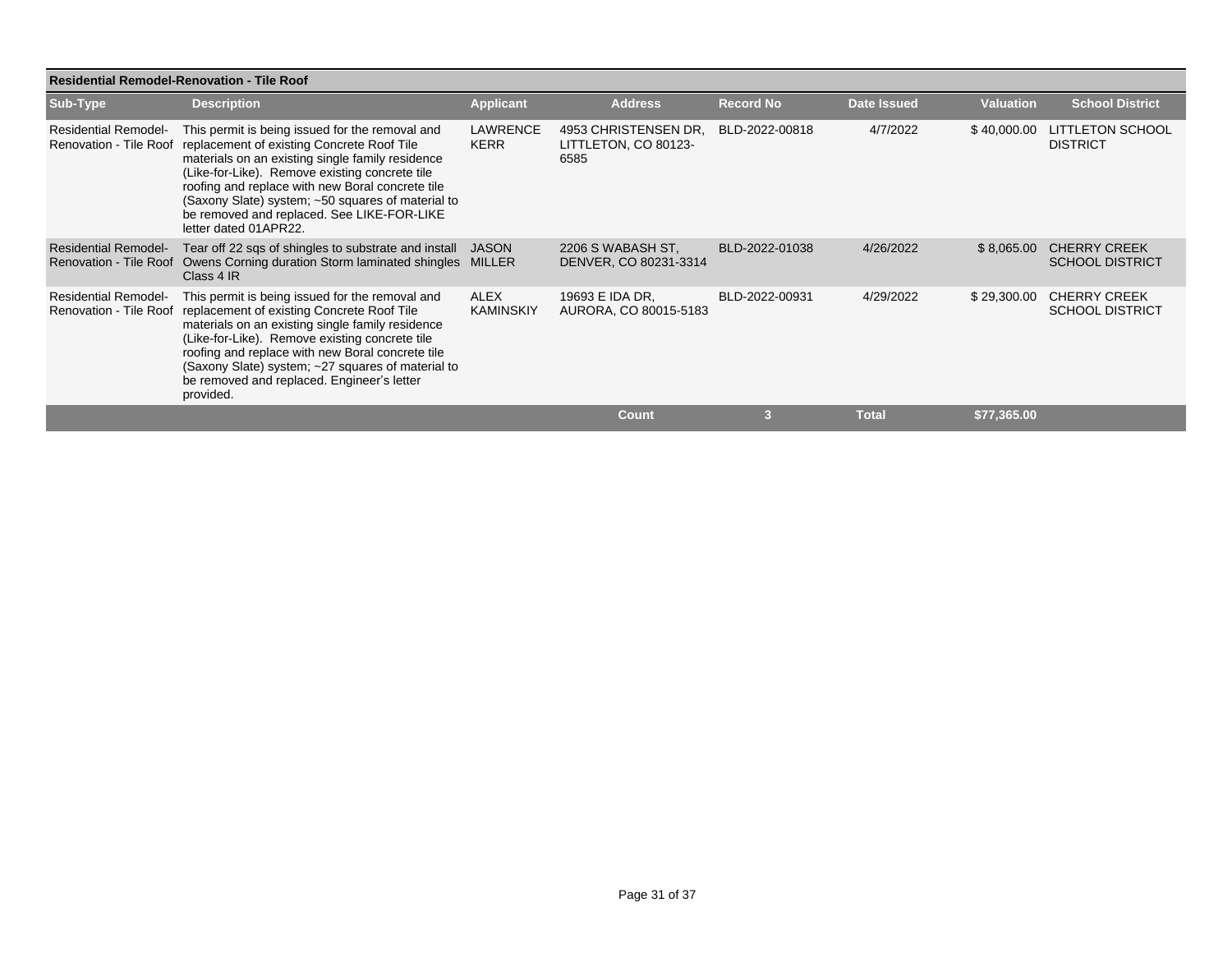| <b>Residential Remodel-Renovation - Waterheater Tankless</b>               |                                                                                                                                                                                                                                                                                                                                                                                                                                                                                                                                                                                                                |                                  |                                                          |                  |                    |                  |                                                   |
|----------------------------------------------------------------------------|----------------------------------------------------------------------------------------------------------------------------------------------------------------------------------------------------------------------------------------------------------------------------------------------------------------------------------------------------------------------------------------------------------------------------------------------------------------------------------------------------------------------------------------------------------------------------------------------------------------|----------------------------------|----------------------------------------------------------|------------------|--------------------|------------------|---------------------------------------------------|
| Sub-Type                                                                   | <b>Description</b>                                                                                                                                                                                                                                                                                                                                                                                                                                                                                                                                                                                             | <b>Applicant</b>                 | <b>Address</b>                                           | <b>Record No</b> | <b>Date Issued</b> | <b>Valuation</b> | <b>School District</b>                            |
| <b>Residential Remodel-</b><br>Renovation -<br><b>Waterheater Tankless</b> | INSTALL NEW NAVIEN TANKLESS WATER<br><b>HEATER WATER SOFTER</b><br>This permit is for a NEW 199KBTU Navien<br>Condensing Tank-less Water Heater with a new<br>gas line and the installation of HALO H5 water<br>softener under the 2015 Plumbing, Mechanical,<br>Fuel Gas codes, and manufacturers installation<br>instructions.                                                                                                                                                                                                                                                                               | <b>CHERYL</b><br><b>MCLELLAN</b> | 10181 E FAIR CIR,<br>ENGLEWOOD, CO 80111-<br>5449        | BLD-2022-00671   | 4/18/2022          | \$10,746.00      | <b>CHERRY CREEK</b><br><b>SCHOOL DISTRICT</b>     |
| <b>Residential Remodel-</b><br>Renovation -                                | This permit is for a NEW Navien 199,000BTU<br>Condensing Tankless Water Heater and NEW gas DEEB<br>Waterheater Tankless line under the 2015 Plumbing, Mechanical, and<br>Fuel Gas Codes.                                                                                                                                                                                                                                                                                                                                                                                                                       | <b>JOSEPH</b>                    | 4009 S ODESSA ST.<br>AURORA, CO 800137481                | BLD-2021-04219   | 4/20/2022          |                  | \$2,800.00 CHERRY CREEK<br><b>SCHOOL DISTRICT</b> |
| <b>Residential Remodel-</b><br>Renovation -                                | This permit is for a NEW Navien 199KBTU<br>Condensing Tankless Water Heater with a 2psi<br>Waterheater Tankless delivery system to the Maxitrol gas regulator under<br>the 2015 Plumbing, Mechanical, Fuel Gas codes,<br>and Manufacturers Installation Instructions.<br>Field Verification of 2PSI pressure increase is<br>required for final approval.<br>ACA Description : No electrical work reviewed or<br>approved under this permit. Any NEW or<br>MODIFIED electrical work requires a separate<br>permit.<br>11.2 GPM 199K BTU tankless water heater<br>replacement, with vent upgrade, new gas lines, | <b>SHERISA</b><br><b>COLLINS</b> | 6537 S RICHFIELD ST.<br>AURORA, CO 80016-3166            | BLD-2022-00571   | 4/21/2022          | \$7,000.00       | <b>CHERRY CREEK</b><br><b>SCHOOL DISTRICT</b>     |
| <b>Residential Remodel-</b><br>Renovation -                                | and repipe.<br>This permit is for a NEW Navien 199KBTU<br>Condensing Tankless Water Heater under the<br>Waterheater Tankless 2021 Plumbing, Mechanical, Fuel Gas codes, and<br>Manufacturers Installation Instructions.<br>ACA: adding a tankless water heater (Tankless)<br>Navien 240s - \$3,000 / 50-gal new high efficiency<br>gas tank water heater - \$1,750)                                                                                                                                                                                                                                            | PHIL<br><b>BOONSTRA</b>          | 43578 E HARVARD PL,<br><b>BENNETT, CO 80102-</b><br>8443 | BLD-2022-01090   | 4/27/2022          | \$3,000.00       | <b>BENNETT SCHOOL</b><br><b>DISTRICT</b>          |
|                                                                            |                                                                                                                                                                                                                                                                                                                                                                                                                                                                                                                                                                                                                |                                  | <b>Count</b>                                             |                  | <b>Total</b>       | \$23,546.00      |                                                   |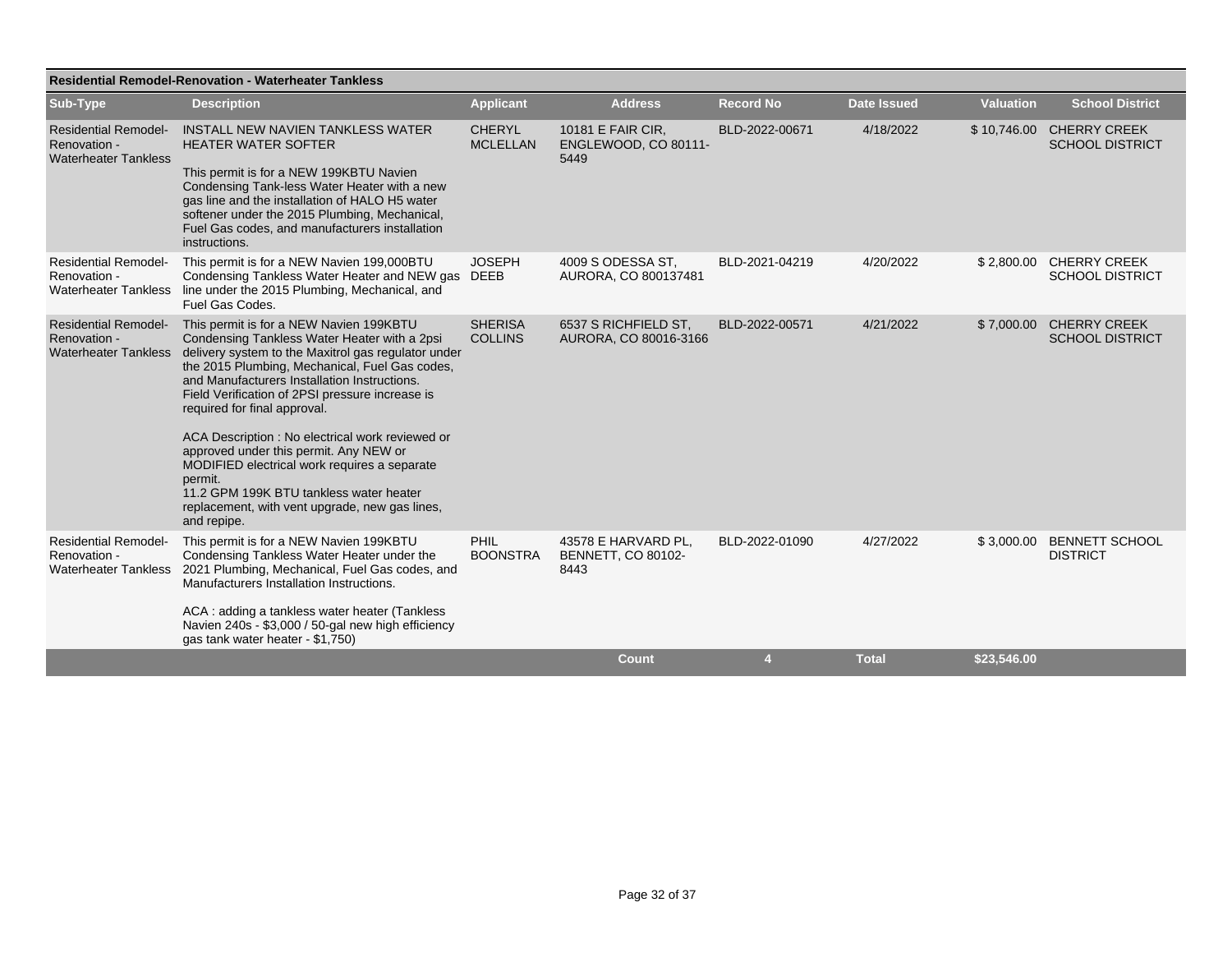| <b>Residential Remodel-Renovation - Window, Door Replacement</b>        |                                                                                                                                                                                                                                                                                                                                         |                                   |                                                            |                  |                    |                  |                                                   |
|-------------------------------------------------------------------------|-----------------------------------------------------------------------------------------------------------------------------------------------------------------------------------------------------------------------------------------------------------------------------------------------------------------------------------------|-----------------------------------|------------------------------------------------------------|------------------|--------------------|------------------|---------------------------------------------------|
| Sub-Type                                                                | <b>Description</b>                                                                                                                                                                                                                                                                                                                      | <b>Applicant</b>                  | <b>Address</b>                                             | <b>Record No</b> | <b>Date Issued</b> | <b>Valuation</b> | <b>School District</b>                            |
| <b>Residential Remodel-</b><br>Renovation - Window,<br>Door Replacement | Replacing 4 windows like for like. u factor will be<br>.30 or better                                                                                                                                                                                                                                                                    | <b>MATTHEW</b><br><b>SEILER</b>   | 1117 S BOSTON CT.<br>DENVER, CO 802472374                  | BLD-2022-00466   | 4/8/2022           | \$8,228.00       | <b>CHERRY CREEK</b><br><b>SCHOOL DISTRICT</b>     |
| <b>Residential Remodel-</b><br>Renovation - Window,<br>Door Replacement | Replacing 3 windows with no change to the<br>structure.                                                                                                                                                                                                                                                                                 | <b>KRISTA</b><br><b>COCHRANE</b>  | 53509 E BISON DR,<br>STRASBURG, CO 80136-<br>9321          | BLD-2022-00769   | 4/11/2022          |                  | \$2,150.00 STRASBURG SCHOOL<br><b>DISTRICT</b>    |
| <b>Residential Remodel-</b><br>Renovation - Window,<br>Door Replacement | Install 5 Vinyl Windows; same size - no structural<br>changes                                                                                                                                                                                                                                                                           | <b>STEVE</b><br><b>HEMANS</b>     | 6583 S WACO WAY,<br>AURORA, CO 80016-1131                  | BLD-2022-01008   | 4/12/2022          | \$7,810.00       | <b>CHERRY CREEK</b><br><b>SCHOOL DISTRICT</b>     |
| <b>Residential Remodel-</b><br>Renovation - Window.<br>Door Replacement | We will be replacing (1) entry door in a like for like MEGAN<br>sizing manner, no structural modifications to be<br>made. Entry door will be installed as a pre-hung<br>unit. Door to be installed plumb, level and square.<br>All exterior trim to be caulked from unit to siding<br>with exterior grade caulking. Sealed to exterior. |                                   | 5191 W OTTAWA AVE,<br>CHAMPAGNE LITTLETON, CO<br>801286404 | BLD-2022-00510   | 4/13/2022          |                  | \$8,082.50 LITTLETON SCHOOL<br><b>DISTRICT</b>    |
| <b>Residential Remodel-</b><br>Renovation - Window,<br>Door Replacement | Installing one egress window, vertical cut down<br>only. No horizontal cuts. See engineering detail for OLVERA<br>more info.                                                                                                                                                                                                            | <b>ALYSSA</b>                     | 5600 E CORNELL AVE,<br>DENVER, CO 80222-7029               | BLD-2022-00838   | 4/15/2022          | \$4,275.00       | <b>CHERRY CREEK</b><br><b>SCHOOL DISTRICT</b>     |
| <b>Residential Remodel-</b><br>Renovation - Window,<br>Door Replacement | Replace windows like for like with retrofit vinyl<br>windows, U-factor .30 or better, installed per<br>manufacturers specifications.                                                                                                                                                                                                    | <b>JAMIE HOME</b><br><b>REED</b>  | 16144 E HINSDALE AVE.<br>AURORA, CO 80016-1485             | BLD-2022-01052   | 4/18/2022          | \$1,365.00       | <b>CHERRY CREEK</b><br><b>SCHOOL DISTRICT</b>     |
| <b>Residential Remodel-</b><br>Renovation - Window,<br>Door Replacement | Install one egress window                                                                                                                                                                                                                                                                                                               | <b>STEPHEN</b><br><b>SENNETT</b>  | 1215 S YOSEMITE WAY<br>53, DENVER, CO 80247-<br>2230       | BLD-2022-00558   | 4/26/2022          | \$3,500.00       | <b>CHERRY CREEK</b><br><b>SCHOOL DISTRICT</b>     |
| <b>Residential Remodel-</b><br>Renovation - Window,<br>Door Replacement | Install 13 vinyl windows and 1 sliding glass patio<br>door; same size - no structural changes                                                                                                                                                                                                                                           | <b>STEVE</b><br><b>HEMANS</b>     | 1720 S ULM ST,<br>WATKINS, CO 80137-8831                   | BLD-2022-01215   | 4/29/2022          | \$25,000.00      | <b>BENNETT SCHOOL</b><br><b>DISTRICT</b>          |
|                                                                         |                                                                                                                                                                                                                                                                                                                                         |                                   | <b>Count</b>                                               | 8 <sup>2</sup>   | <b>Total</b>       | \$60,410.50      |                                                   |
| <b>Swamp Cooler</b>                                                     |                                                                                                                                                                                                                                                                                                                                         |                                   |                                                            |                  |                    |                  |                                                   |
| <b>Sub-Type</b>                                                         | <b>Description</b>                                                                                                                                                                                                                                                                                                                      | <b>Applicant</b>                  | <b>Address</b>                                             | <b>Record No</b> | <b>Date Issued</b> | <b>Valuation</b> | <b>School District</b>                            |
| Swamp Cooler                                                            | install aero cool swamp cooler                                                                                                                                                                                                                                                                                                          | <b>TITUS</b><br><b>TERRANVOA</b>  | 2491 S JASMINE PL,<br>DENVER, CO 80222-6229                | BLD-2022-00974   | 4/8/2022           | \$4,555.00       | <b>CHERRY CREEK</b><br><b>SCHOOL DISTRICT</b>     |
| Swamp Cooler                                                            | Replacing an old damaged swap cooler with a new WILLIAM<br>one.                                                                                                                                                                                                                                                                         | <b>CONNOR</b>                     | 2448 S KRAMERIA ST,<br>DENVER, CO 80222-6330               | BLD-2022-01206   | 4/29/2022          | \$4,000.00       | <b>CHERRY CREEK</b><br><b>SCHOOL DISTRICT</b>     |
|                                                                         |                                                                                                                                                                                                                                                                                                                                         |                                   | <b>Count</b>                                               | $\overline{2}$   | <b>Total</b>       | \$8,555.00       |                                                   |
| <b>Waterheater Gas</b>                                                  |                                                                                                                                                                                                                                                                                                                                         |                                   |                                                            |                  |                    |                  |                                                   |
| <b>Sub-Type</b>                                                         | <b>Description</b>                                                                                                                                                                                                                                                                                                                      | <b>Applicant</b>                  | <b>Address</b>                                             | <b>Record No</b> | <b>Date Issued</b> | <b>Valuation</b> | <b>School District</b>                            |
| <b>Waterheater Gas</b>                                                  | New Water Heater Installation                                                                                                                                                                                                                                                                                                           | <b>DEEPAK</b><br><b>SUNUWAR</b>   | 5487 S BUCHANAN CT.<br>AURORA, CO 80016-4020               | BLD-2022-00885   | 4/1/2022           |                  | \$1,000.00 CHERRY CREEK<br><b>SCHOOL DISTRICT</b> |
| <b>Waterheater Gas</b>                                                  | Water heater replacement. Like for like. 40<br>gal.Nat.gas.<br>Harold supervisor phone #720-670-7178                                                                                                                                                                                                                                    | <b>DIMITAR</b><br><b>KOSTAREV</b> | 8375 E YALE AVE, UNIT#<br>4-101, DENVER, CO<br>80231-4113  | BLD-2022-00888   | 4/2/2022           | \$1,260.00       | <b>CHERRY CREEK</b><br><b>SCHOOL DISTRICT</b>     |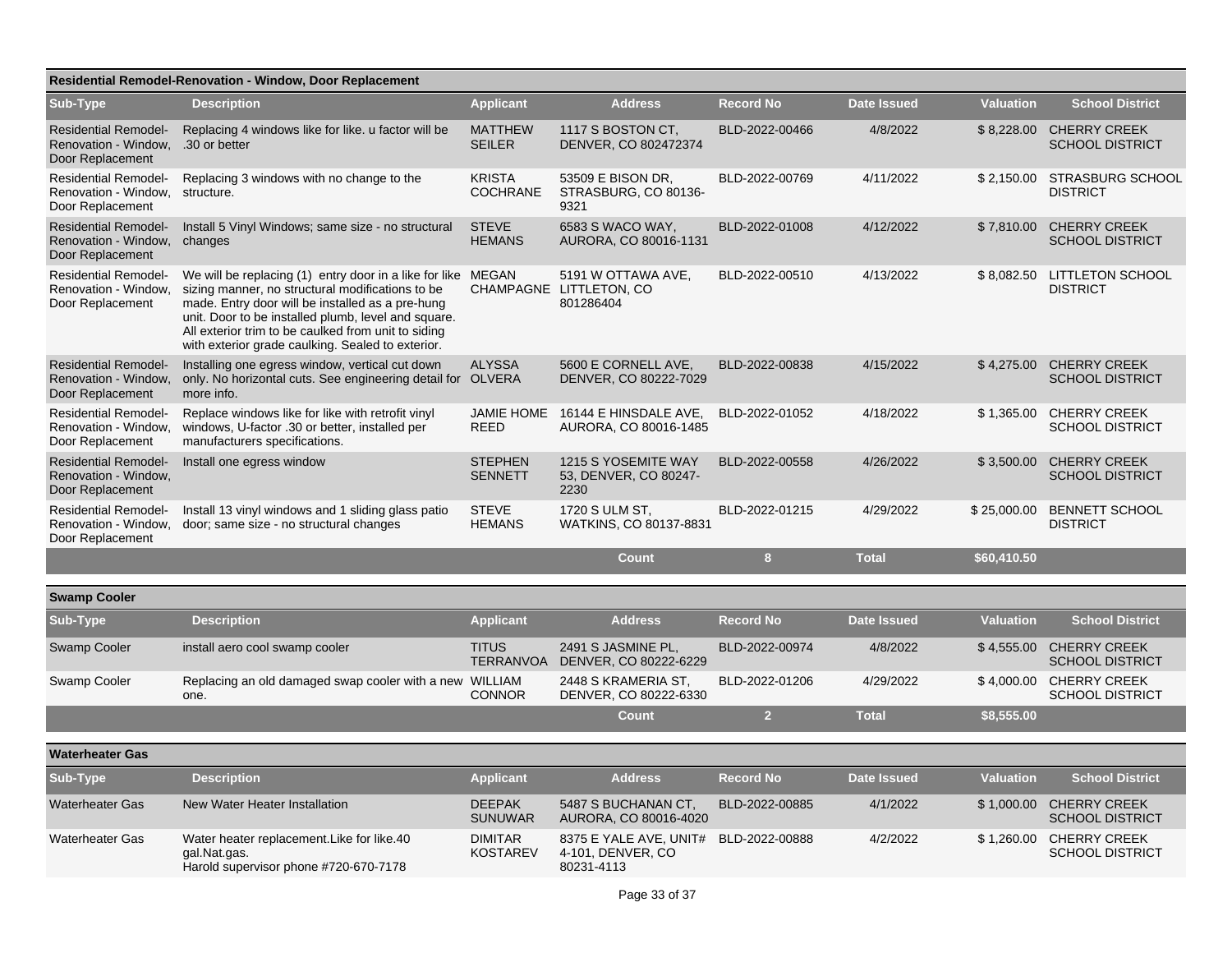| <b>Waterheater Gas</b> | 55 GAL gas 50K BTU Water heater replacement,<br>like for like with venting              | <b>SHERISA</b><br><b>COLLINS</b>  | 17384 E FAIR LN,<br>AURORA, CO 80016-3216                            | BLD-2022-00897 | 4/4/2022  |            | \$1,650.00 CHERRY CREEK<br><b>SCHOOL DISTRICT</b> |
|------------------------|-----------------------------------------------------------------------------------------|-----------------------------------|----------------------------------------------------------------------|----------------|-----------|------------|---------------------------------------------------|
| <b>Waterheater Gas</b> | 40 GAL gas 40K BTU water heater replacement,<br>like for like                           | <b>SHERISA</b><br><b>COLLINS</b>  | 3971 S JEBEL WAY,<br>AURORA, CO 80013-6005                           | BLD-2022-00900 | 4/4/2022  |            | \$1,100.00 CHERRY CREEK<br><b>SCHOOL DISTRICT</b> |
| <b>Waterheater Gas</b> | 40 GAL 40K BTU GAS WATER HEATER<br><b>UPGRADE</b>                                       | <b>SKY</b>                        | TAYLOR VAN 3749 S JEBEL WAY,<br>AURORA, CO 80013-6607                | BLD-2022-00891 | 4/4/2022  |            | \$3,483.00 CHERRY CREEK<br><b>SCHOOL DISTRICT</b> |
| <b>Waterheater Gas</b> | 40 GAL gas 40K BTU water heater replacement,<br>like for like                           | <b>SHERISA</b><br><b>COLLINS</b>  | 9550 E FLORIDA AVE<br>2016, DENVER, CO 80247<br>$-6276$              | BLD-2022-00918 | 4/5/2022  |            | \$2,330.00 CHERRY CREEK<br><b>SCHOOL DISTRICT</b> |
| <b>Waterheater Gas</b> | 50 GAL 40K BTU GAS WATER HEATER<br><b>UPGRADE</b>                                       | <b>SKY</b>                        | TAYLOR VAN 4854 S RIVIERA ST.<br>AURORA, CO 80015-4706               | BLD-2022-00934 | 4/6/2022  |            | \$5,620.00 CHERRY CREEK<br><b>SCHOOL DISTRICT</b> |
| <b>Waterheater Gas</b> | Removed and Replaced 75 gallon 75k BTU water<br>heater                                  | <b>HOWARD</b><br><b>METZ</b>      | 353 S SPLIT ROCK RD.<br><b>BENNETT, CO 80102-</b><br>8755            | BLD-2022-00937 | 4/6/2022  |            | \$3.200.00 BENNETT SCHOOL<br><b>DISTRICT</b>      |
| <b>Waterheater Gas</b> | Replaced hot water heater with a 50gal 40K BTU<br>Unit                                  | <b>MICHELLE</b><br><b>BROOKS</b>  | 10490 E ABERDEEN AVE, BLD-2022-00952<br>ENGLEWOOD, CO 80111-<br>5478 |                | 4/7/2022  |            | \$2.818.00 CHERRY CREEK<br><b>SCHOOL DISTRICT</b> |
| <b>Waterheater Gas</b> | Replaced water heater with a 40 gallon, 40K BTU<br>unit                                 | <b>MICHELLE</b><br><b>BROOKS</b>  | 15700 E JAMISON DR 4-<br>204, ENGLEWOOD, CO<br>80112-4693            | BLD-2022-00973 | 4/8/2022  |            | \$3,425.00 CHERRY CREEK<br><b>SCHOOL DISTRICT</b> |
| <b>Waterheater Gas</b> | 40 GAL gas 36K BTU water heater replacement,<br>like for like                           | <b>SHERISA</b><br><b>COLLINS</b>  | 4277 W PONDS CIR.<br>LITTLETON, CO 80123-<br>6563                    | BLD-2022-00995 | 4/11/2022 | \$1,780.00 | LITTLETON SCHOOL<br><b>DISTRICT</b>               |
| <b>Waterheater Gas</b> | 40 GAL gas 40K BTU water heater replacement,<br>like for like                           | <b>SHERISA</b><br><b>COLLINS</b>  | 22182 E BELLEVIEW PL,<br>AURORA, CO 80015-6599                       | BLD-2022-00996 | 4/11/2022 | \$1,840.00 | <b>CHERRY CREEK</b><br><b>SCHOOL DISTRICT</b>     |
| <b>Waterheater Gas</b> | Replace a 40 gallons gas fueled water heater                                            | <b>LUIS</b><br><b>MORGAN</b>      | 20454 E QUINCY PL,<br>AURORA, CO 80015-5494                          | BLD-2022-01016 | 4/12/2022 | \$1,200.00 | <b>CHERRY CREEK</b><br><b>SCHOOL DISTRICT</b>     |
| <b>Waterheater Gas</b> | waterheater install                                                                     | <b>MARIANO</b><br><b>ROCHA</b>    | 20454 E QUINCY PL,<br>AURORA, CO 80015-5494                          | BLD-2022-01014 | 4/12/2022 |            | \$1,500.00 CHERRY CREEK<br><b>SCHOOL DISTRICT</b> |
| <b>Waterheater Gas</b> | Replaced hot water heaters.                                                             |                                   | LISA SHIMEL 19065 E Maplewood AVE,<br>BLDG#, Aurora, CO              | BLD-2022-01020 | 4/13/2022 | \$3,752.00 |                                                   |
| <b>Waterheater Gas</b> | 40 GAL 40K BTU GAS WATER HEATER<br><b>UPGRADE</b>                                       | <b>SKY</b>                        | TAYLOR VAN 5026 S HIMALAYA CT.<br>AURORA, CO 80015-6615              | BLD-2022-01018 | 4/13/2022 |            | \$2,564.00 CHERRY CREEK<br><b>SCHOOL DISTRICT</b> |
| <b>Waterheater Gas</b> | 50 GAL 40K BTU GAS WATER HEATER<br><b>UPGRADE</b>                                       | <b>SKY</b>                        | TAYLOR VAN 6123 S MOLINE WAY,<br>ENGLEWOOD, CO 80111-<br>5846        | BLD-2022-01035 | 4/14/2022 |            | \$4,498.00 CHERRY CREEK<br><b>SCHOOL DISTRICT</b> |
| <b>Waterheater Gas</b> | Water heater replacement. Like for like. 40<br>gal, nat.gas.                            | <b>DIMITAR</b><br><b>KOSTAREV</b> | 5368 S UKRAINE WAY,<br>AURORA, CO 80015-6567                         | BLD-2022-01053 | 4/15/2022 |            | \$2,744.00 CHERRY CREEK<br><b>SCHOOL DISTRICT</b> |
| <b>Waterheater Gas</b> | 40 GAL gas 40K BTU water heater replacement,<br>like for like                           | <b>SHERISA</b><br><b>COLLINS</b>  | 16555 E PHILLIPS LN,<br>ENGLEWOOD, CO 80112-<br>4608                 | BLD-2022-01058 | 4/18/2022 |            | \$2,060.00 CHERRY CREEK<br><b>SCHOOL DISTRICT</b> |
| <b>Waterheater Gas</b> | Remove and replace 50 gallon 40,000 BTU gas<br>water heater supplied by the home owner. | APRIL<br>YAKISH                   | 3663 S NEPAL ST,<br>AURORA, CO 80013-7433                            | BLD-2022-01068 | 4/18/2022 |            | \$1,000.00 CHERRY CREEK<br><b>SCHOOL DISTRICT</b> |
| <b>Waterheater Gas</b> | Remove and replace 50 gallon 40,000 BTU gas<br>water heater.                            | <b>APRIL</b><br><b>YAKISH</b>     | 5573 S ROME WAY,<br>AURORA, CO 80015-7509                            | BLD-2022-01066 | 4/18/2022 |            | \$1,350.00 CHERRY CREEK<br><b>SCHOOL DISTRICT</b> |
| <b>Waterheater Gas</b> | 50 GAL 40K BTU GAS WATER HEATER<br><b>UPGRADE X2</b>                                    | <b>SKY</b>                        | TAYLOR VAN 6044 S GENEVA CT,<br>ENGLEWOOD, CO 80111-<br>7012         | BLD-2022-01081 | 4/19/2022 |            | \$8,235.00 CHERRY CREEK<br><b>SCHOOL DISTRICT</b> |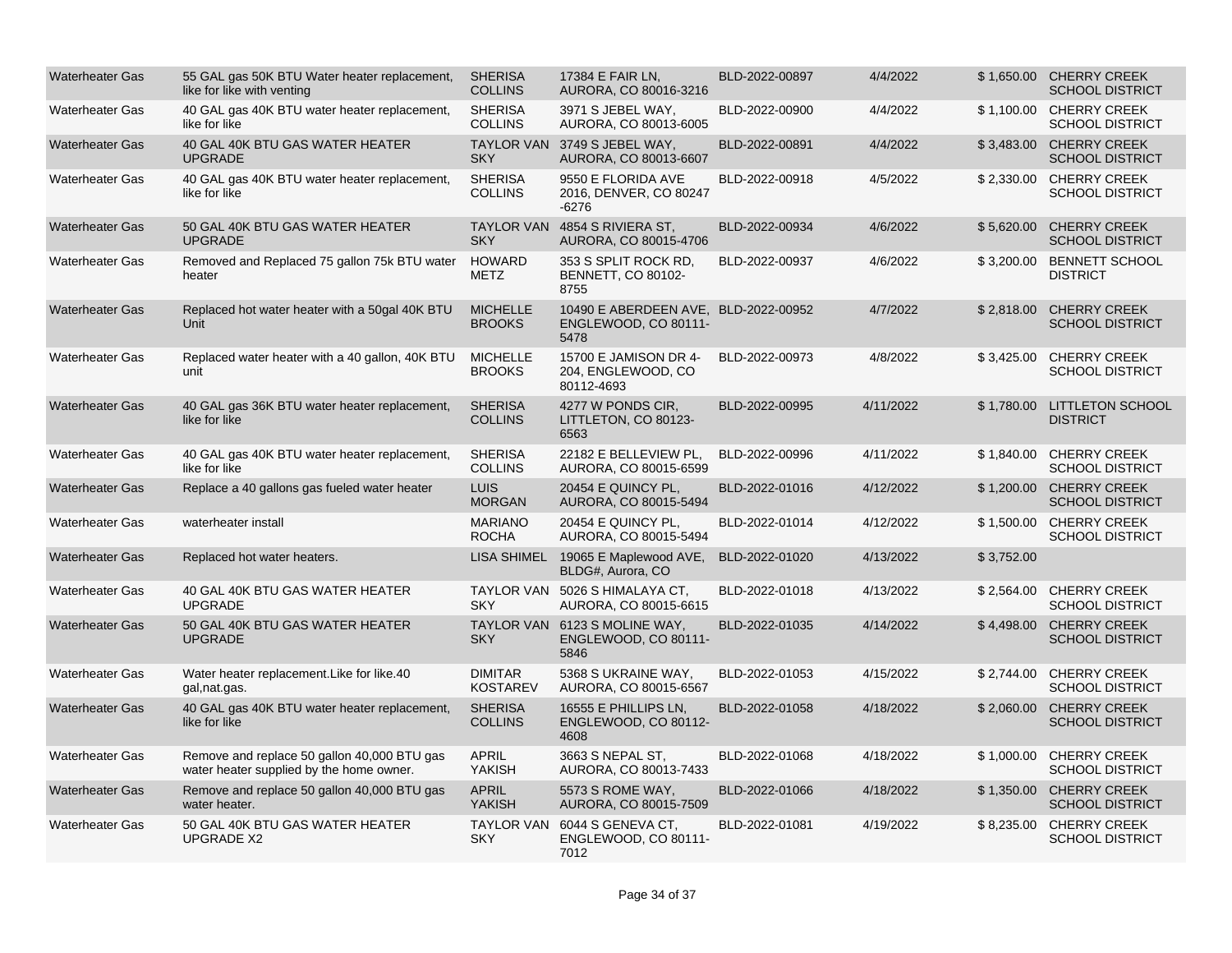|                        |                                                                                                                                                                                                                              |                                   | <b>Report Total Count</b>                                 | 294            | <b>Total</b> | \$13,446,471.12 |                                                   |
|------------------------|------------------------------------------------------------------------------------------------------------------------------------------------------------------------------------------------------------------------------|-----------------------------------|-----------------------------------------------------------|----------------|--------------|-----------------|---------------------------------------------------|
|                        |                                                                                                                                                                                                                              |                                   | <b>Count</b>                                              | 32             | <b>Total</b> | \$83,370.00     |                                                   |
| <b>Waterheater Gas</b> | 40 GAL gas 40K BTU water heater replacement,<br>like for like                                                                                                                                                                | <b>SHERISA</b><br><b>COLLINS</b>  | 3008 S KEARNEY ST.<br>DENVER, CO 80222-7027               | BLD-2022-01194 | 4/28/2022    | \$1,860.00      | <b>CHERRY CREEK</b><br><b>SCHOOL DISTRICT</b>     |
| <b>Waterheater Gas</b> | Replaced water heater with a 50gal, 40K BTU unit. MICHELLE                                                                                                                                                                   | <b>BROOKS</b>                     | 4383 W PONDS CIR.<br>LITTLETON, CO 80123-<br>6564         | BLD-2022-01191 | 4/28/2022    | \$3,315.00      | <b>LITTLETON SCHOOL</b><br><b>DISTRICT</b>        |
| <b>Waterheater Gas</b> | Replaced water heater with a 50 gal, 40K BTU<br>unit.                                                                                                                                                                        | <b>MICHELLE</b><br><b>BROOKS</b>  | 10636 E FAIR AVE,<br>ENGLEWOOD, CO 80111-<br>5766         | BLD-2022-01178 | 4/27/2022    | \$2,818.00      | <b>CHERRY CREEK</b><br><b>SCHOOL DISTRICT</b>     |
| <b>Waterheater Gas</b> | Water heater replacement.Like for like                                                                                                                                                                                       | <b>DIMITAR</b><br><b>KOSTAREV</b> | 8375 E YALE AVE, UNIT#<br>7-201, DENVER, CO<br>80231-4113 | BLD-2022-01189 | 4/27/2022    | \$1,175.00      | <b>CHERRY CREEK</b><br><b>SCHOOL DISTRICT</b>     |
| <b>Waterheater Gas</b> | Removal of existing water heater, replacement<br>with same size/capacity (50 gal) AO Smith water<br>heater, with expansion tank. Filing permit request<br>now with materials purchased and planning to<br>install on 5/4/22. | <b>WESTIN</b><br><b>DEATS</b>     | 7829 S KITTREDGE CIR.<br>ENGLEWOOD, CO 80112-<br>4644     | BLD-2022-01179 | 4/27/2022    | \$1,800.00      | <b>CHERRY CREEK</b><br><b>SCHOOL DISTRICT</b>     |
| <b>Waterheater Gas</b> | Replace water heater.                                                                                                                                                                                                        | <b>THOMAS</b><br>LILLY            | 9300 E FLORIDA AVE<br>1305, DENVER, CO 80247<br>$-3418$   | BLD-2022-01174 | 4/27/2022    | \$2,249.00      | <b>CHERRY CREEK</b><br><b>SCHOOL DISTRICT</b>     |
| <b>Waterheater Gas</b> | 50 GAL gas 40K BTU water heater replacement,<br>like for like                                                                                                                                                                | <b>SHERISA</b><br><b>COLLINS</b>  | 5259 S JOLIET WAY.<br>ENGLEWOOD, CO 80111-<br>3827        | BLD-2022-01141 | 4/25/2022    | \$2,130.00      | <b>CHERRY CREEK</b><br><b>SCHOOL DISTRICT</b>     |
| <b>Waterheater Gas</b> | Water heater replacement. Like for like. 40 gal,<br>nat. gas                                                                                                                                                                 | <b>DIMITAR</b><br><b>KOSTAREV</b> | 20364 E QUINCY DR.<br>AURORA, CO 80015-5495               | BLD-2022-01134 | 4/23/2022    | \$1,942.00      | <b>CHERRY CREEK</b><br><b>SCHOOL DISTRICT</b>     |
| <b>Waterheater Gas</b> | replacing water heater                                                                                                                                                                                                       | <b>JAVIER</b><br><b>HOGGARD</b>   | 6094 S EMPORIA CT.<br>ENGLEWOOD, CO 80111-<br>5417        | BLD-2022-01117 | 4/21/2022    | \$4,500.00      | <b>CHERRY CREEK</b><br><b>SCHOOL DISTRICT</b>     |
| <b>Waterheater Gas</b> | Replaced water heater with a 50 gallon 40k BTU<br>unit.                                                                                                                                                                      | <b>MICHELLE</b><br><b>BROOKS</b>  | 11719 E POWERS AVE,<br>ENGLEWOOD, CO 80111-<br>4142       | BLD-2022-01078 | 4/19/2022    |                 | \$3,172.00 CHERRY CREEK<br><b>SCHOOL DISTRICT</b> |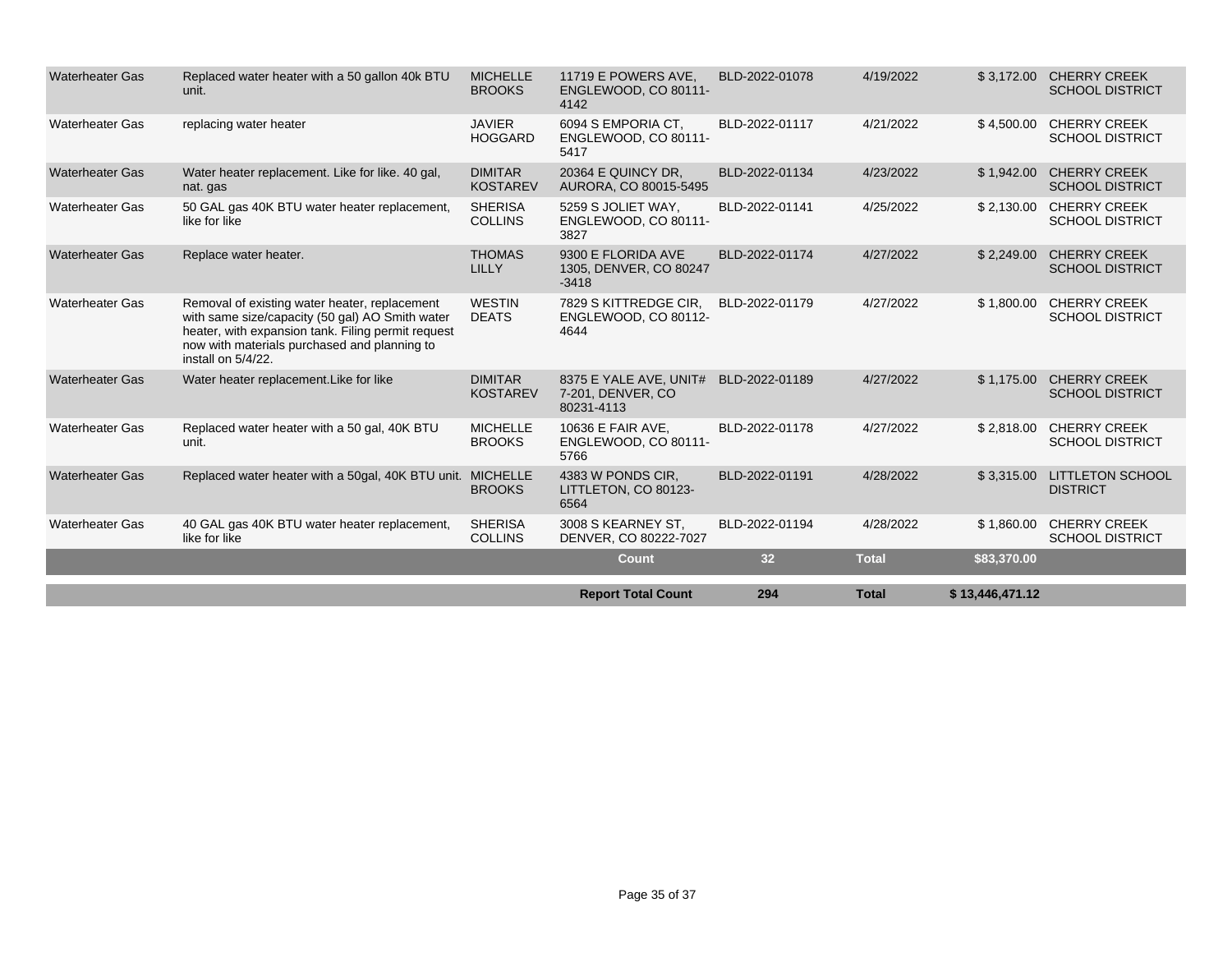| <b>Report Summary</b>                                                               |                      |                  |  |  |  |  |  |
|-------------------------------------------------------------------------------------|----------------------|------------------|--|--|--|--|--|
| Sub-Type                                                                            | <b>Total Records</b> | <b>Valuation</b> |  |  |  |  |  |
| AC                                                                                  | 7                    | \$54,929.00      |  |  |  |  |  |
| AC / Furnace                                                                        | 21                   | \$241,765.50     |  |  |  |  |  |
| AC / Furnace /<br><b>Waterheater Gas</b>                                            | 1                    | \$9,750.00       |  |  |  |  |  |
| <b>Commercial New</b><br><b>Construction - Addition</b>                             | $\mathbf{1}$         | \$355,780.00     |  |  |  |  |  |
| Commercial New<br>Construction - New<br><b>Structure</b>                            | 4                    | \$599,742.16     |  |  |  |  |  |
| <b>Commercial New</b><br>Construction - Oil and Gas<br>Production                   | 3                    | \$1,052,300.00   |  |  |  |  |  |
| <b>Commercial New</b><br>Construction - Signs                                       | 3                    | \$90,812.88      |  |  |  |  |  |
| <b>Commercial Remodel-</b><br><b>Renovation - Re-Roof</b>                           | 37                   | \$965,325.00     |  |  |  |  |  |
| <b>Commercial Remodel-</b><br><b>Renovation - Tenant</b><br>Improvement             | 4                    | \$3,240,500.00   |  |  |  |  |  |
| <b>Commercial Systems</b><br>Repair-Replace-Modify -<br><b>Electrical Equipment</b> | 3                    | \$28,500.00      |  |  |  |  |  |
| <b>Commercial Systems</b><br>Repair-Replace-Modify -<br><b>Plumbing Only</b>        | 1                    | \$ 10,200.00     |  |  |  |  |  |
| <b>Commercial Temporary</b><br><b>Structure - Construction</b><br>Trailer           | 1                    | \$1,200.00       |  |  |  |  |  |
| Electrical Service Upgrade                                                          | 24                   | \$127,636.00     |  |  |  |  |  |
| Furnace                                                                             | 11                   | \$68,456.00      |  |  |  |  |  |
| Furnace / Waterheater Gas                                                           | 1                    | \$5,921.00       |  |  |  |  |  |
| Reroof                                                                              | 22                   | \$293,043.49     |  |  |  |  |  |
| <b>Residential New</b><br>Construction - Barn                                       | 1                    | \$85,000.00      |  |  |  |  |  |
| <b>Residential New</b><br><b>Construction - Basement</b><br>Finish                  | 8                    | \$300,390.00     |  |  |  |  |  |
| <b>Residential New</b><br>Construction - Single<br>Family                           | 12                   | \$3,701,698.74   |  |  |  |  |  |
| <b>Residential New</b><br>Construction - Single<br><b>Family Modular</b>            | $\overline{2}$       | \$550,000.00     |  |  |  |  |  |